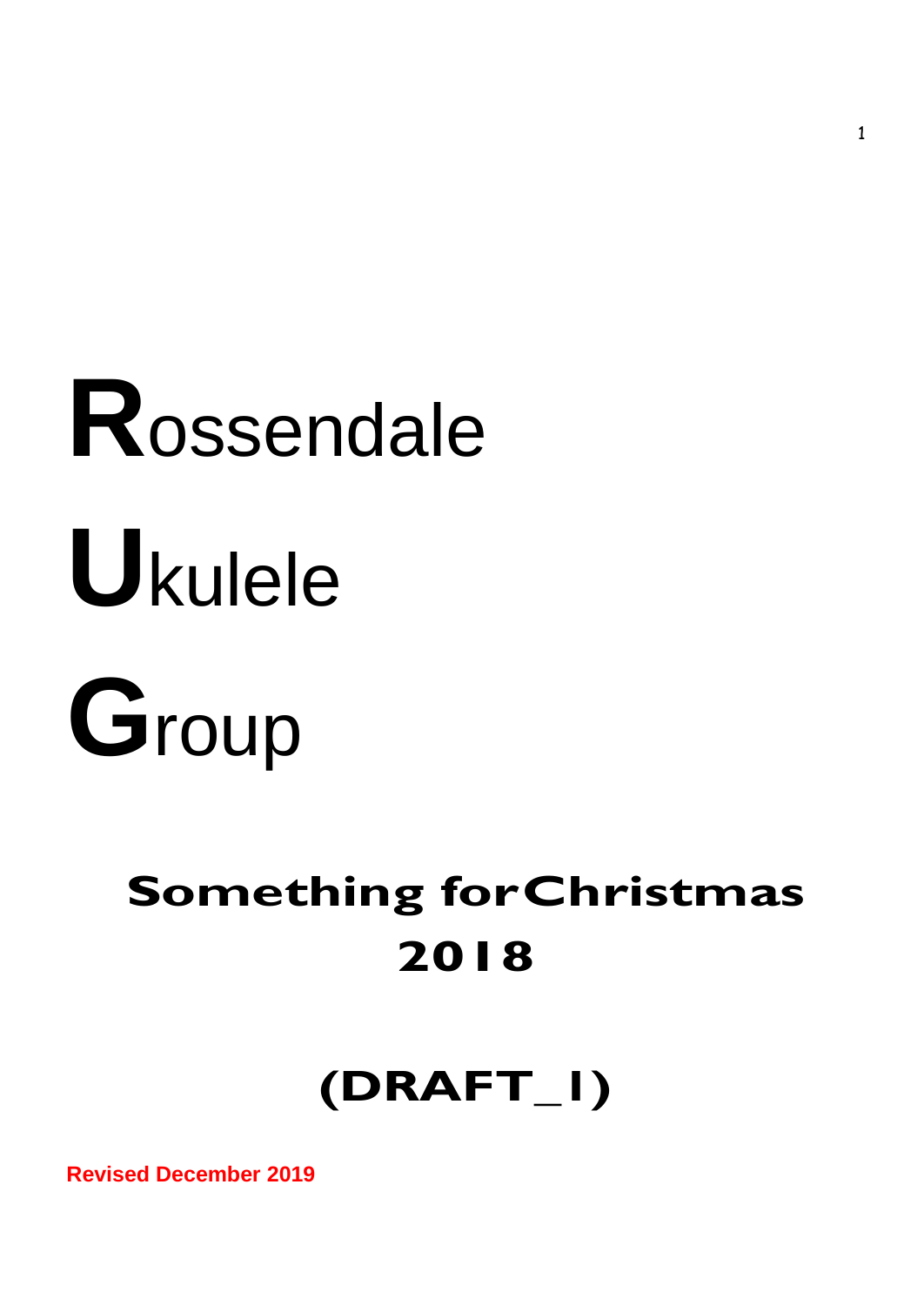#### **Contents**

Auld Lang Syne 4 A Spaceman came calling 5 Away In A Manger 7 Blue Christmas 8 Deck the Halls 9 Do They Know It's Christmas? 10 Do you here what I hear 11 Frosty The Snowman 12 God Rest ye Merry Gentlemen 13 Good King Wenceslas 15 Happy Xmas ( War is Over) 17 Hark the Herald Angels Sing 18 Have Yourself A Merry Little Christmas 19 I saw thre ships come sailing in 20 It came upon a midnight clear 21 I Wish It Could Be Christmas every Day 22 I'm Dreaming of A White Christmas 23 Jingle Bells 24 Last Christmas 25 Let It Snow 26 Little Donkey 27 Little drummer boy 28 Mary's Boy Child 29 Mele Kalika maka 30 Merry Christmas Everyone 31 Merry Xmas Everybody 32 Mistletoe And Wine 33 O Come All Ye Faithful 34 Rockin' Around The Christmas Tree 37 Rudolf The Red Nose Reindeer 38 Santa Claus Is Coming To Town 39 Silent Night 40 Silver Bells 41 Sleigh Ride 43 Snoopy's Christmas 45 Stop The Cavalry 46 The First Noel 47 The Twelve Days Of Christmas 49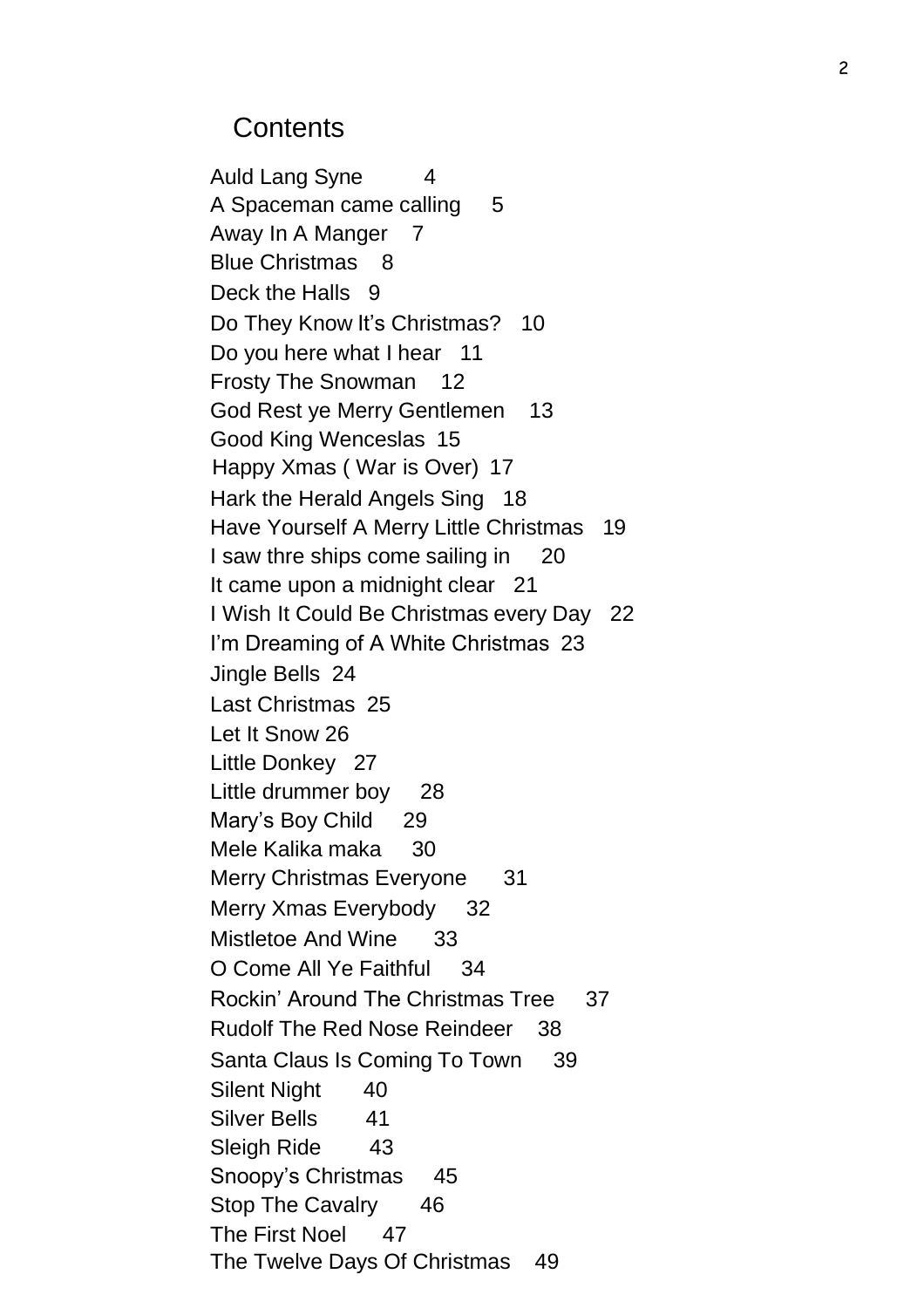Walking in a winter wonderland 51 We three kings 52 We Wish You A Merry Christmas 54 When A Child Is Born 55 When the Red red robin comes bob, bob, bobbing along 56 Winter Wonderland 57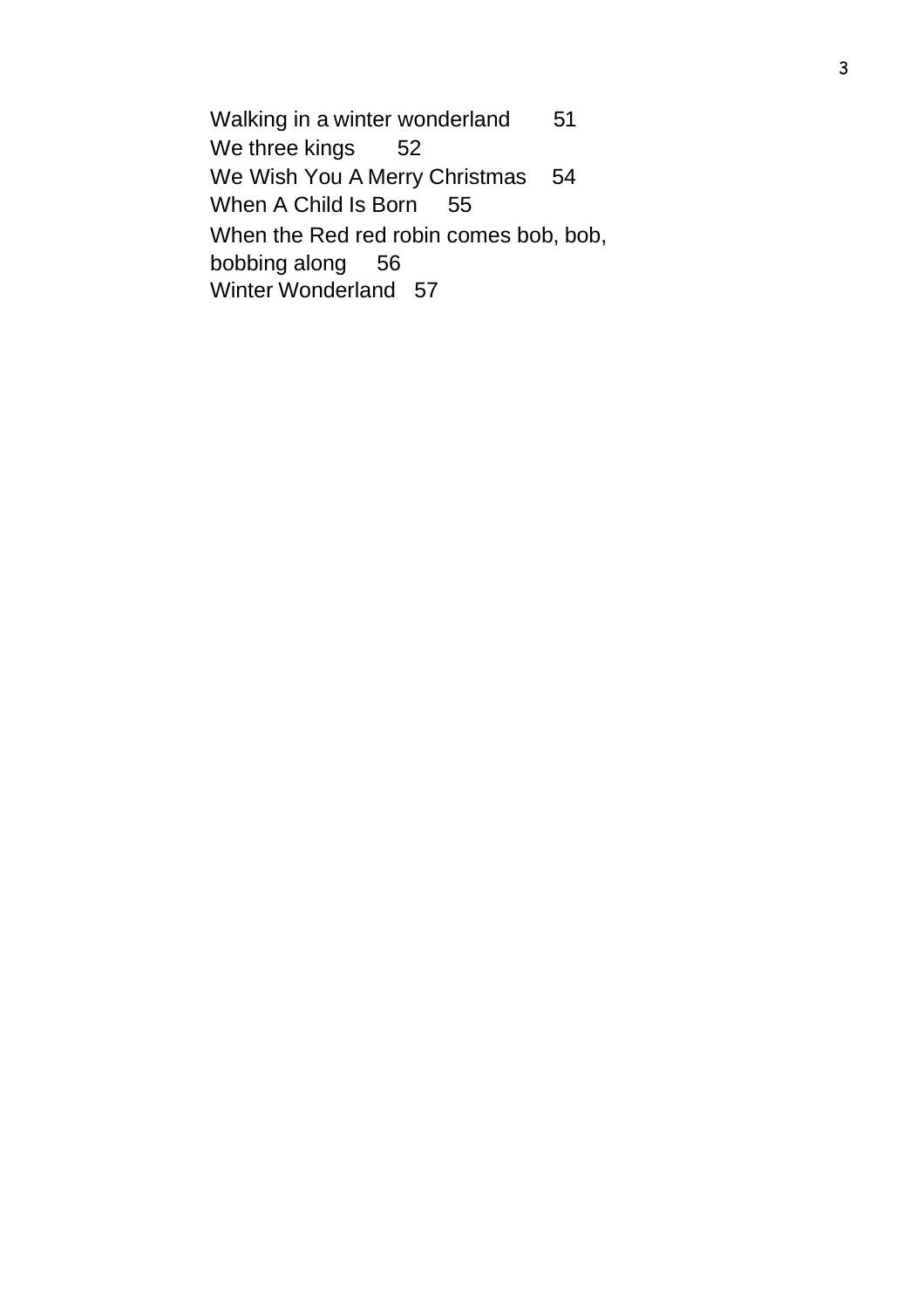### Auld Lang Syne [F]



**[C7]**Should **[F]**auld acquaintance **[C7]**be forgot And **[F]**never **[F7]**brought to **[Bb]**mind Should **[F]**auld acquaintance **[C7]**be forgot **[F]**And **[Dm]**days of **[Gm7]**auld **[C7]**lang **[F]**syne For auld lang **[C7]**syne, my dear, For **[F]**auld lang **[Bb]**syne, We'll **[F]**take a cup o' **[C7]**kindness yet **[F]**for **[Dm]**days of **[Gm7]**auld **[C7]**lang **[F]**syne

Auld Lang Syne [G] \*

| G7                 |                                                     |                                       |                                        | Αm                                       | Dm'                       |                |
|--------------------|-----------------------------------------------------|---------------------------------------|----------------------------------------|------------------------------------------|---------------------------|----------------|
|                    |                                                     |                                       |                                        |                                          |                           |                |
|                    | œ                                                   |                                       |                                        |                                          |                           |                |
| $\sim$<br>--<br>70 | The Second Second<br>$\overline{\phantom{a}}$<br>-- | The property of the property<br>- 404 | and the contract<br><b>STATE</b><br>-- | $\overline{\phantom{a}}$<br>--<br>$\sim$ | <b>STATISTICS</b><br>- 55 | and the<br>n e |

**[G7]**Should **[C]**auld acquaintance **[G7]**be forgot And **[C]**never **[C7]**brought to **[F]**mind Should **[C]**auld acquaintance **[G7]**be forgot **[E]**And **[Am]**days of **[Dm7]**auld **[G7]**lang **[C]**syne

For auld lang **[G7]**syne, my dear,

For **[C]**auld lang **[F]**syne,

We'll **[C]**take a cup o' **[G7]**kindness yet

**[C]**for **[Am]**days of **[Dm7]**auld **[G7]**lang **[C]**syne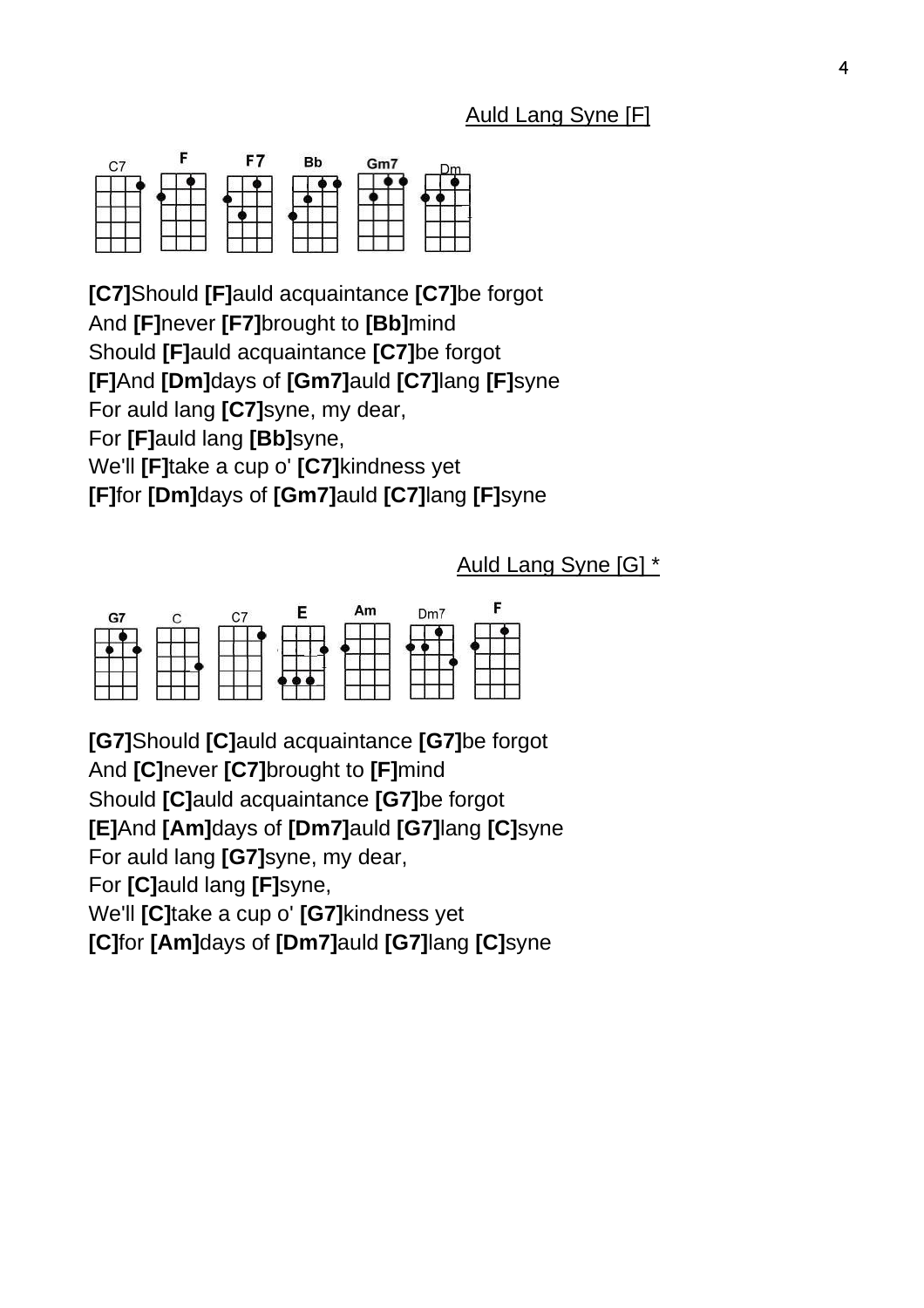# **A Spaceman Came Travelling** (Chris de Burgh)



# Intro: **[Am] / [Em] / [F] / [Am] / [C] / [G] / [F] / / [G] [Am] / [Em] / [F] / [Am] / [C] / [G] / [F] / / / [F] / / [G] [Am] / / / [Am] / / /**

A **[Am]** spaceman came **[C]** travelling on his **[G]** ship from a **[Am]** far, 'Twas **[C]** light years of **[G]** time since his **[F]** mission did **[F]** start, **[G]**  And **[Am]** over a **[Em]** village he **[F]** halted his **[Am]** craft, And it **[C]** hung in the **[G]** sky like a **[F]** star**….[F]** just like **[G]** a **[Am]** star

He **[Am]** followed a **[C]** light and **[G]** came down to a **[Am]** shed, Where a **[C]** mother and **[G]** child were lying **[F]** there on a bed, **[G]**  A **[Am]** bright light of **[Em]** silver **[F]** shone round his **[Am]** head, And **[C]** he had the **[G]** face of an **[F]** angel… **[F]** and they **[G]** were af- **[Am]**  raid

Then the **[Am]** stranger **[C]** spoke, he **[G]** said "Do not **[Am]** fear,

I **[C]** come from a **[G]** planet a **[F]** long way from here, **[G]**

And **[Am]** I bring a **[Em]** message for **[F]** mankind to **[Am]** hear,"

And **[C]** suddenly the **[G]** sweetest **[F]** music **…. [F]** filled **[G]** the **[Am]** air

And **[F]** it **[G]** went: **[Am]** la-, la-la-**[Em]** la-, la-la-**[F]** la-, la-la-**[Am]** la- **[C]** La-, la-la-**[G]** la-, la-la-**[F]** la- **[G] [Am]** La-, la-la-**[Em]** la-, la-la-**[F]** la-, la-la-**[Am]** la-

**[C]** Peace and good **[G]**will to all **[F]** men, **[F]** and love **[G]** for the **[Am]** child **[F] [G]**

**[Am]** La-, la-la-**[Em]** la-, la-la-**[F]** la-, la-la-**[Am]** la- **[C]** La-, la-la-**[G]** la-, la-la-**[F]**  la- **[G] [Am]** La-, la-la-**[Em]** la-, la-la-**[F]** la-, la-la-**[Am]** la- **[C]** Aah **/ [G]** aah **/ [F]** aah

This **[Am]** lovely **[C]** music went **[G]** trembling through the **[Am]** ground, And **[C]** many were **[G]** wakened on **[F]** hearing that sound **[G]** And **[Am]** travellers on the **[Em]** road, the **[F]** village they **[Am]** found, By the **[C]** light of that **[G]** ship in the **[F]** sky, **…. [F] /** which **/** shone **[G]** all '**[Am]** round

And **[Am]** just before **[C]** dawn at the **[G]** paling of the **[Am]** sky, The **[C]** stranger re- **[G]** -turned and said **[F]** "Now I must **[F]** fly, **[G]** When **[Am]** two thousand **[Em]** years of your **[F]** time has gone **[Am]** by, This **[C]** song will be- **[G] -**gin once a **[F]** gain…. to a **[F]** bab- **[G] -**y's **[Am]** cry"

And **[F]** it **[G]** went: **[Am]** la-, la-la-**[Em]** la-, la-la-**[F]** la-, la-la-**[Am]** la-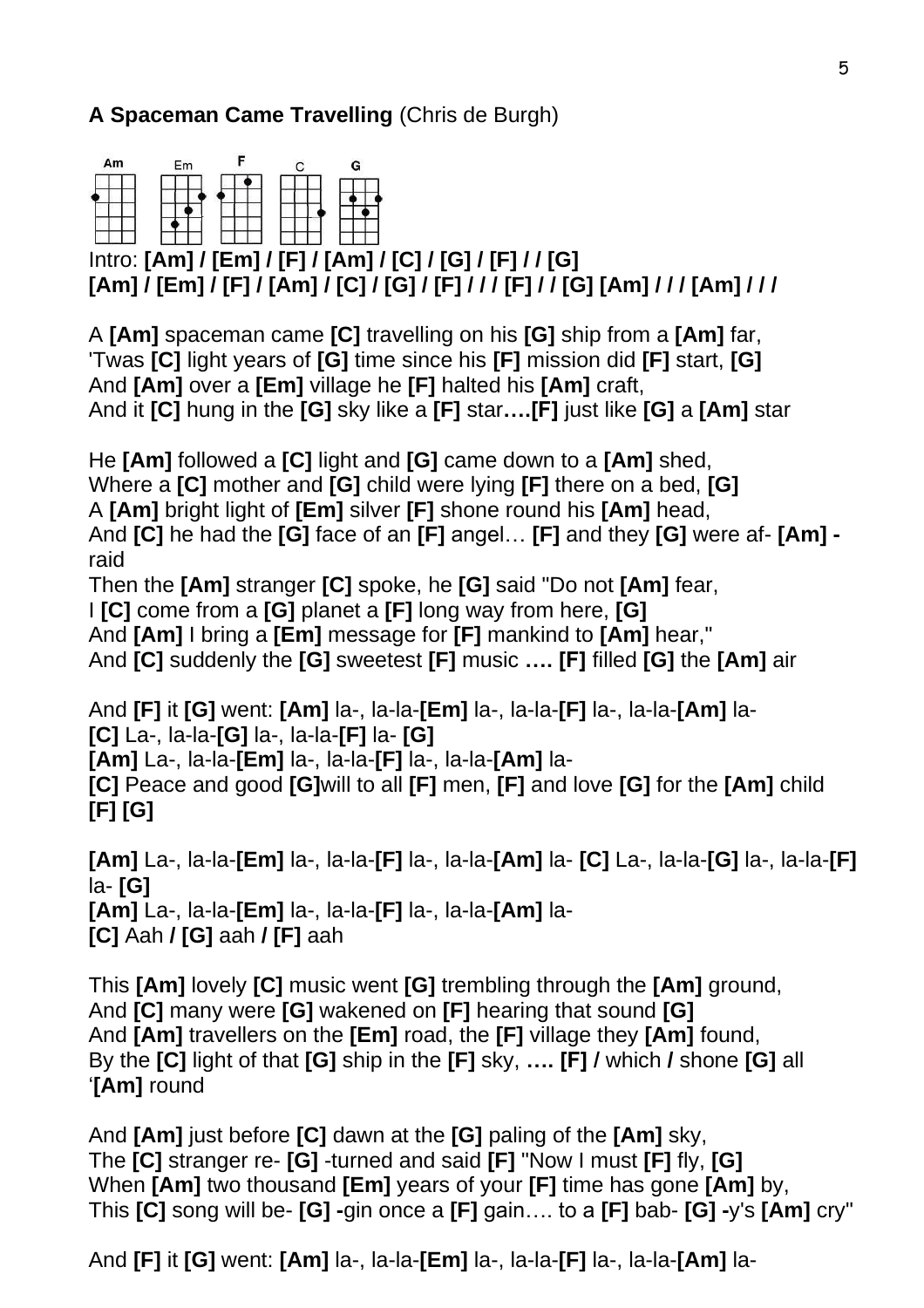**[C]** La-, la-la-**[G]** la-, la-la-**[F]** la- **[F] [G]**

**[Am]** La-, la-la-**[Em]** la-, la-la-**[F]** la-, la-la-**[Am]** la-

This **[C]** song will be -**[G] -**gin once a **[F]** gain …. **[F]** to a bab- **[G] -**y's **[Am]** cry And **[F]** it **[G]** went: **[Am]** la-, la-la-**[Em]** la-, la-la-**[F]** la-, la-la-**[Am]** la-

**[C]** La-, la-la-**[G]** la-, la-la-**[F]** la- **[F] [G]**

**[Am]** La-, la-la-**[Em]** la-, la-la-**[F]** la-, la-la-**[Am]** la- **[C]** Peace and good **[G]** will to all **[F]** men, **…. [F]** and love **[G]** for the **[Am]**

child **[G]**

And **[F]** it **[G]** went: **[Am]** la-, la-la-**[Em]** la-, la-la-**[F]** la-, la-la-**[Am]** la- **[C]** La-, la-la-**[G]** la-, la-la-**[F]** la- **[F] [G] [Am]** La-, la-la-**[Em]** la-, la-la-**[F]** la-, la-la-**[Am]** la-

**[C]** Peace and good **[G]** will to all **[F]** men, **…. [F]** and love **[G]** for the **[Am]** child **[G]**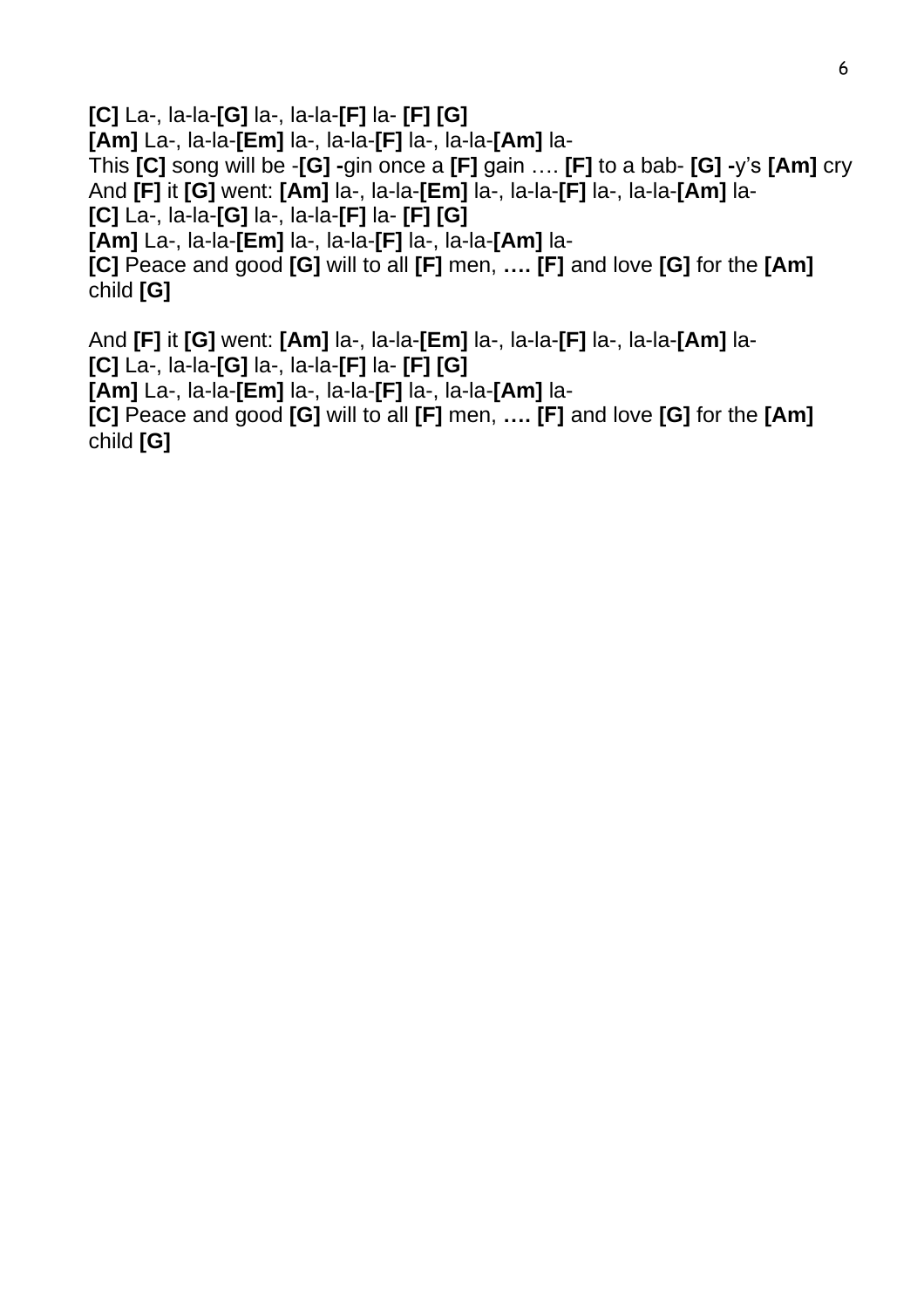| C                                 |              |                              | Gm                                                       |                                                            |
|-----------------------------------|--------------|------------------------------|----------------------------------------------------------|------------------------------------------------------------|
|                                   |              |                              |                                                          |                                                            |
|                                   |              |                              |                                                          |                                                            |
| <b>Second</b><br>$\sim$<br>☜<br>œ | <b>STATE</b> | The Control of the Con-<br>m | <b>Second</b><br>$\overline{\phantom{a}}$<br>$\sim$<br>☜ | <b>Service</b><br>$\sim$<br>$\overline{\phantom{a}}$<br>÷. |

# Away In A Manger—Traditional

**(C7)** A- **(F)** -way in a manger, No **(F)** crib for **(Dm)** a **(Gm)**bed, The **(C7)** little lord **(F)** Jesus **(Dm)** laid **(G7)** down his sweet **(C)**head. **(C7)** The **(F)** stars in the bright sky, Looked down where **(Dm)** he **(Gm)**lay, The **(C7)** little lord **(F)** Jesus, **(Dm)** a-**(Gm)**-sleep on **(C7)** the **(F)**hay.

**(C7)** The **(F)** cattle are lowing, The

baby **(Dm)**a-**(Gm)**-wakes,

The **(C7)** little lord **(F)** Jesus **(Dm)** no **(G7)** crying he **(C)**makes.

**(C7)** I **(F)** love thee lord Jesus,

Look **(F)** down from **(Dm)** the **(Gm)** sky

And **(C7)** stay by my **(F)** bedside **(Dm)** till **(Gm)** morning **(C7)** is **(F)**nigh.

**(C7)** Be **(F)** near me lord Jesus, I ask thee **(Dm)** to **(Gm)** stay, Close **(C7)** by me for **(F)** ever **(Dm)** and **(G7)** love me I **(C)**pray. **(C7)** Bless **(F)** all the dear children, In **(F)** thy ten-**(Dm)**-der **(Gm)** care, And **(C7)** fit us for **(F)** heaven **(Dm)** to **(Gm)** live with **(C7)** thee **(F)** there.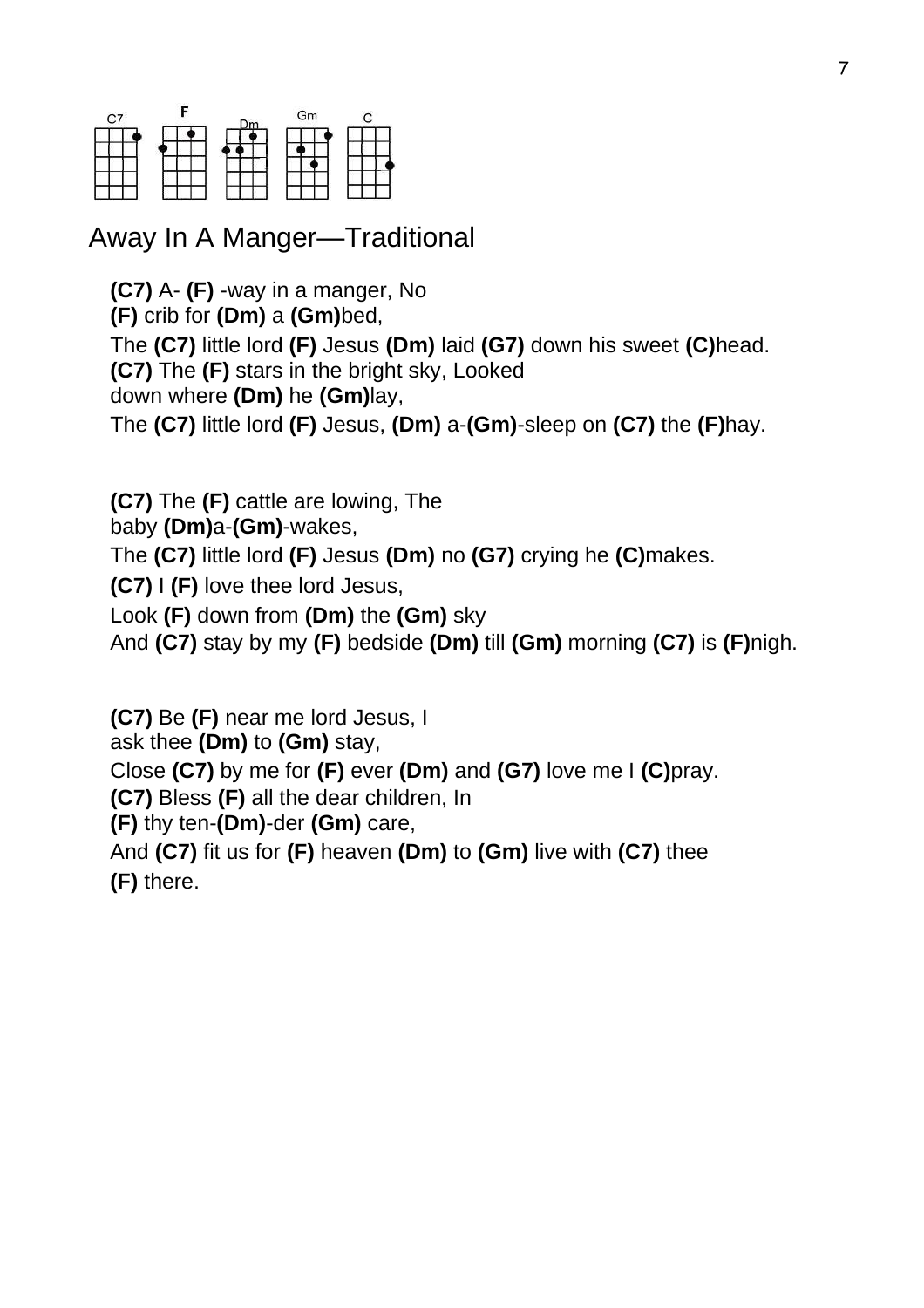# Blue Christmas —Hayes&Johnson



I'll have a **(D)** blue Christmas **(A)** without you,

I'll be so blue just **(A7)** thinking **(D)**about you. **(D7)** Decor-**(D)**-ations of **(D7)** red on a **(G)** green Christmas tree, **(Em) (E7)** Won't be the same dear, if **(A)** you're not here with **(A7)** me.

And when those **(D)** blue snowflakes start **(A)** fallin', That's when those blue **(A7)**memories start **(D)**callin' **(D7)** You'll be **(D)** doin' **(D7)** all right with your **(G)** Christmas of **(Em)**white But **(A)** I'll have a blue, blue, blue, blue **(D)** Christmas. (A)

*(C)* Mmm mm mm mm **(D)** Mmm mm mm mm

**(A)** Mmm mm mm mm **(A)** Mmm mm mm mm

**(A7)** Mmm mm mm mm **(A7)** Mmm mm mm mm

**(D)** Mmm mm mm mm mm mm

You'll be **(D)** doin' **(D7)** all right with your **(G)** Christmas of **(Em)**white But **(A)** I'll have a blue, blue, blue, blue **(D)** Christmas. (A)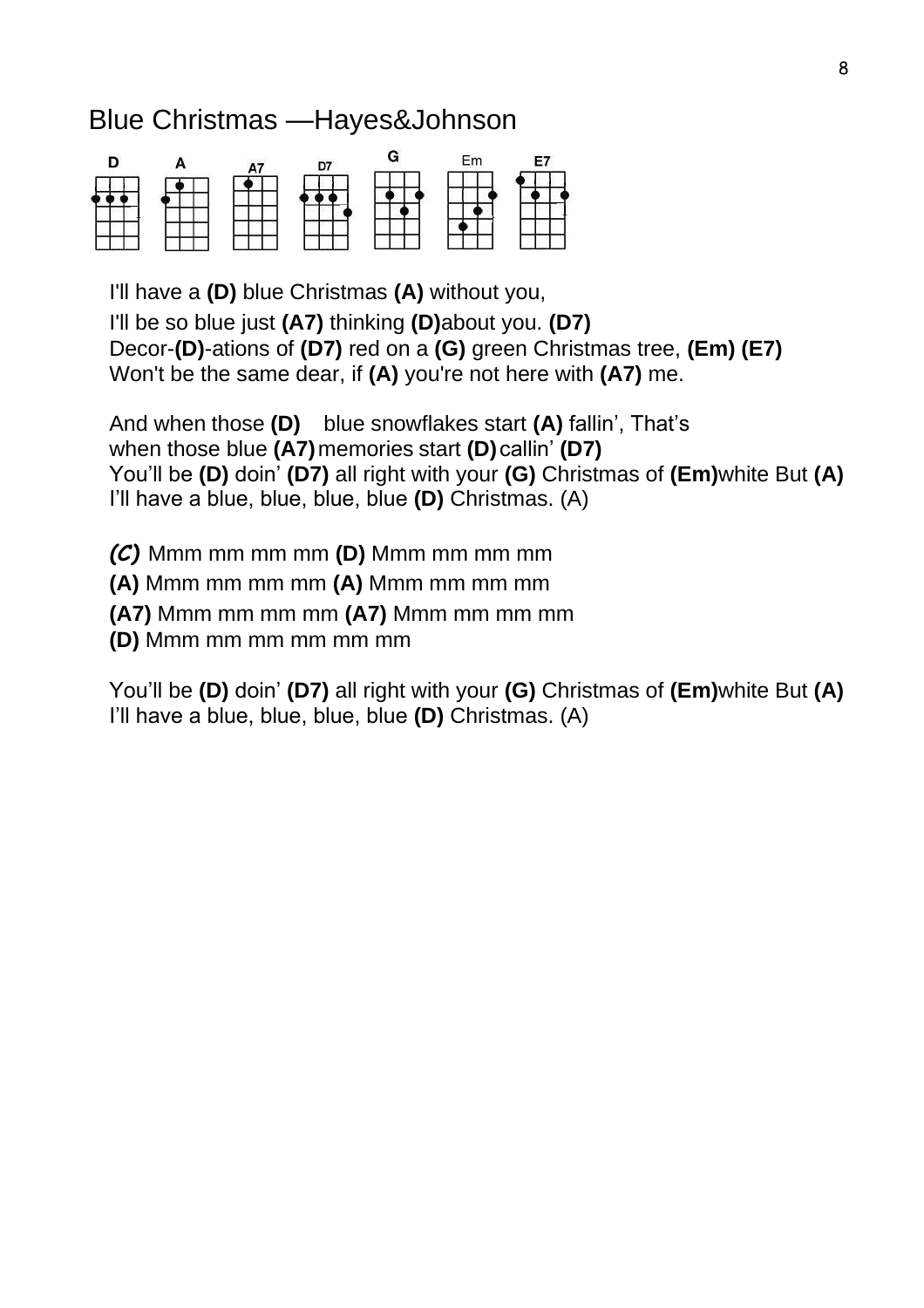# Deck The Halls—Traditional



**(F)** Deck the halls with boughs of holly **(C7)** Fa la la la **(F)** laa, la **(C7)** la la **(F)** laa **(F)** Tis the season to be jolly, **(C7)** Fa la la la **(F)** laa, la **(C7)** la la **(F)** laa **(C7)** Don we now our **(F)** gay **(C)** apparel **(F)** Fa la laa **(Dm)** la la **(G7)** la la **(C)** la **(F)** Troll the ancient Yuletide carol **(Bb)** Fa la la la **(F)** la, la la **(C7)** la **(F)** la.

**(F)** See the blazing Yule before us, **(C7)** Fa la la la **(F)** laa, la **(C7)** la la **(F)** laa **(F)** Strike the harp and join the chorus, **(C7)** Fa la la la **(F)** laa, la **(C7)** la la **(F)**laa **(C7)** Follow me in **(F)** merry **(C)** measure **(F)** Fa la laa **(Dm)** la la **(G7)** la la **(C)** la **(F)** While I tell of Yuletide treasure, **(Bb)** Fa la la la **(F)** la, la la **(C7)** la **(F)** la.

**(F)** Fast away the old year passes, **(C7)** Fa la la la **(F)** laa, la **(C7)** la la **(F)** laa **(F)** Hail the new, ye lads and lasses **(C7)** Fa la la la **(F)** laa, la **(C7)** la la **(F)** laa **(C7)** Sing we joyous **(F)** all **(C)** together, **(F)** Fa la laa **(Dm)** la la **(G7)** la la **(C)** la **(F)** Heedless of the wind and weather, **(Bb)** Fa la la la **(F)** la, la la **(C7)** la **(F)** la.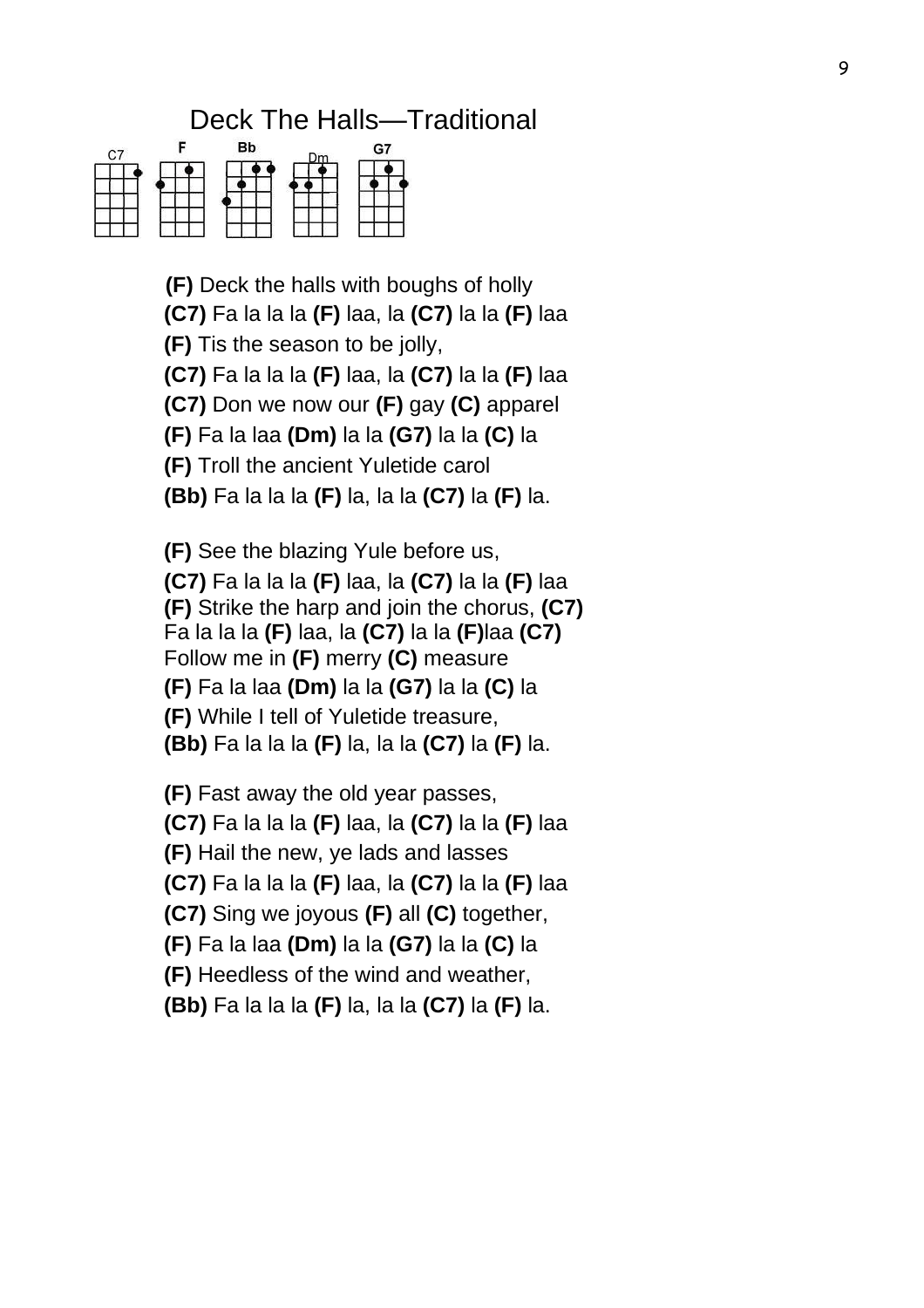#### **Do They know It's Christmas?—Band Aid**



**(C)** It's Christmas **(F)** time, there's no need to be **(C)** afraid.

At Christmas **(F)** time, we let in light and we **(C)** banish shade. And in our **(Dm)** world of **(G)** plenty we can **(C)** spread a smile of **(F)**  joy,

Throw your **(Dm)** arms around the **(G)** world at Christmas **(C)** time.

But say a **(F)** prayer; **(G)** pray for the **(C)** other ones,

At Christmas **(F)** time, it's **(G)** hard, but when

you're **(C)** having fun

There's a **(F)** world outside your **(G)** window,

And it's a **(C)** world of dread and **(F)** fear,

Where the **(Dm)** only water **(G)** flowing is The

**(C)** bitter sting of **(F)** tears.

And the **(Dm)** Christmas bells that **(G)** ring there Are

the **(C)** clanging chimes of **(F)** doom.

Well, **(Dm)** tonight thank God it's **(G)** them, instead of **(C)** you.

And there **(F)** won't be snow in **(G)** Africa this **(C)** Christmas time.

The **(F)** greatest gift they'll **(G)** get this year is **(C)** life. **(C7)** Where **(F)** 

nothing ever **(G)** grows, no **(C)** rain nor rivers **(F)**flow,

**(Dm)** Do they know it's **(G)** Christmas time at **(C)** all? **(F)(C)**

**(Am)** Here's to you; **(G)** Raise a glass for everyone.

**(Am)** Here's to them; **(G)** Underneath that burning sun

**(Dm)** Do they know it's **(G)** Christmas time at **(C)** all? **(F)(C)**

# **(C)(F)(C)(F)(C)(Dm)(G)** x2

**(C)** Feed the **(F)** world! **(C) (F)(C)Dm)(G) (C)** Feed the **(F)** world! **(C) (F)(C)Dm)(G)**

**(C)** Feed the **(F)** world! **(C)**

**(F)** Let them **(C)** know it's **(Dm)** Christmas time **(G)** again!

**(C)** Feed the **(F)** world! **(C)**

**(F)** Let them **(C)** know it's **(Dm)** Christmas time **(G)** again!

**(C)** Feed the **(F)** world! **(C)**

**(F)** Let them **(C)** know it's **(Dm)** Christmas time **(G)** again!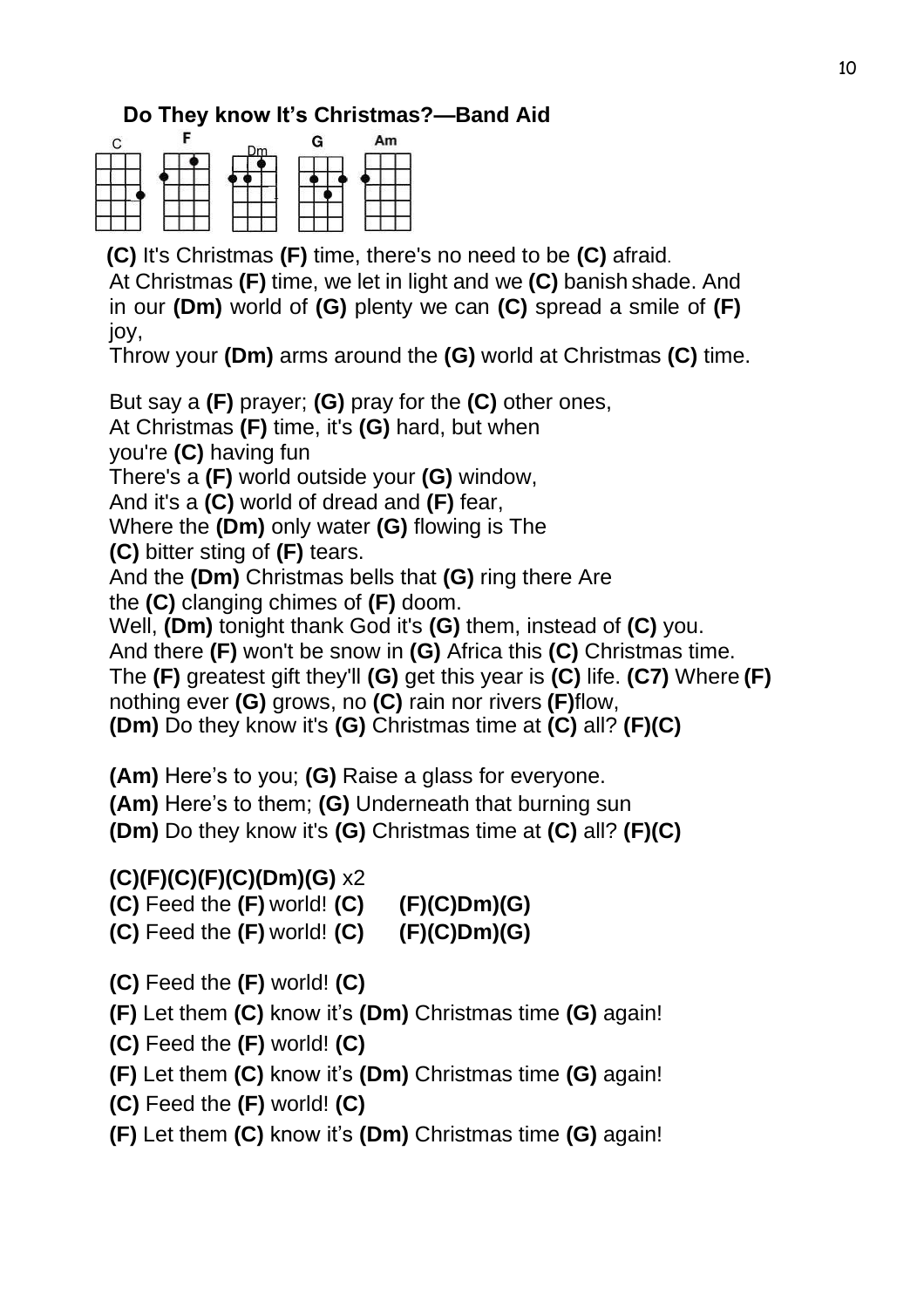#### **Do You Hear What I Hear**



# **Intro** [**C**] [**Em**] [**F]** [**C**] [**C**] [**Em**] [**F]** [**C**]

[**C**] Said the night wind to the [**G**] little [**C**] lamb [**C**] Do you [**Em**] see what [**F]** I [**C**] see *Do you see what I see* [**C**] Way up in the sky [**G**] little [**C**] lamb [**C**] Do you [**Em**] see what [**F]** I [**C**] see *Do you see what I see* [**Am**] A star……… A star……. [**Em**] Dancing in the night

With a [**Dm**] tail as [**G**] big as a [**E7**] kite With a [**F**] tail as [**G**] big as a [**C**] kite

[**C**] Said the little lamb to the [**G**] shepherd [**C**] boy [**C**] Do you [**Em**] hear what [**F]** I [**C**] hear *Do you hear what I hear* [**C**] Ringing through the sky [**G**] shepherd [**C**] boy [**C**] Do you [**Em**] hear what [**F]** I [**C**] hear *Do you hear what I hear* [**Am**] A song……… a song……[**Em**] high above the trees

With a [**Dm**] voice as [**G**] big as the [**E7**] seas With a [**F**] voice as [**G**] big as the [**C**] seas

[**C**] Said the shepherd boy to the [**G**] mighty [**C**] king [**C**] Do you [**Em**] know what [**F]** I [**C**] know *Do you know what I know* [**C**] In your pal – ace warm [**G**] mighty [**C**] king [**C**] Do you [**Em**] know what [**F]** I [**C**] know *Do you see know I know* [**Am**] A child…….a child…… [**Em**] shivers in the cold

Let us [**Dm**] bring him [**G**] silver and [**E7**] gold Let us [**F**] bring him [**G**]silver and [**C**] gold

[**C**] Said the king to the people [**G**] every [**C**] where

[**C**] Listen [**Em**] to what [**F**] I [**C**] say *Listen to what I say*

[**C**] Pray for peace people [**G**] ev'ry [**C**] where

[**C**] Listen [**Em**] to what [**F**] I [**C**] say *Listen to what I say*

[**Am**] The child…......the child ….[**Em**] sleeping in the night

He will [**Dm**] bring us [**G**] goodness and [**E7**] light He will [**F**] bring us [**G**] goodness and [**C**] light

[**C**] [**Em**] [**F]** [**C**] [**C**] [**Em**] [**F]** [**C**] (slower) [**C**] [**Em**] [**F]** [**C**]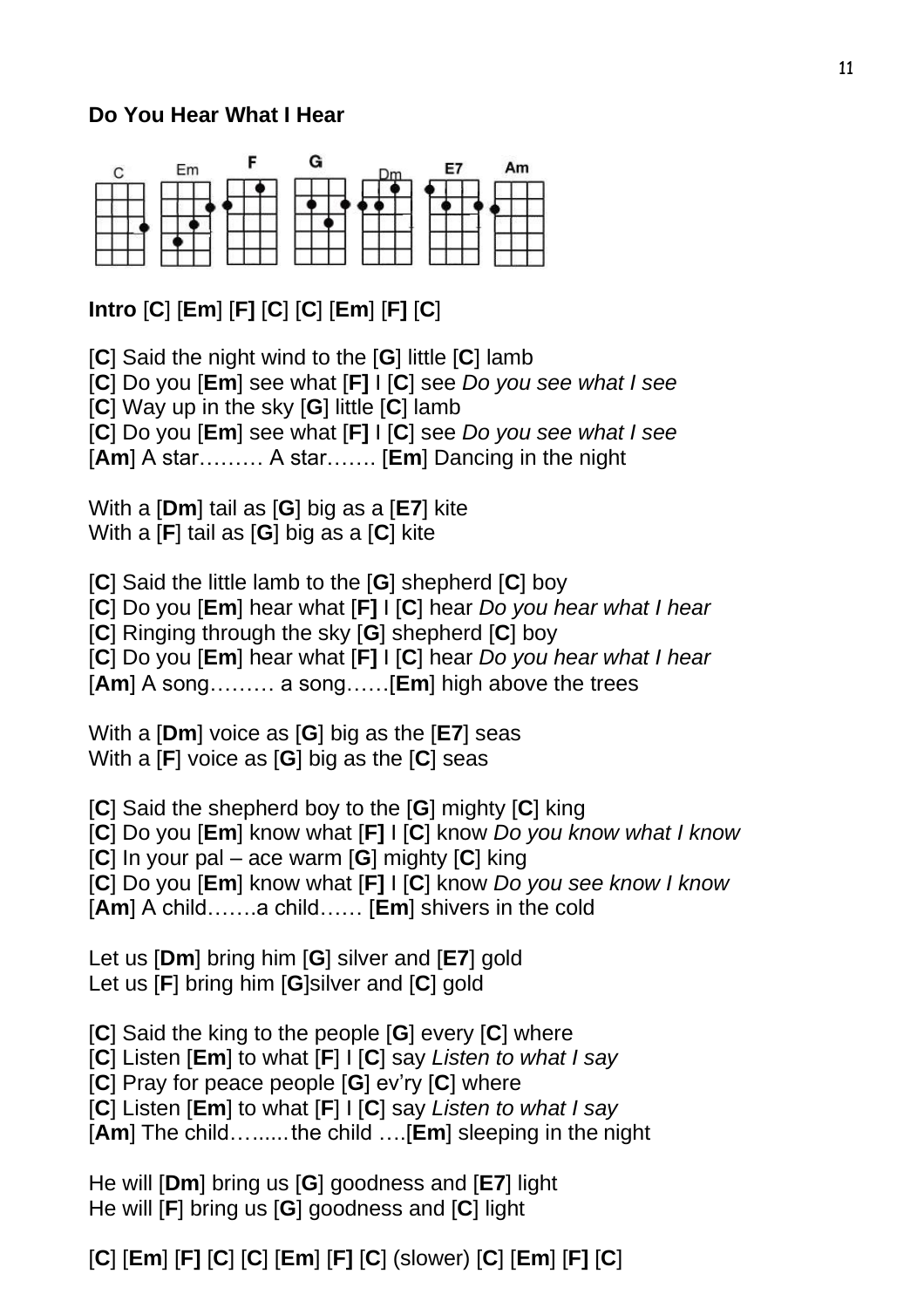Frosty The Snowman—Nelson&Rollins



#### **Intro (C)x4**

**(C)**Frosty the Snowman was a **(F)** jolly, **(G7)** happy **(C)** soul, With a **(F)** corncob pipe and a **(C)** button nose And two **(G7)** eyes made out of **(C)** coal. Frosty the Snowman is a **(F)** fairy **(G7)** tale they **(C)** say, He was **(F)** made of snow but the **(C)** children know How he **(Dm)** came to **(G7)** life one **(C7)** day.

There **(F)** must have been some **(Em)** magic in that **(Dm)** Old silk **(G7)** hat they **(C)** found, For **(G)** when they placed it on his head, He **(Am)** began to **(D7)** dance **(G)**around.

**(C)** Frosty the Snowman was **(F)** alive as **(G7)** he could **(C)** be, And the **(F)** children say he could **(C)** dance and play Just the **(Dm)** same as **(G7)** you and **(C)** me.

Frosty the Snowman knew the **(F)** sun was **(G7)** hot that **(C)** day, So he said **(F)** "Let's run, we'll have **(C)** lots of fun Now **(G7)** before I melt **(C)** away.".

Down in the village with a **(F)** broomstick **(G7)** in his **(C)** hand, Running **(F)** here and there all **(C)** around the square Saying **(Dm)** "Catch me **(G7)** if you **(C7)** can!"

He **(F)** lead them down the **(Em)**streets of town Right **(Dm)** to a **(G7)** traffic **(C)** cop, And he **(G)** only paused one moment when When they **(Am)** heard him **(D7)** holler **(G)** "Stop!"

**(C)** Frosty the Snowman had to **(F)** hurry **(G7)** on his **(C)**way, So he **(F)**waved goodbye saying , **(C)** "Don't you cry I'll be **(Dm)**Back ag**(G7)**ain some **(C)**Day."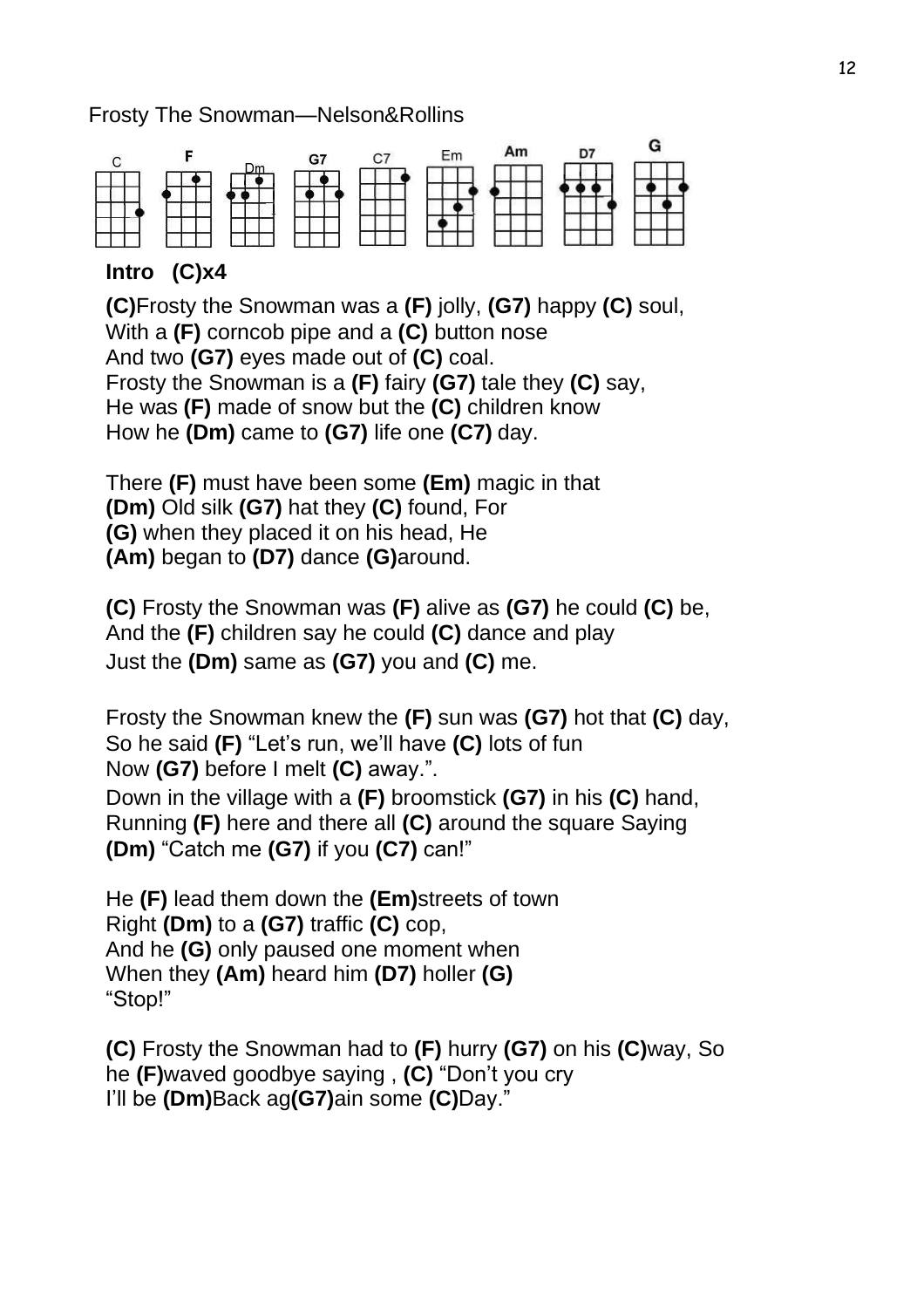#### **God Rest Ye Merry Gentlemen in D**



**[Em]**God **[B7]**rest ye **[Em]**merry, gentlemen let nothing **[C]**you **[B7]**dismay **[Em]**Remember **[B7]**Christ our **[Em]**Savior was born on **[C]**Christmas **[B7]**Day To **[Am]**save us all from **[G7]**Satan's pow'r when **[Em]**we were gone a- **[D]**stray

#### *Chorus:*

*O [G]tidings of [B7]comfort and [Em]joy, comfort and [D]joy! O [G]tidings of [B7]comfort and [Em]joy*

From **[Em]**God our **[B7]**heav'nly **[Em]**Father, a blessed **[C]**angel **[B7]**came And **[Em]**unto **[B7]**certain **[Em]**shepherds brought tidings **[C]**of the **[B7]**same How **[Am]**that in Bethle**[G7]**hem was born, the **[Em]**Son of God by **[D]**name.

# **(Chorus)**

"Fear **[Em]**not then, **[B7]**said the **[Em]**angle, "Let nothing **[C]**you a-**[B7]**fight; this **[Em]**day is **[B7]**born a **[Em]**savior of a pure **[C]**vigin **[B7]**bright, to **[Am]**free all those who **[G7]**trust in him from **[Em]**Satan's power and **[D]**might."

# **(Chorus)**

Now **[Em]**to the lord **[B7]**sing **[Em]**praises, all you with- **[C]**in this **[B7]**place, and **[Em]**with true **[B7]**love and **[Em]**charity each other **[C]**now em- **[B7]**brace; this **[Am]** holy tide of **[G7]**Christmas doth **[Em]**bring redeeming **[D]**grace. **(Chorus)**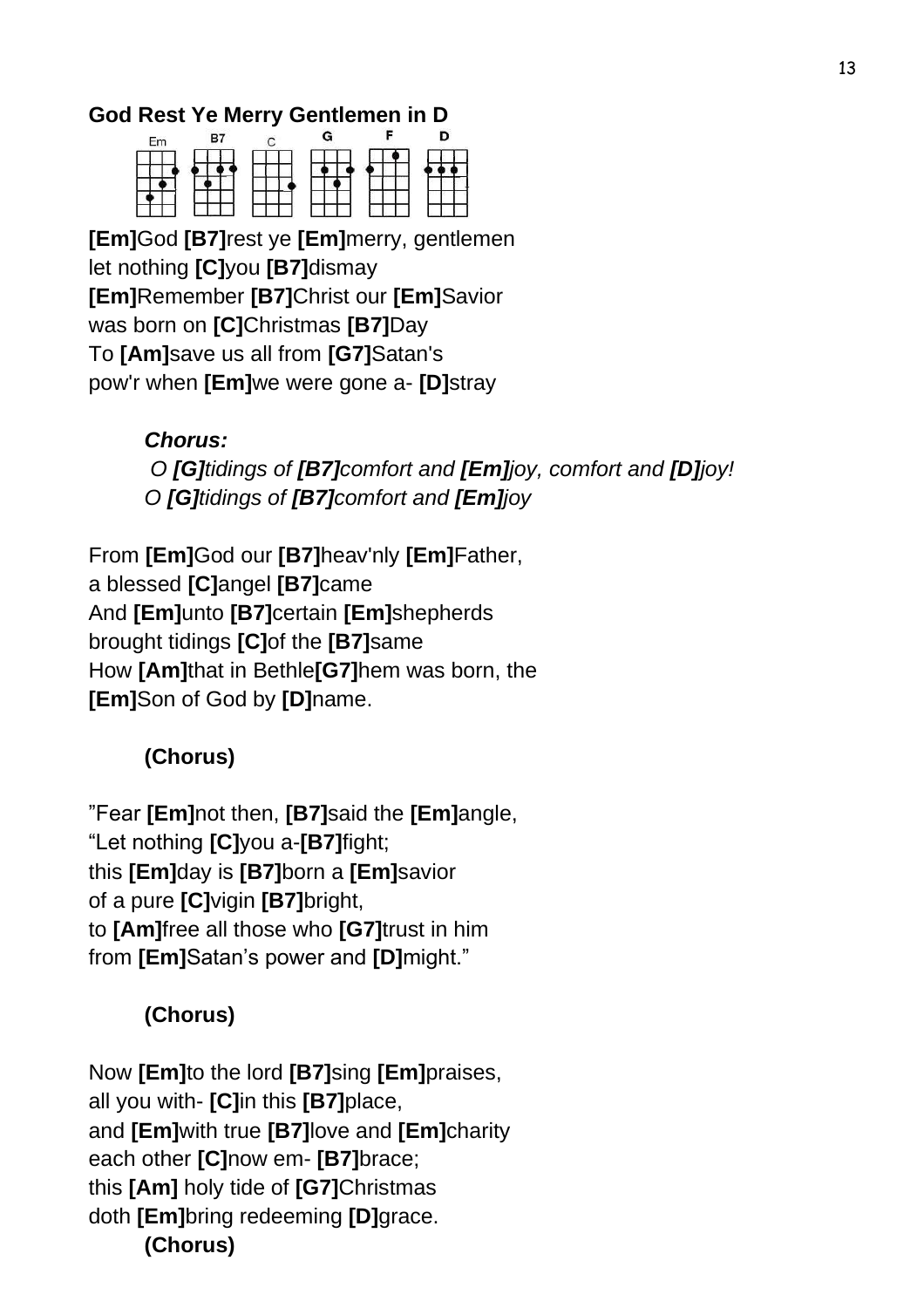## **God Rest Ye Merry Gentlemen [G] \***



**[Am]**God **[E7]**rest ye **[Am]**merry, gentlemen let nothing **[F]**you **[E7]**dismay **[Am]**Remember **[E7]**Christ our **[Am]**Savior was born on **[F]**Christmas **[E7]**Day To **[Dm]**save us all from **[C]**Satan's pow'r when **[Am]**we were gone a- **[G]**stray

*Chorus:*

*O [C]tidings of [E7]comfort and [Am]joy, comfort and [G]joy! O [C]tidings of [E7]comfort and [Am]joy*

From **[Am]**God our **[E7]**heav'nly **[Am]**Father, a blessed **[F]**angel **[E7]**came And **[Am]**unto **[E7]**certain **[Am]**shepherds brought tidings **[F]**of the **[E7]**same How **[Dm]**that in Bethle**[C]**hem was born, the **[Am]**Son of God by **[G]**name.

# **(Chorus)**

"Fear **[Am]**not then, **[E7]**said the **[Am]**angle, "Let nothing **[F]**you a-**[E7]**fight; this **[Am]**day is **[E7]**born a **[Am]**savior of a pure **[F]**vigin **[E7]**bright, to **[Dm]**free all those who **[C]**trust in him from **[Am]**Satan's power and **[G]**might."

# **(Chorus)**

Now **[Am]**to the lord **[E7]**sing **[Am]**praises, all you with- **[F]**in this **[E7]**place, and **[Am]**with true **[E7]**love and **[Am]**charity each other **[F]**now em- **[E7]**brace; this **[Dm]** holy tide of **[C]**Christmas doth **[Am]**bring redeeming **[G]**grace. **(Chorus)**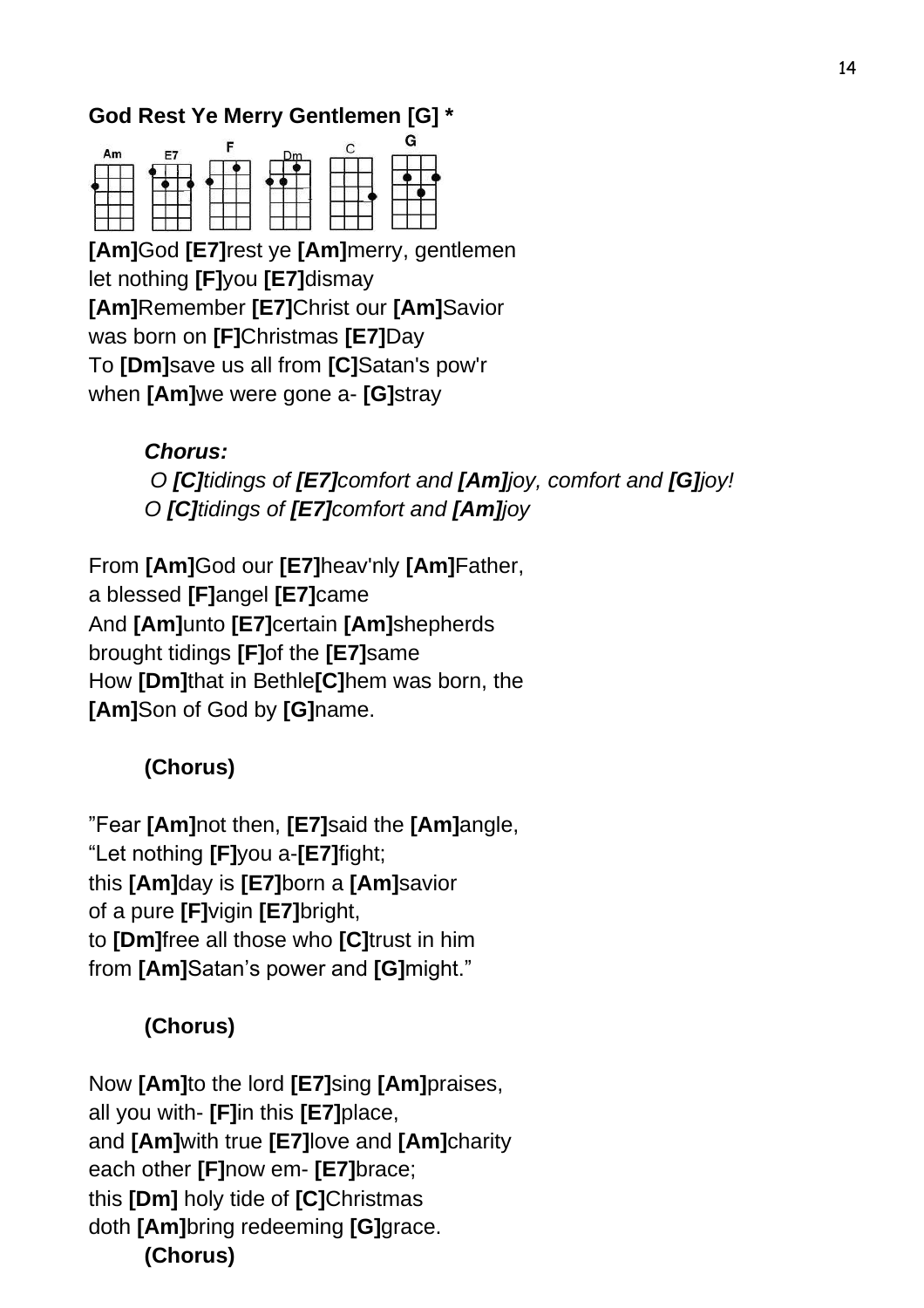# **Good King Wenceslas**



**[G]**Good King Wenceslas looked out, **[C]o**n the feast of **[G]**Stephen **[G]**When the snow lay round about, **[C]**Deep and crisp and **[G]**even **[G]**Brightly shone the moon that night, **[C]**Though the frost was **[G]**cruel **[G]**When a poor man came in **[D7]**sight, **[G]**Gathering winter **[C]**fu-**[C]**u-**[G]**el.

#### *Male Voice*

**[G]**"Hither, page, and stand by me, **[C]**if thou know'st it, **[G]**telling, **[G]**Yonder peasant, who is he? **[C]**Where and what his **[G]**dwelling?"

#### *Female Voice*

**[G]**"Sire, he lives a good league hence, **[C]**Underneaththe **[G]**mountain; **[G]**Right against the forest **[D7]**fence, **[G]**By St Agnes' **[C]**fo-**[C]**un- **[G]**tain."

#### *Male Voice*

**[G]**"Bring me flesh, and bring me wine, **[C]**Bring me pine logs **[G]**hither: **[G]**Thou and I will see him dine, **[C]**when we bear them **[G]**thither."

#### *All Voices*

**[G]**Page and monarch, forth they went, **[C]**Forth they went to**[G]**gether; **[G]**Thro' the cold wind's wild **[D7]**lament **[G]**and the bitter **[C]**we-**[C]**a- **[G]**ther.

#### *Female Voice*

**[G]**"Sire, the night is darker now, **[C]**and the wind blows **[G]**stronger; **[G]**Fails my heart, I know not how, **[C]**I can go no **[G]**longer."

#### *Male Voice*

**[G]**Mark my footsteps, good my page; **[C]t**read thou in them **[G]**boldly: **[G]**Thou shalt find the winter's **[D7]**rage **[G]**Freeze thy blood less **[C]**co- **[C]**old-**[G]**ly."

**[G]**In his master's steps he trod, **[C]**where the snow lay **[G]**dinted;

**[G]**Heat was in the very sod **[C]**which the saint had **[G]**printed.

**[G]**Therefore, Christian men, be sure, **[C]**Wealth or rank pos**[G]**sessing,

**[G]**Ye who now will bless the **[D7]**poor, **[G]**shall yourselves find **[C]**ble-**[C]**ess- **[G]**ing.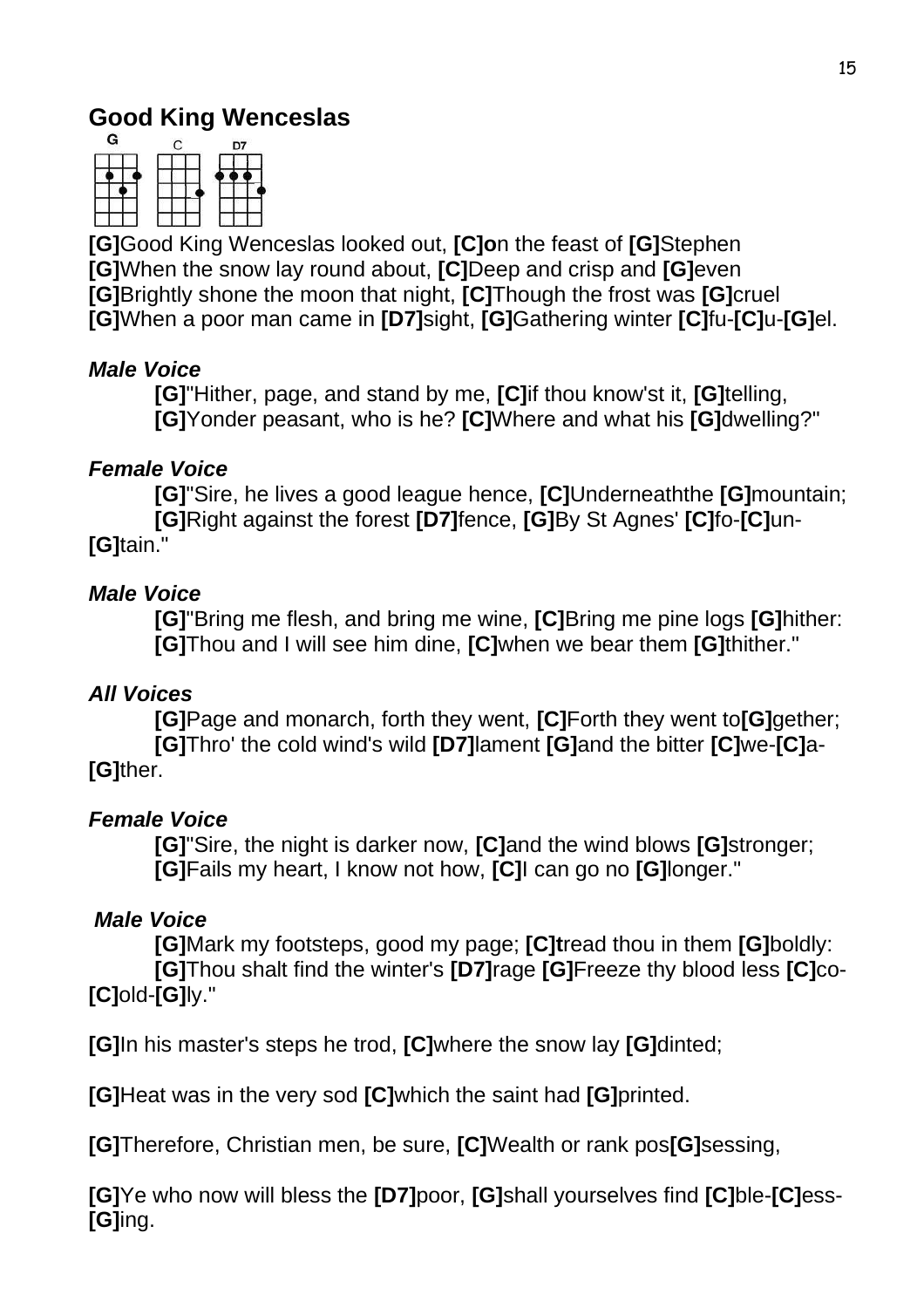# Happy Xmas ( War Is Over) **—Lennon & Ono**

| G | D | G7 |  |  |  |
|---|---|----|--|--|--|
|   |   |    |  |  |  |
|   |   |    |  |  |  |
|   |   |    |  |  |  |

So this is **(G)** Christmas, and what have you **(Am)** done? Another year **(D)** over, a new one just **(G)** begun. And **(G7)** so this is **(C)** Christmas, I hope you have **(Dm)** fun The near and the **(G)** dear ones, the old and the **(C)** young.

A **(C7)** merry, merry **(F)** Christmas, and a happy New **(G)** Year Let's hope it's a **(Dm)** good one **(F)** without any **(C)** fears. **(D)**

And **(D7)** so this is **(G)** Christmas, (War is over) For weak and for **(Am)** strong. ( If you want it ) The rich and the **(D)** poor ones ( War is over ) The road is so **(G)** long. ( Now ) And **(G7)** so happy **(C)** Christmas, ( War is over ) For black and for **(Dm)** white. ( If you want it ) For yellow and **(G)** red ones, ( War is over ) Let's stop all the **(C)** fights. ( Now )

A **(C7)** merry, merry **(F)** Christmas, and a happy New **(G)** Year Let's hope it's a **(Dm)** good one **(F)** without any **(C)** fears. **(D)**

And **(D7)** so this is **(G)**Christmas, ( War is over ) And what have we **(Am)** done? ( If you want it ) Another year **(D)** over, ( War is over ) A new one just **(G)** begun. ( Now ) And **(G7)** so this is **(C)** Christmas, (War is over ) We hope you have **(Dm)** fun ( If you want it ) The near and the **(G)** dear ones, ( War is over ) The old and the **(C)** young. ( Now )

A **(C7)** merry, merry **(F)** Christmas, and a happy New **(G)** Year Let's hope it's a **(Dm)** good one **(F)** without any **(C)** fears. **(D)**

**(G)** War is over, **(Am)** if you want it. **(D)** War is over,**(G)**now... **(G)** War is over, **(Am)** if you want it. **(D)** War is over,**(G)**now...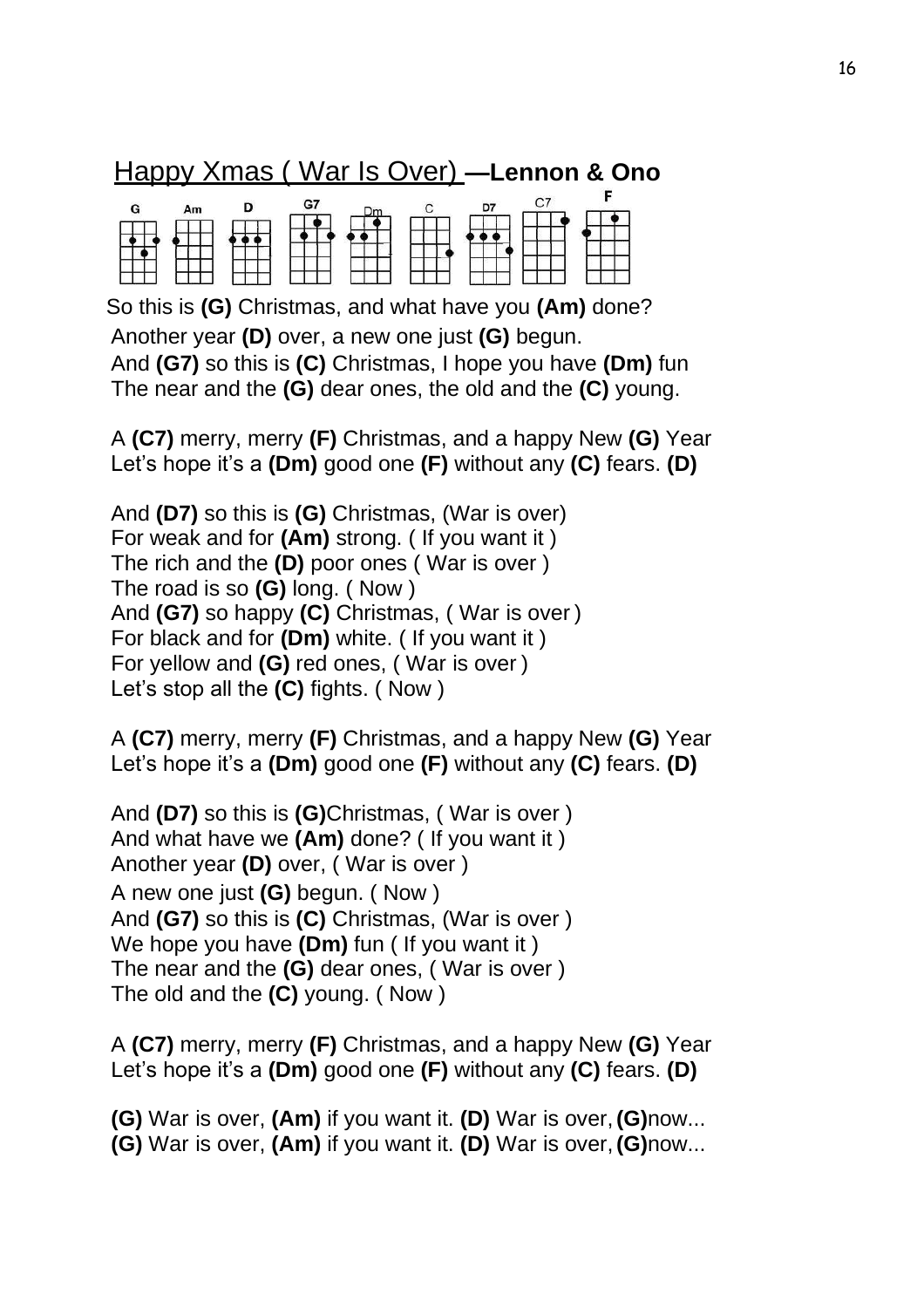#### **Hark! The Herald Angels Sing**

| G. |                                        |  |  |
|----|----------------------------------------|--|--|
|    |                                        |  |  |
|    |                                        |  |  |
|    | $\overline{\phantom{a}}$<br>- -<br>- 1 |  |  |

**[C]**Hark the herald angels **[G7]**sing **[C]**"Glory **[F]** to the **[C]** new **[G7]**born **[C]**King **[C]**Peace on earth and mercy **[D7]**mild **[G]** God **[D7]**and **[G]**sinners re**[D7]**con**[G]**ciled" **[C]**Joyful all ye **[G7]**na**[C]**tions rise\_**[G]\_ [C]**Join the triumph **[G7]**of **[C]**the skies **[G] [F]**With angelic **[Dm]**host **[A7]**pro**[Dm]**claim **[G7]**"Christ is **[C]**born in Beth**[G7]**le**[C]**hem" **[F]**Hark the herald **[Dm]**an**[A7]**gels **[Dm]**sing **[G7]**"Glory **[C]**to the new **[G7]**born **[C]**King"

**[C]**Christ, by highest heaven a**[G7]**dored; **[C]**Christ the**[F]**ever**[C]**las**[G7]**ting **[C]**Lord; **[C]**Late in time behold him **[D7]**come, **[G]**Offs**[D7]**pring of a **[G]**vir**[D7]**gins **[G]** womb. **[C]**Veiled in flesh, the **[G7]**Godheadd **[C]**see\_**[G]\_**; **[C]**hail the incarnate **[G7]**Die**[C]**t**[G]**y **[F]**Pleased as man with **[Dm]**men **[A7]**to **[Dm]**dwell, **[G7]**Jesus, **[C]**our **[G7]**Imman**[C]**uel **[F]**Hark the herald **[Dm]**an**[A7]**gels **[Dm]**sing **[G7]**"Glory **[C]**to the new **[G7]**born **[C]**King"

**[C]**Hail! the heaven-born Prince of **[G7]**Peace. **[C]**Hail the **[F]**son of **[C]**Righ**[G7]**teous**[C]**ness **[C]**Light and life to all He **[D7]**brings, **[G]**risen with **[D7]**healing **[G]**in **[D7]**His **[G]**wings **[C]**Mild He lays His **[G7]**glory **[C]**by\_**[G]\_**, **[C]**born that man no **[G7]**more **[C]**may **[G]**die **[F]**Born to raise the **[Dm]**sons **[A7]**of **[Dm]**earth, **[G7]**born to **[C]**give them **[G7]**second **[C]**birth **[F]**Hark the herald **[Dm]**an**[A7]**gels **[Dm]**sing **[G7]**"Glory **[C]**to the new **[G7]**born **[C]**King"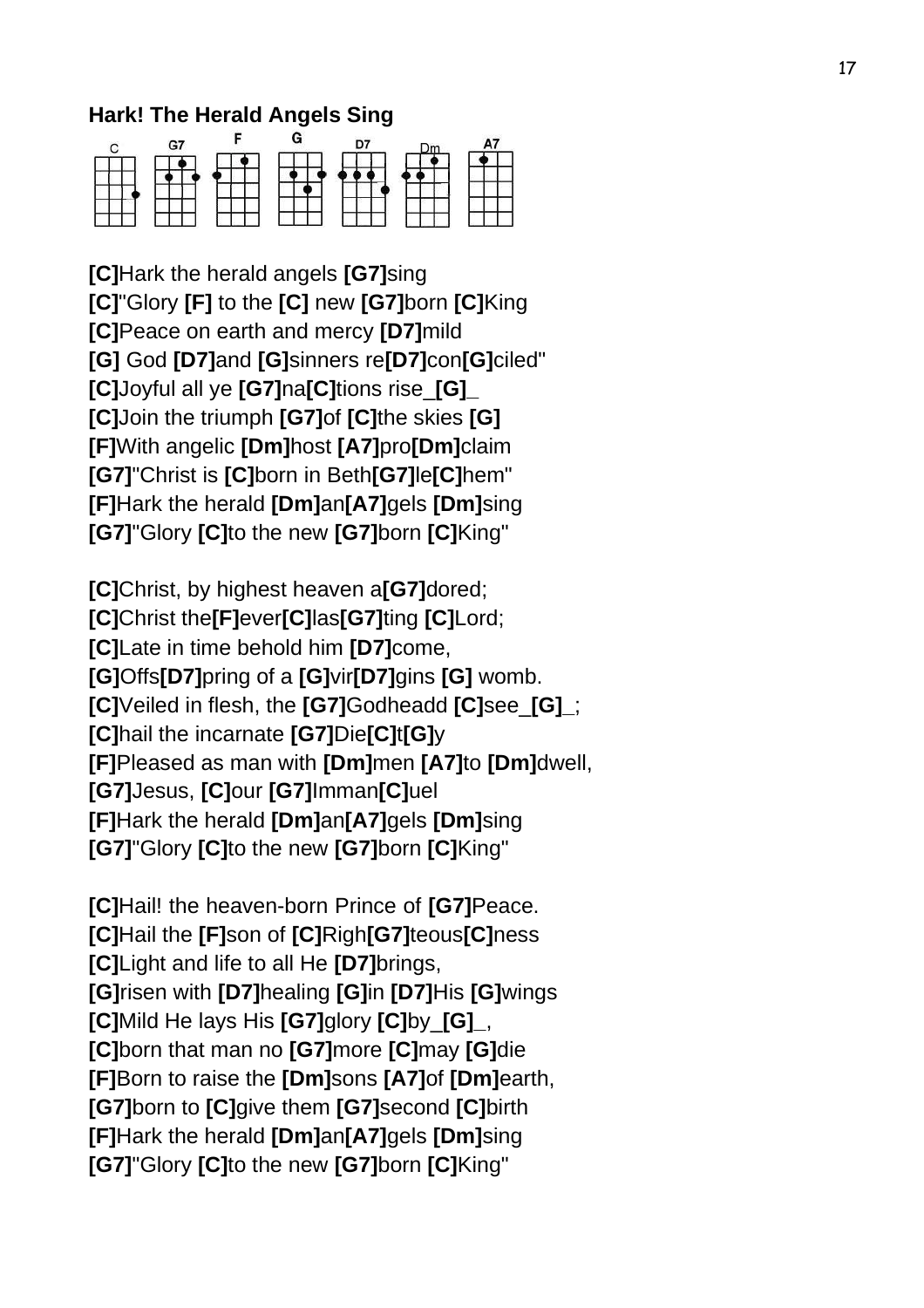#### **Have Yourself A Merry Little Christmas—Martin & Blane**

| G | Fm | Am | D. | F7 | в7 | Вm |  |
|---|----|----|----|----|----|----|--|
|   |    |    |    |    |    |    |  |
|   |    |    |    |    |    |    |  |
|   |    |    |    |    |    |    |  |

**(G)** Have your-**(Em)** -self a **(Am)** merry little **(D7)** Christmas

**(G)** Let your **(Em)** heart be **(Am)** light, **(D7)**

**(G)** From now **(Em)** on your

**(Am)** Troubles will be **(D7)**out of **(E7)** sight. **-(A7) (D7)**

**(G)** Have your-**(Em)**-self a **(Am)** merry little **(D7)** Christmas

**(G)** Make the **(Em)** yuletide **(Am)** gay, **(D7)**

**(G)** From now **(Em)** on your

**(Am)** Troubles will be **(B7)**miles **(Em)** away. **-(G)**

**(Em)** Once again as in **(D)** olden days

Happy **(Am)** golden days **(D7)** of **(G#7)** yore.

**(Em)** Faithful friends who are **(Bm)** dear to us

Shall be **(D)** near to us once **(Am)**more. **(D7)**

**(G)** Someday **(Em)** soon we **(Am)** all will be **(D)**together,

**(G)** If the **(Em)** fates **(Am)** allow, **(D7)**

**(G)** Until **(Em)** then we'll **(Am)** have to muddle **(D7)** through **(Em)** somehow.

So **(C)** have yourself a **(Am)** merry little **(D7)** Christmas **(G)** now.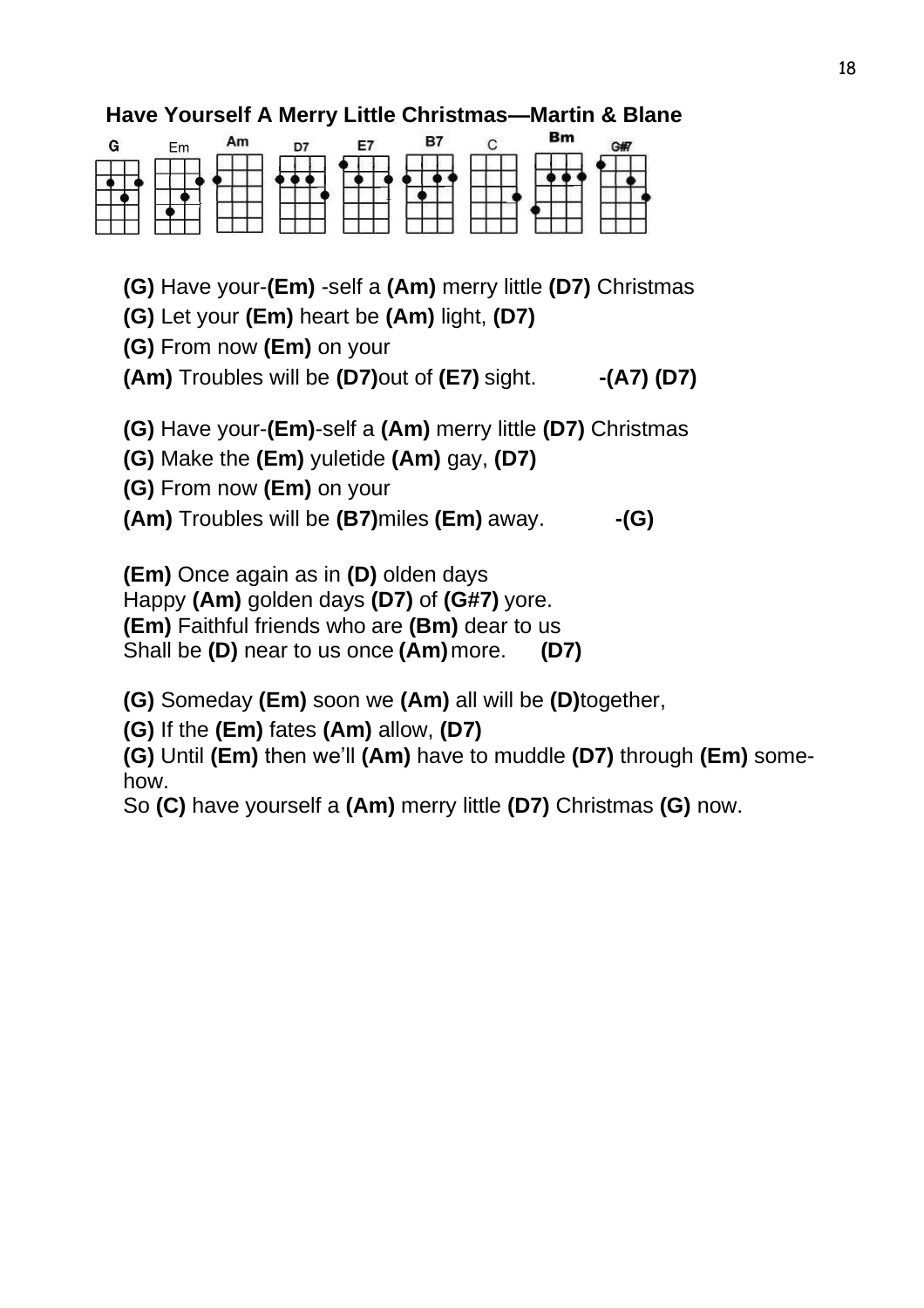#### **I Saw Three Ships in G**



I **[G]**saw three **[C]**ships come **[G]**sailing **[C]**in on **[G]**Christmas Day, on **[D7]**Christmas Day I **[G]**saw three **[C]**ships come **[G]**sailing **[C]**in On **[G]**Christmas Day in the **[D7]**morn**[G]**ing **[G] [ C] [G] [C]**

And **[G]**what was **[C]**in those **[G]**ships all **[C]**three on **[G]**Christmas Day, on **[D7]**Christmas Day. And **[G]**what was **[C]**in those **[G]**ships all **[C]**three on **[G]**Christmas Day in the **[D7]**morn**[G]**ing. **[G] [ C] [G] [C]**

The **[G]**Virgin **[C]**Mary and **[G]**Christ were **[C]**there On **[G]**Christmas Day, on **[D7]**Christmas Day. The **[G]**Virgin **[C]**Mary and **[G]**Christ were**[C]**there On **[G]**Christmas Day in the **[D7]**morn**[G]**ing.

#### **I Saw Three Ships in C**



I **[C]**saw three **[F]**ships come **[C]**sailing **[F]**in on **[C]**Christmas Day, on **[G7]**Christmas Day I **[C]**saw three **[F]**ships come **[C]**sailing **[F]**in On **[C]**Christmas Day in the **[G7]**morn**[C]**ing **[C] [F] [C] [F]**

And **[C]**what was **[F]**in those **[C]**ships all **[F]**three on **[C]**Christmas Day, on **[G7]**Christmas Day. And **[C]**what was **[F]**in those **[C]**ships all **[F]**three on **[C]**Christmas Day in the **[G7]**morn**[C]**ing. **[C] [F] [C] [F]**

The **[C]**Virgin **[F]**Mary and **[C]**Christ were **[F]**there On **[C]**Christmas Day, on **[G7]**Christmas Day. The **[C]**Virgin **[F]**Mary and **[C]**Christ were**[F]**there On **[C]**Christmas Day in the **[G7]**morn**[C]**ing.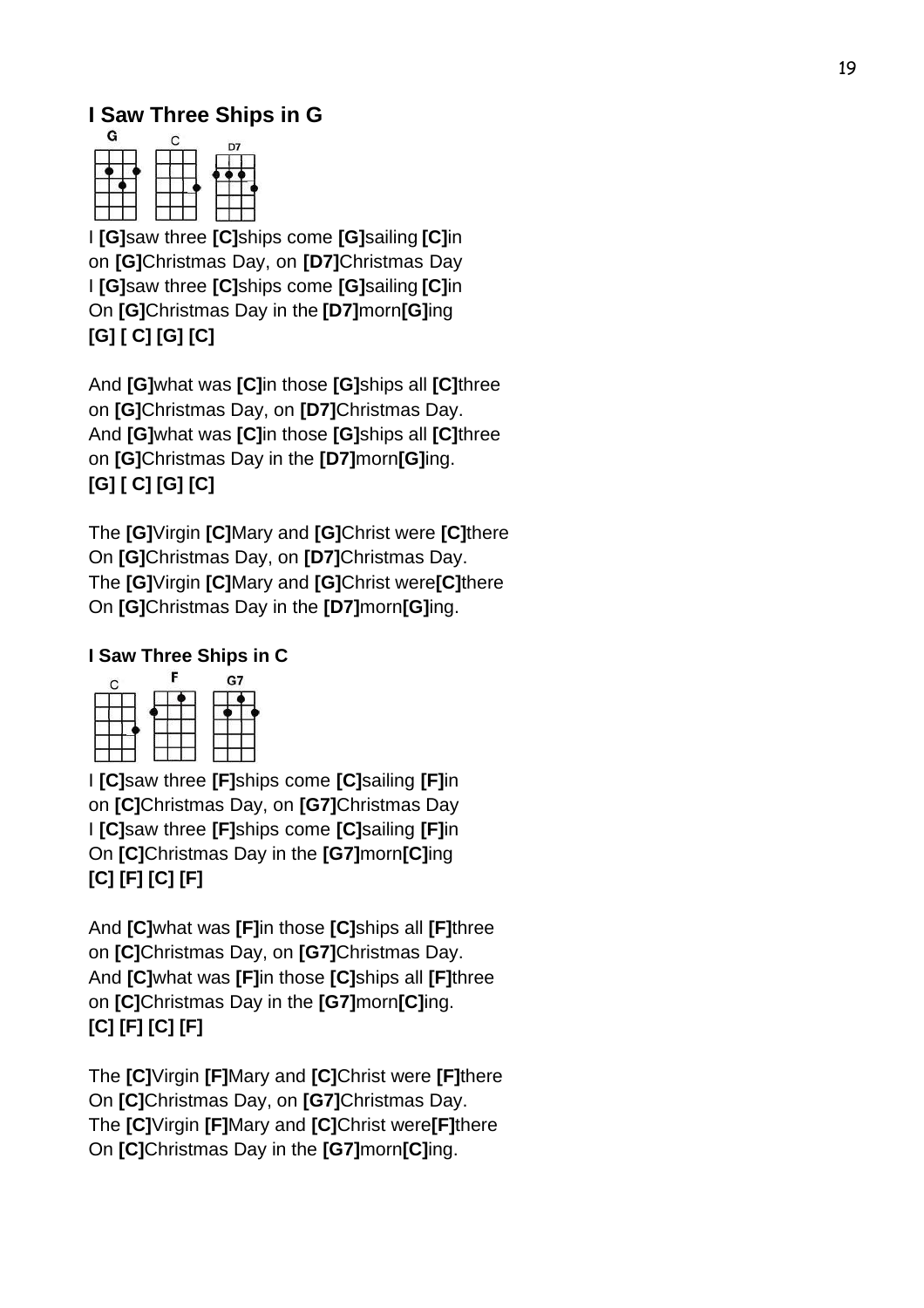#### **It Came Upon A Midnight Clear**



**[C]**It came **[F]**upon a **[C]**midnight clear That **[F]**glorious **[D7]**song of **[G7]**old From **[C]**angels **[F]**bending **[C]**near the earth To **[F]**touch their **[G7]**harps of **[C]**gold **[E7]**"Peace on the earth, good **[Am]**will to men From **[G]**heaven's all **[D7]**gracious **[G]**King;" The **[C]**world in **[F]**solemn **[C]**stillness lay, To **[F]**hear the **[G7]**angels **[C]**sing

**[C]**Still through the **[F]**cloven **[C]**skies they come With **[F]**peaceful **[D7]**wings un**[G7]**furled, And **[C]**still their **[F]**heavenly **[C]**music floats O'er **[F]**all the **[G7]**weary **[C]**world **[E7]**Above its sad and **[Am]**lowly plains They **[G]**bend on **[D7]**hovering **[G]**wing; And **[C]**ever **[F]**o'er its **[C]**Babel sounds The **[F]**blessed **[G7]**angels **[C]**sing.

**[C]**O ye, be**[F]**neath life's **[C]**crushing load Whose **[F]**forms are **[D7]**bending **[G7]**low, Who **[C]**toil a**[F]**long the **[C]**climbing way With **[F]**painful **[G7]**steps and **[C]**slow **[E7]**Look now! for glad and **[Am]**golden hours Come **[G]**swiftly **[D7]**on the **[G]**wing; O **[C]**rest **[F]**beside the **[C]**weary road And **[F]**hear the **[G7]**angels **[C]**sing.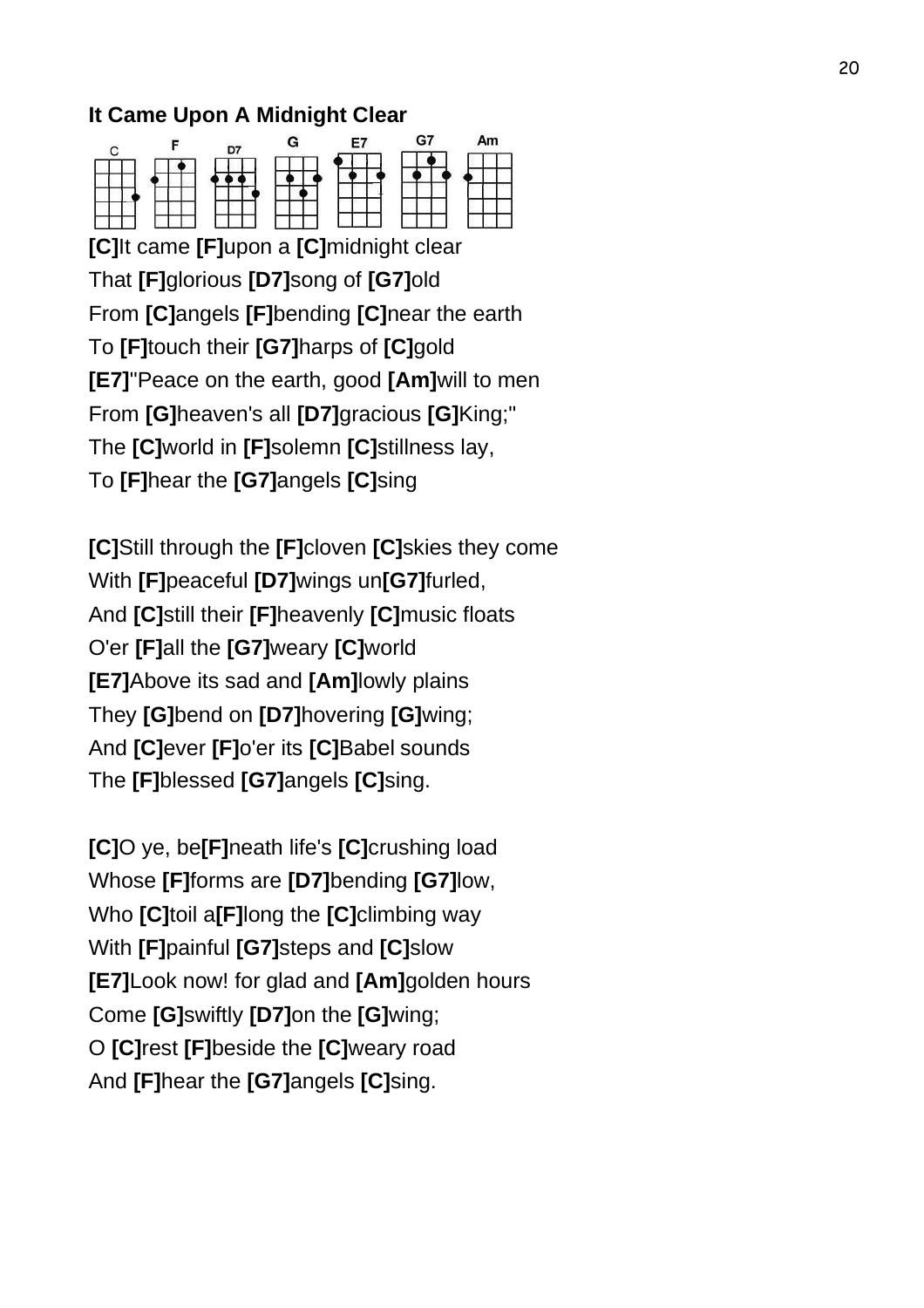# **I Wish It Could Be Christmas Every Day - Roy Wood**



Oh when the **(C)** snowman brings the snow

Oh well he **(F)** just might like to know

He's put a **(C)** great big smile up- **(Am)**-on somebody's face. **(G)(G7)** If you **(C)** jump into your bed, Quickly

**(F)** cover up your **(Dm)** head,

Don't you **(C)** lock your door, you know that

**(G)** Sweet Santa Claus is on his **(C)** way. **(A)**

# **CHORUS**

Oh well I **(D)** wish it could be Christmas every **(G)** day. When the **(A)** kids start singing and the band begins to play. **(D)(A7) (D)** Oh I wish it could be Christmas every **(G)** day So let the bells ring **(A7)** out for **(G)** Christmas! **(D)**

When we're **(C)** skating in the park, If the **(F)** storm cloud paints it dark Then your **(C)** rosy cheeks gonna **(Am)** light my merry way.**(Dm)(G7)** Now the **(C)** 'frosticals' appeared And they've **(F)** frozen up my **(Dm)** beard, So we'll **(C)** lie by the fire till the **(G)** Sleep simply melts them all **(C)** away. **(D)** 

# **CHORUS**

When the **(C)** snowman brings the snow Oh well he **(F)** just might like to know He's put a **(C)** great big smile up- **(Am)**-on somebody's face. **(G7)(G)** So if **(C)** santa brings the sleigh All **(F)** along that Milky **(Dm)** Way, I'll sign my **(C)** name on the rooftop in the **(G)** Snow then he may decide to **(C)** stay. **(A)**

# **CHORUS** plus-

Why don't you **(G)** give your **(A)** love for **(G)** Christmas? **(D)** When the **(D)** snowman brings the snow… ( *repeat to fade* )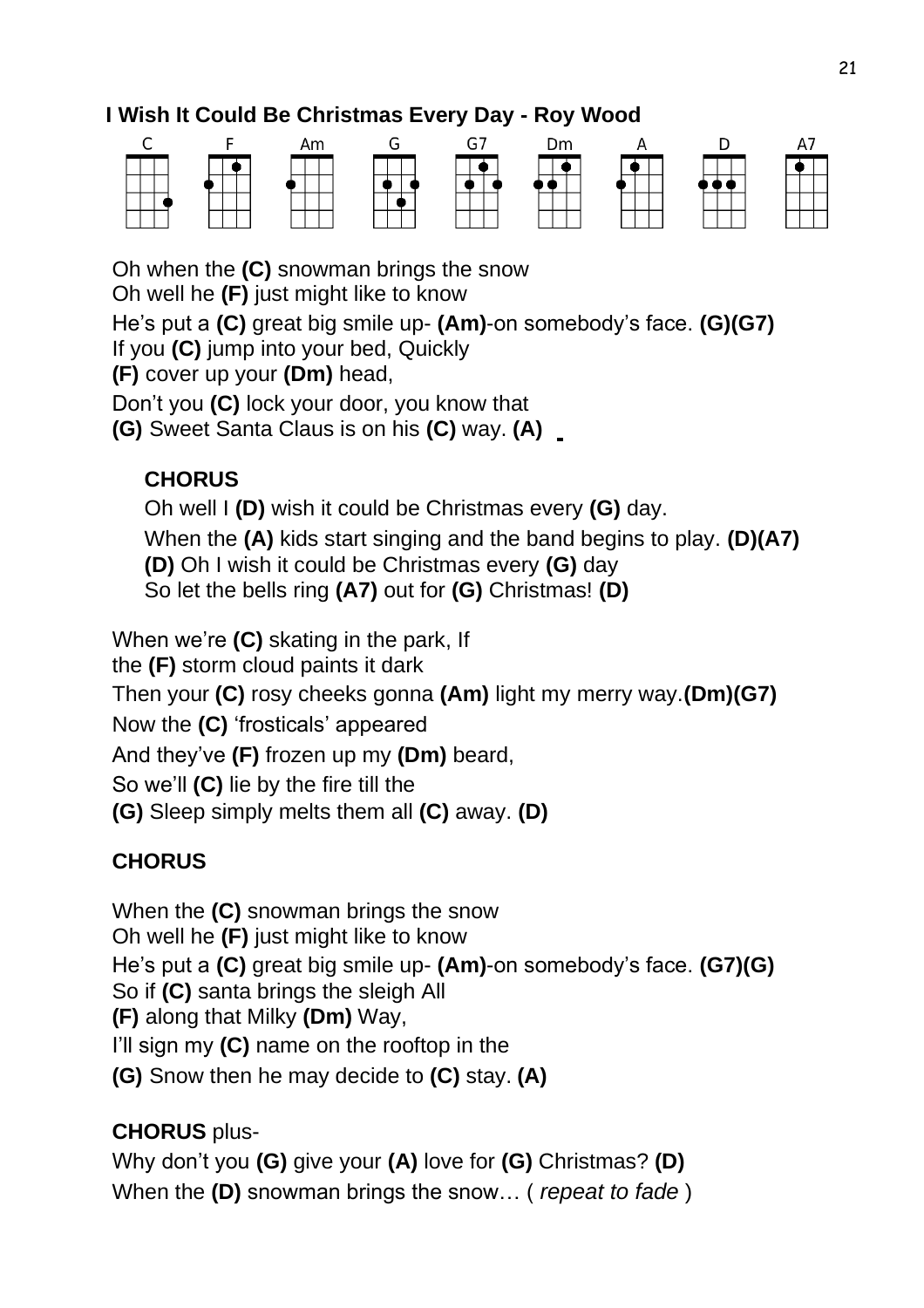# I'm Dreaming of a White Christmas—Traditional

| G     | Am | D   |             | G. | Em                  | ח |
|-------|----|-----|-------------|----|---------------------|---|
|       |    |     |             |    |                     |   |
|       |    |     |             |    |                     |   |
| - - - |    | --- | $-$<br>-200 |    | - 1<br>- 1<br>- 171 |   |

**(G)** I'm dreaming of a **(Am)** white **(D)** Christmas,

**(C)** Just like the **(D)** ones I used to **(G)** know,

Where the tree tops **(G7)** glisten and **(C)** children **(Cm)**listen, To **(G)** hear **(Em)** sleigh bells in the **(Am)** snow.**(D)**

**(G)** I'm dreaming of a **(Am)** white **(D)** Christmas,

**(C)** With every **(D)** Christmas card I **(G)** write, May

your days be **(G7)** merry and **(C)** bright**(Cm)**

And may **(G)** all your **(Am)** Christmasses **(D)** be **(G)** white. **(D)**

**(G)** I'm dreaming of a **(Am)** white **(D)** Christmas,

**(C)** Just like the **(D)** ones I used to **(G)** know,

Where the tree tops **(G7)** glisten and **(C)** children **(Cm)**listen, To **(G)** hear **(Em)** sleigh bells in the **(Am)** snow.**(D)**

**(G)** I'm dreaming of a **(Am)** white **(D)** Christmas,

**(C)** With every **(D)** Christmas card I **(G)** write, May

your days be **(G7)** merry and **(C)** bright**(Cm)**

And may **(G)** all your **(Am)** Christmasses **(D)** be **(G)** white.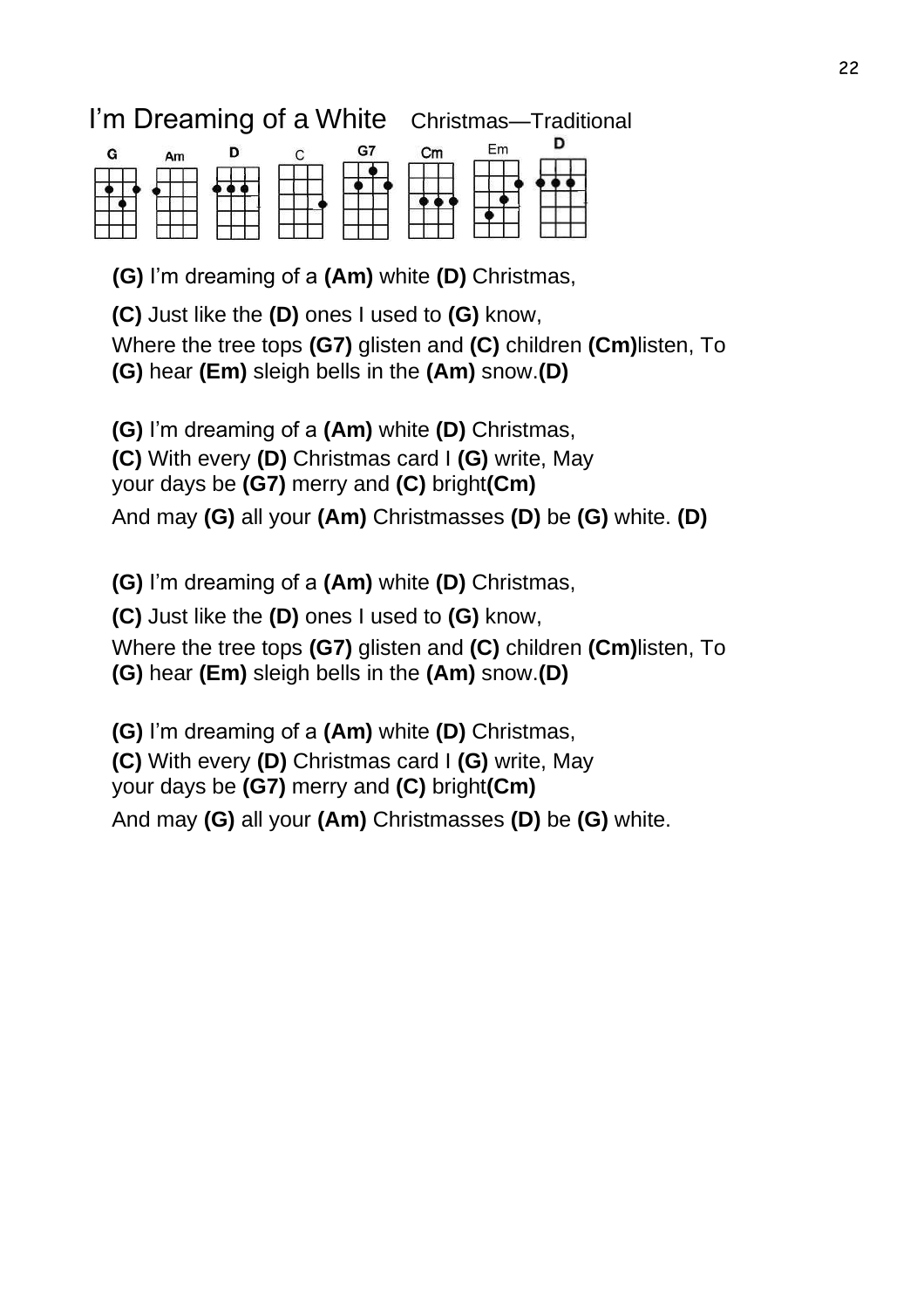# Jingle Bells—J.S. Pierpont



**(C)** Jingle bells, jingle bells, jingle all the way,

**(F)** Oh, what fun it **(C)** is to ride

In a **(D)** one-horse open **(G)** sleigh, **(G7)**hey!

**(C)** Jingle bells, jingle bells, jingle all the way,

**(F)** Oh, what fun it **(C)** is to ride

In a **(G)** one-horse **(G7)** open **(C)** sleigh.

We're **(C)** Dashing through the snow In a one-horse open **(F)** sleigh, Across the fields we **(G)** go, **(G7)** Laughing all the **(C)**way. Bells on bobtails ring, Making spirits **(F)** bright, What fun it is to **(G)** ride and sing a **(G7)** sleighing song **(C)** tonight.

**(C)** Jingle bells, jingle bells, jingle all the way, **(F)** Oh, what fun it **(C)** is to ride In a **(D)** one-horse open **(G)** sleigh, **(G7)**hey! **(C)** Jingle bells, jingle bells, jingle all the way, **(F)** Oh, what fun it **(C)** is to ride In a **(G)** one-horse **(G7)** open **(C)** sleigh.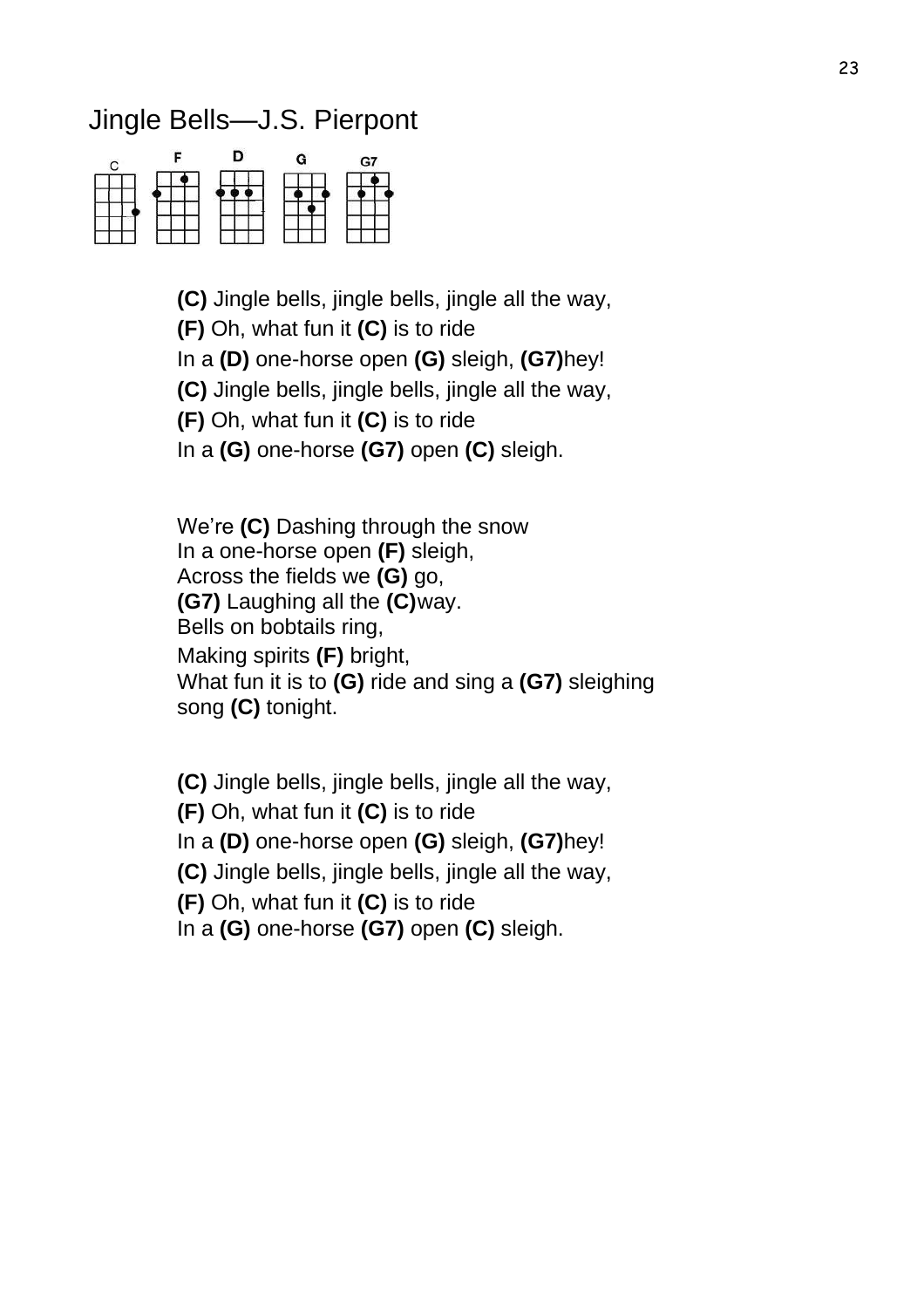# Last Christmas —George Michael

| <b>CONTRACTOR</b><br>C | Am | G |  |
|------------------------|----|---|--|
|                        |    |   |  |
|                        |    |   |  |
| ÷<br>$\sim$            |    |   |  |

**(C)** Last Christmas I gave you my heart,

But the **(Am)** very next day you gave it away,

**(Dm)** This year to save me from tears, I'll

**(G)** give it to someone special.

**(C)** Last Christmas I gave you my heart,

But the **(Am)** very next day you gave it away,

**(Dm)** This year to save me from tears, I'll

**(G)** give it to someone special.

**(C)** Once bitten and twice shy,

**(Am)** I keep my distance, but you still catch my eye,

**(F)**Tell me baby, do you recognize me?

**(G)**Well, it's been a year, it doesn't surprise me.

**(C)** (*Happy Christmas*) I wrapped it up and sent it,

**(Am)** With a note saying, "I love you" , I meant it, **(Dm)**  Now I know what a fool I've been,

But if you **(G)** kissed me now, I know you'd fool me again.

**CHORUS** 

**(C)** A crowded room, friends with tired eyes,

**(Am)** I'm hiding from you, and your soul of ice,

**(F)**My god, I thought you were someone to rely on,

**(G)**Me? I guess I was a shoulder to cry on.

**(D)** A face on a lover with a fire in his heart, **(Am)**

A man under cover but you tore me apart, **(Dm)** Oh, oh

Now I've **(G)** found a real love you'll never fool me again.

**CHORUS**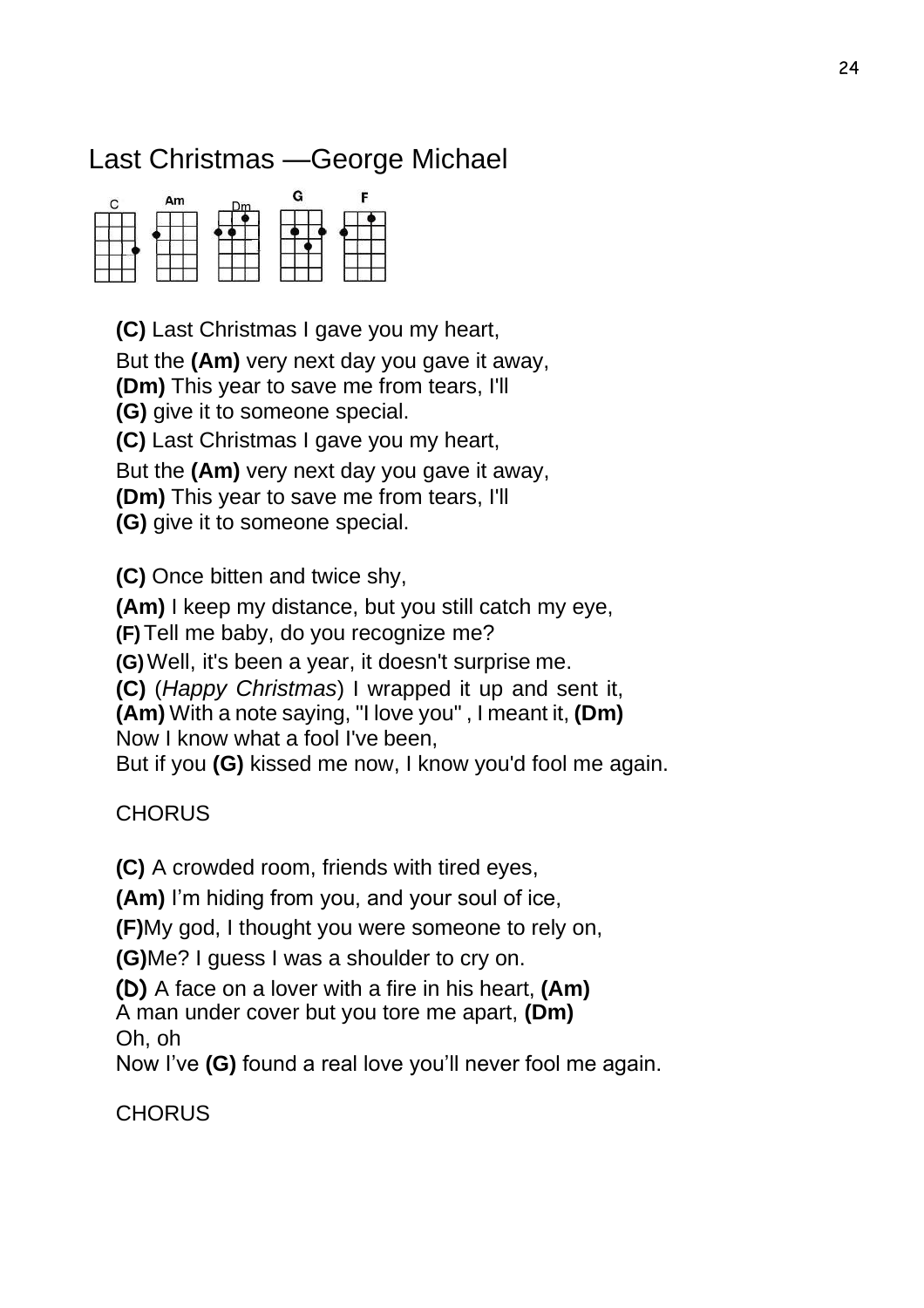#### **Let It Snow— Martina McBride**

|  |  | Е. |  |
|--|--|----|--|
|  |  |    |  |
|  |  |    |  |

Oh, the **(D)** weather **(A)** outside is **(D)**frightful, But the **(A)** fire is so **(A7)** delightful, And **(Em)** since we've no place to go, Let it **(A)** snow, let it **(A7)** snow, let it **(D)** snow.

Oh, it **(D)** doesn't show **(A)** signs of **(D)** stopping, And I've **(A)** brought some corn for **(A7)**popping, The **(Em)** lights are turned way down low, Let it **(A)** snow, let it **(A7)** snow, let it **(D)** snow.

When we **(A)** finally kiss good night, How I **(E7)** hate going out in the **(A)** storm. But if you really hold me tight, **(D7)** All the way **(E7)** home I'll be **(A)**warm.

Oh, the **(D)** fire is **(A)** slowly **(D)** dying, And my **(A)** dear we're still **(A7)** good-bye-ing , But as **(Em)** long as you love me so, Let it **(A)** snow, let it **(A7)** snow, let it **(D)** snow.

When we **(A)** finally kiss good night, How I **(E7)** hate going out in the **(A)** storm. But if you really hold me tight, **(D7)** All the way **(E7)** home I'll be **(A)**warm.

Oh, the **(D)** fire is **(A)** slowly **(D)** dying, And my **(A)** dear we're still **(A7)** good-bye-ing , But as **(Em)** long as you love me so, Let it **(A)** snow, let it **(A7)** snow, let it **(D)** snow. Let it **(A)** snow, let it **(A7)** snow, and **(D)** snow.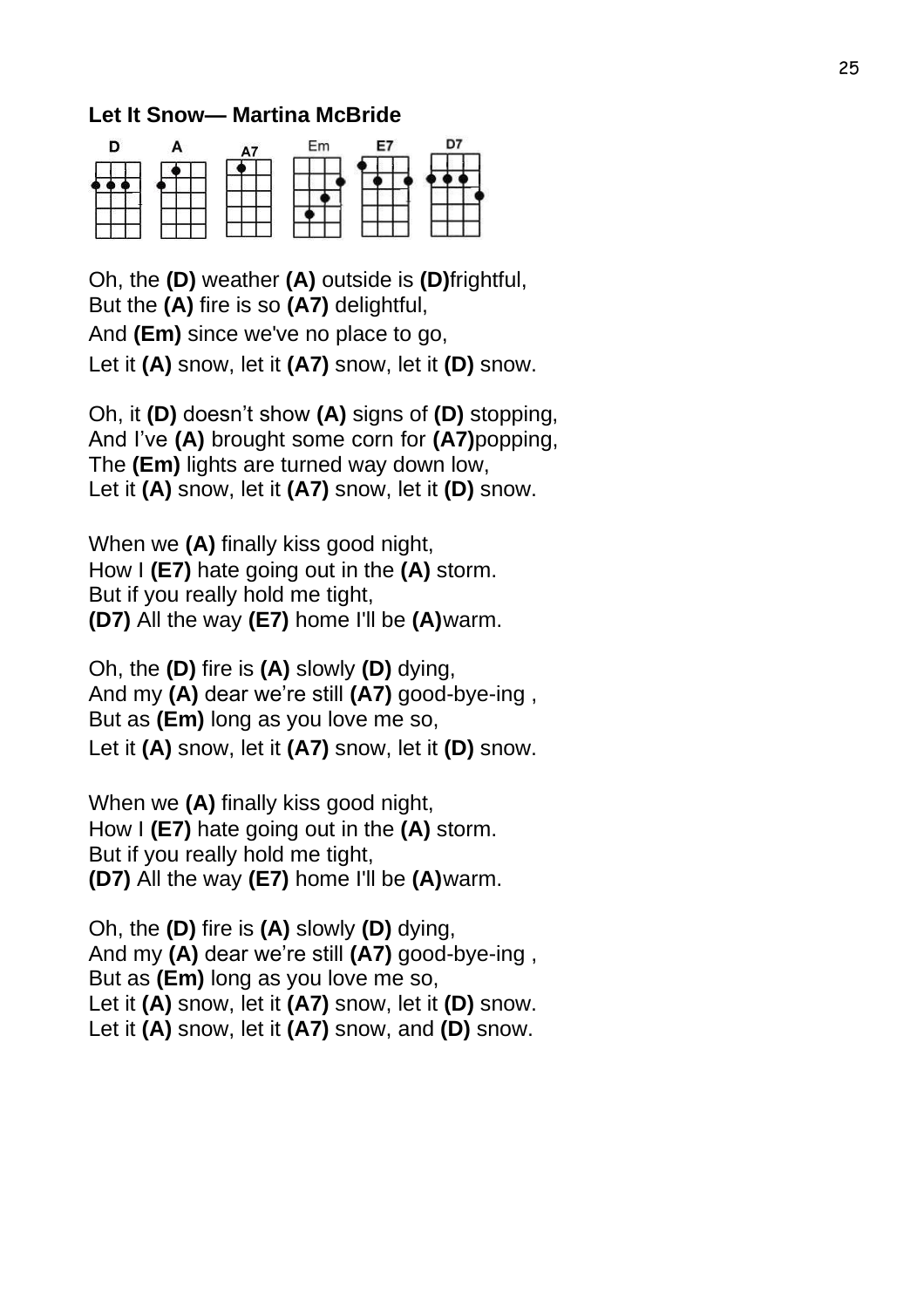#### **Little Donkey**



#### **Intro:** *Chords of first 2 lines*

[**C**] Little donkey, [**F**] little donkey, [**C**] on the dusty [**G7**] road

[**C**] Got to keep on [**F**] plodding onwards, [**G7**] with your precious [**C**] load.

[**C**] Been a long time, [**F**] little donkey, [**C**] through the winter's [**G7**] night

[**C**] Don't give up now, [**F**] little donkey, [**G7**] Bethlehem's in [**C**] sight.

#### **Chorus**

[**Am**] Ring out those [**G**] bells tonight [**D7**] Bethle- [**G**] -hem, [**D7**] Bethle- [**G**] -hem [**Am**] Follow that [**G**] star tonight [**D7**] Bethle- [**G**] -hem, [**D7**] Bethle- [**G7**] -hem.

[**C**] Little donkey, [**F**] little donkey, [**C**] had a heavy [**G7**] day [**C**] Little donkey, [**F**] carry Mary, [**G7**] safely on her [**C**] way.

[**C**] Little donkey, [**F**] little donkey, [**C**] journey's end is [**G7**] near

[**C**] There are wise men [**F**] waiting for a, [**G7**] sign to bring them [**C**] here.

[**C**] Do not falter, [**F**] little donkey, [**C**] there's a star a- [**G7**] -head

[**C**] It will guide you, [**F**] little donkey, [**G7**] to a cattle [**C**] shed.

# **Chorus**

[**C**] Little donkey, [**F**] little donkey, [**C**] had a heavy [**G7**] day [C] Little donkey, [**F**] carry Mary, [**G7**] safely on her [**C**] way.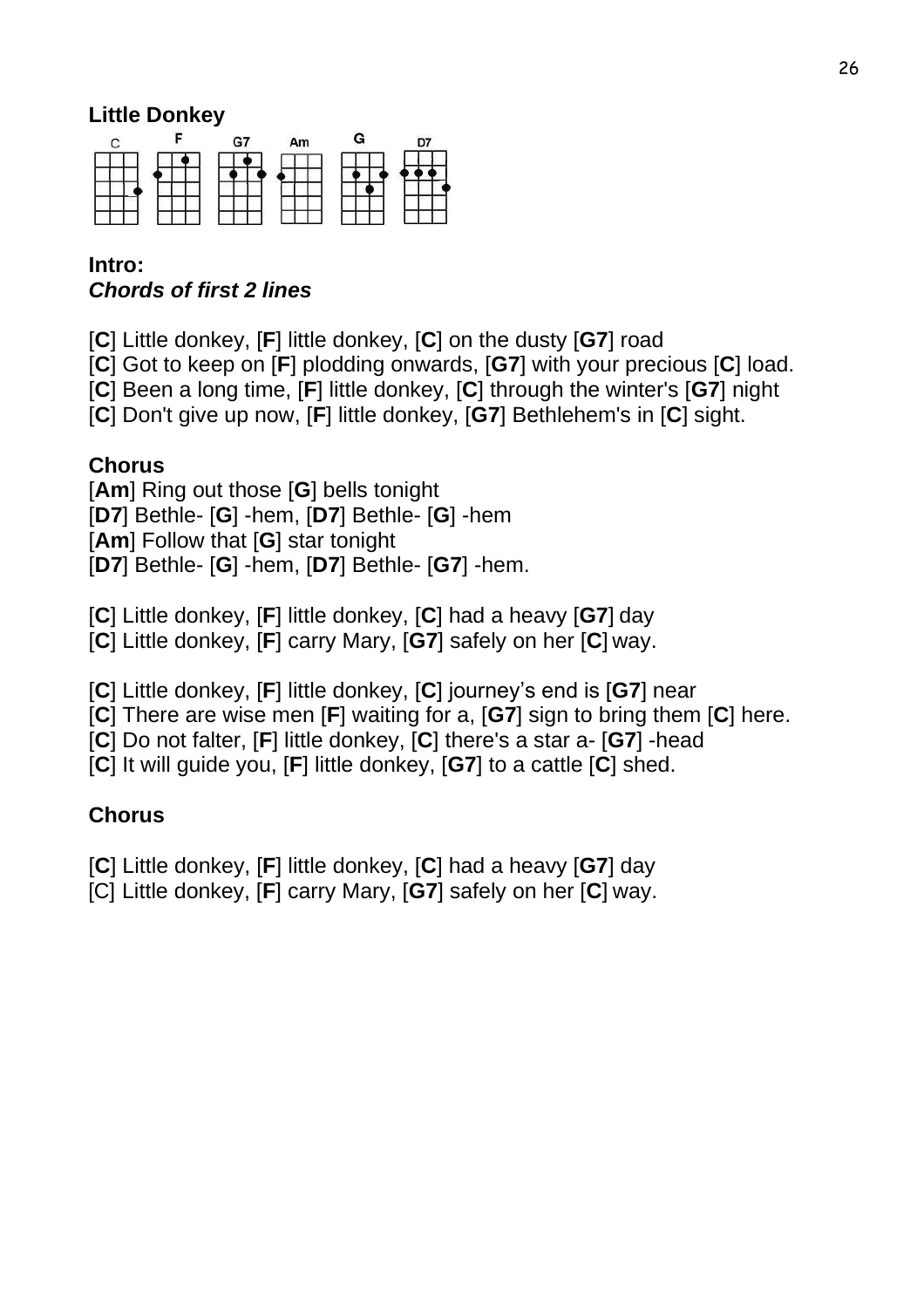#### **Little Drummer Boy**

|                          |                         | г.                                     |                    |
|--------------------------|-------------------------|----------------------------------------|--------------------|
|                          |                         |                                        |                    |
| $-1.5$<br>77<br>79<br>-- | - 1<br>$\sim$<br>÷<br>× | $\sim$<br><b>Second</b><br>╤<br>$\sim$ | $-1$<br>- 7<br>. . |

[D] Come they told me, Pa **[A]** rup a pum **[D]** pum **[D]** A new born king to see Pa **[A]** rup a pum **[D]** pum **[A]** Our finest **[D]** gifts we bring **[G]** Pa **[D]** rup a pum **[A]** pum To lay be**[D]** fore the King **[G]** Pa **[D7]** rup a pum **[G]** pum Rup a pum **[D]** pum, rup a pum **[A]** pum **[D]** So to honour Him Pa **[A]** rup a pum **[D]** pum **[A]** When we **[D]** come

**[D]** Baby Jesus, Pa **[A]** rup a pum **[D]** pum **[D]** I am a poor boy too Pa **[A]** rup a pum **[D]** pum **[A]** I have no **[D]** gifts to bring **[G]** Pa **[D]** rup a pum **[A]** pum That's fit to **[D]** give our King **[G]** Pa **[D7]** rup a pum **[G]** pum Rup a pum **[D]** pum, rup a pum **[A]** pum **[D]** Shall I play for you Pa **[A]** rup a pum **[D]** pum **[A]** On my **[D]** drum?

**[D]** Mary nodded, Pa **[A]** rup a pum **[D]** pum **[D]** The ox and lamb kept time Pa **[A]** rup a pum **[D]** pum **[A]** I played my **[D]** best for Him **[G]** Pa **[D7]** rup a pum **[G]** pum Rup a pum **[D]** pum, rup a pum **[A]** pum **[D]** Then He smiled at me Pa **[A]** rup a pum **[D]** pum **[A]** Me and my **[D]** drum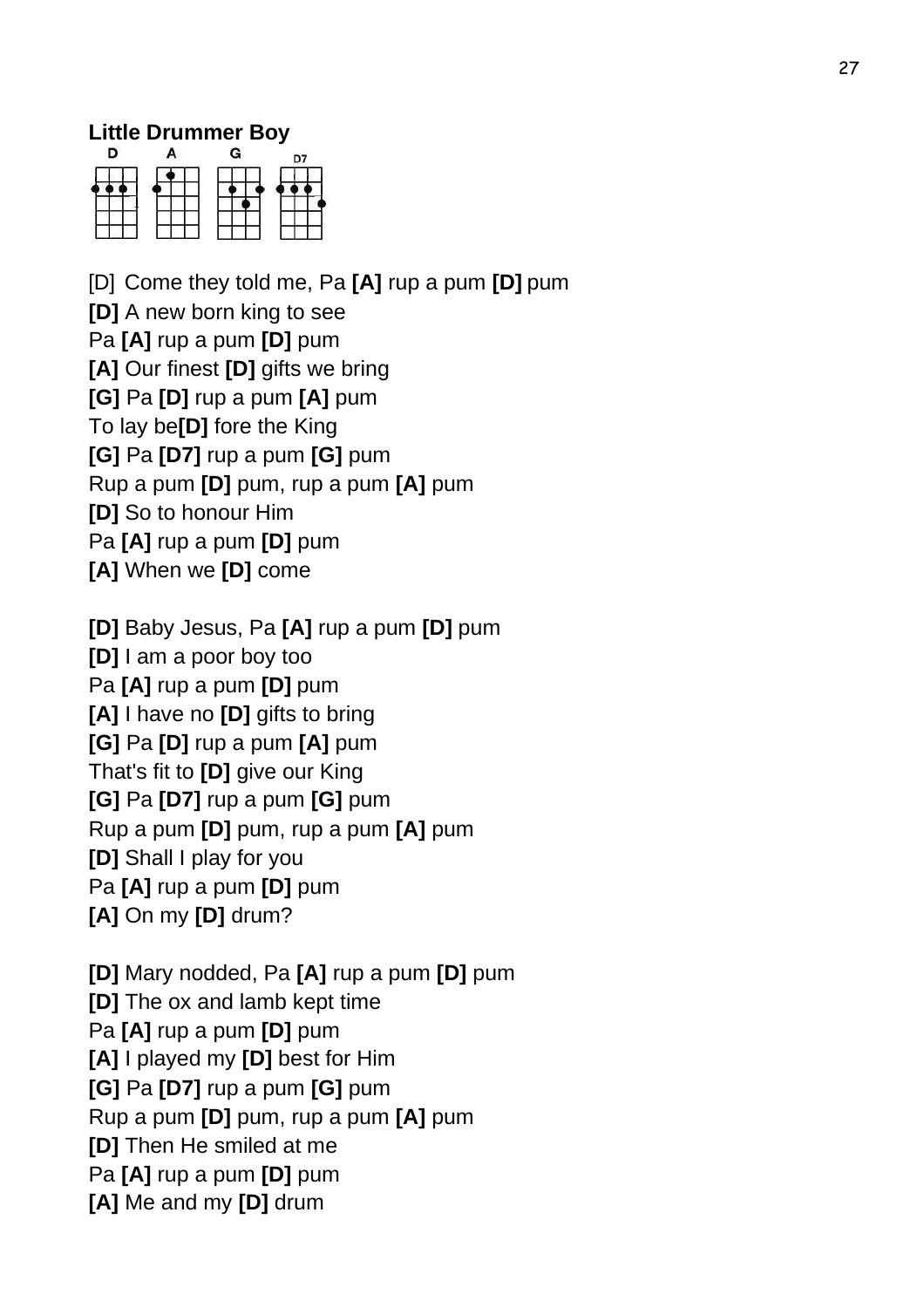#### **Mary's Boy Child (and Oh my Lord)—Boney M**



**(G)** Long time ago in **(C)** Bethlehem **(Am)** so the **(D)** Holy Bible **(G)** say, Mary's boy-child, **(C)** Jesus **(Am)** Christ was **(G)** born on **(D)** Christmas **(G)** Day.

#### **CHORUS**

Hark now! **(C)** Hear the **(D)** angels **(G)** sing, A **(Em)** king was **(Am)** born **(D)** today, And **(G)** man will live **(C)** forever **(Am)** more **(G)** Because of **(D)** Christmas **(G)** day.

**(G)** While shepherds watch their **(C)** flocks by **(Am)** night they see a **(D)**bright new shining **(G)** star,

They hear a choir **(C)** sing a **(Am)** song the music **(G)** seemed to **(D)** come from **(G)** afar.

#### **(Chorus)**

**(G)** Now Joseph and his **(C)** wife **(Am)** Mary came to **(D)** Bethlehem **(G)**that night, They found no place to **(C)** bear the **(Am)** child not a **(G)** single **(D)** room was in **(G)** sight. **(Chorus)**

**(G)** By and by they found a **(C)** little **(Am)** nook in a **(D)** stable all **(G)** forlorn And in a manger **(C)** cold and **(Am)** dark, Mary's **(G)** little **(D)** boy was **(G)** born.

#### **Chorus +**

Trumpets **(C)** sound and **(D)** angels **(G)** sing, **(Em)** listen to **(Am)** what they **(D)** say, That **(G)** man will live **(C)** forever **(Am)** more **(G)** because of **(D)** Christmas **(G)**day.

**(G)** Oh my lord, you sent your son to save us

Oh my lord, your very self you gave us

**(D)** Oh my lord, that sin will not enslave us,

**(G)** And love may reign once more.

Oh my lord, when in the crib they found him

Oh my lord, a golden halo crowned him

**(D)** Oh my lord, they gathered all around him

**(G)** To see him and adore… ( *His light is shining on us all*!)

Oh my lord, ( *So praise the lord!*) they had begun to doubt you.

Oh my lord, ( *He is the truth forever* ) what did they know about you?

**(D)** Oh my lord, ( *So praise the lord*) but they were lost without you

**(G)**They needed you so bad.

(*His light is* **(D)** *shining on us* **(G)** *all* )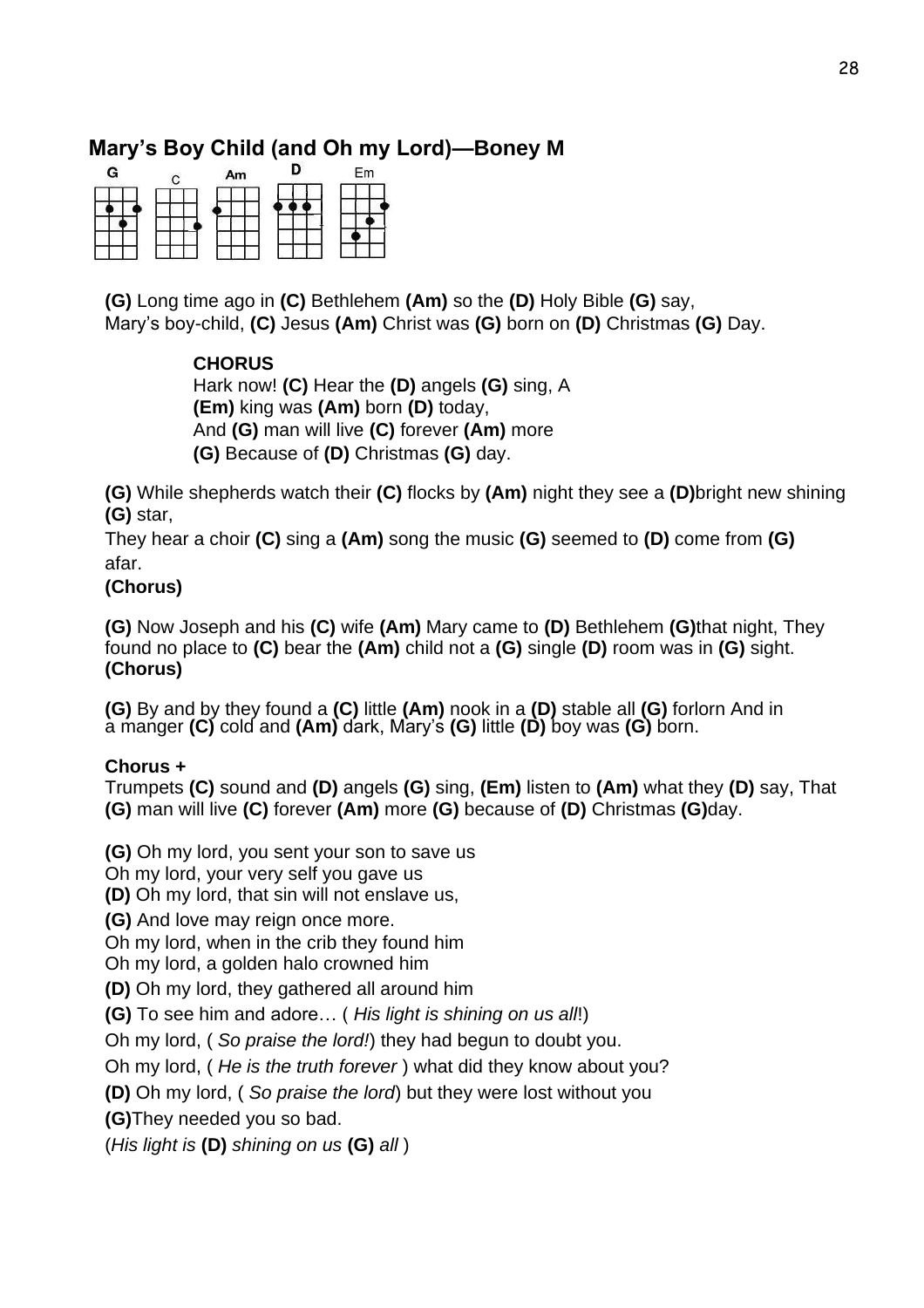#### **Mele Kalikimaka**

|  |  | 27 |
|--|--|----|
|  |  |    |
|  |  |    |
|  |  |    |
|  |  |    |

# **Intro: [C] [C7] [F] [A7] [D7] [G7]**

**Boys: [C]** Mele Kalikimaka is the thing to say On a bright Hawaiian Christmas **[G7]** Day. That's the island greeting that we send to you from the land where palm trees **[C]** sway **[C7]** Here we know that Christmas will be **[F]** green and bright The **[A7]** sun to shine by day and all the **[D7]** stars at **[G7]** night **[C]** Mele Kalikimaka is Hawaii's **[A7]** way to **[Dm]** say Merry **[G7]** Christmas to **[C]** you

**Girls: [C]** Mele Kalikimaka is the thing to say On a bright Hawaiian Christmas **[G7]** Day. That's the island greeting that we send to you from the land where palm trees **[C]** sway **[C7]** Here we know that Christmas will be **[F]** green and bright The **[A7]** sun to shine by day and all the **[D7]** stars at **[G7]** night **[C]** Mele Kalikimaka is Hawaii's **[A7]** way to **[Dm]** say Merry **[G7]** Christmas to **[C]** you

#### **Instrumental: Chords for first four lines of verse [C] [G7] [C]**

#### **Boys and Girls:**

**[C7]** Here we know that Christmas will be **[F]** green and bright The **[A7]** sun to shine by day and all the **[D7]** stars at **[G7]** night **[C]** Mele Kalikimaka is Hawaii's **[A7]** way to **[Dm]** say Merry **[G7]** Christmas to **[C]** you **[C]** Mele Kalikimaka is the thing to say On a bright Hawaiian Christmas **[G7]** Day That's the island greeting that we send to you from the land where palm trees **[C]** sway **[C7]** Here we know that Christmas will be **[F]** green and bright The **[A7]** sun to shine by day and all the **[D7]** stars at **[G7]** night **[C]** Mele Kalikimaka is Hawaii's **[A7]** way to **[Dm]** say Merry **[G7]** Christmas A **[Dm]** very merry **[G7]** Christmas A **[Dm]** very very merry merry **[G7]** Christmas to **[C]** you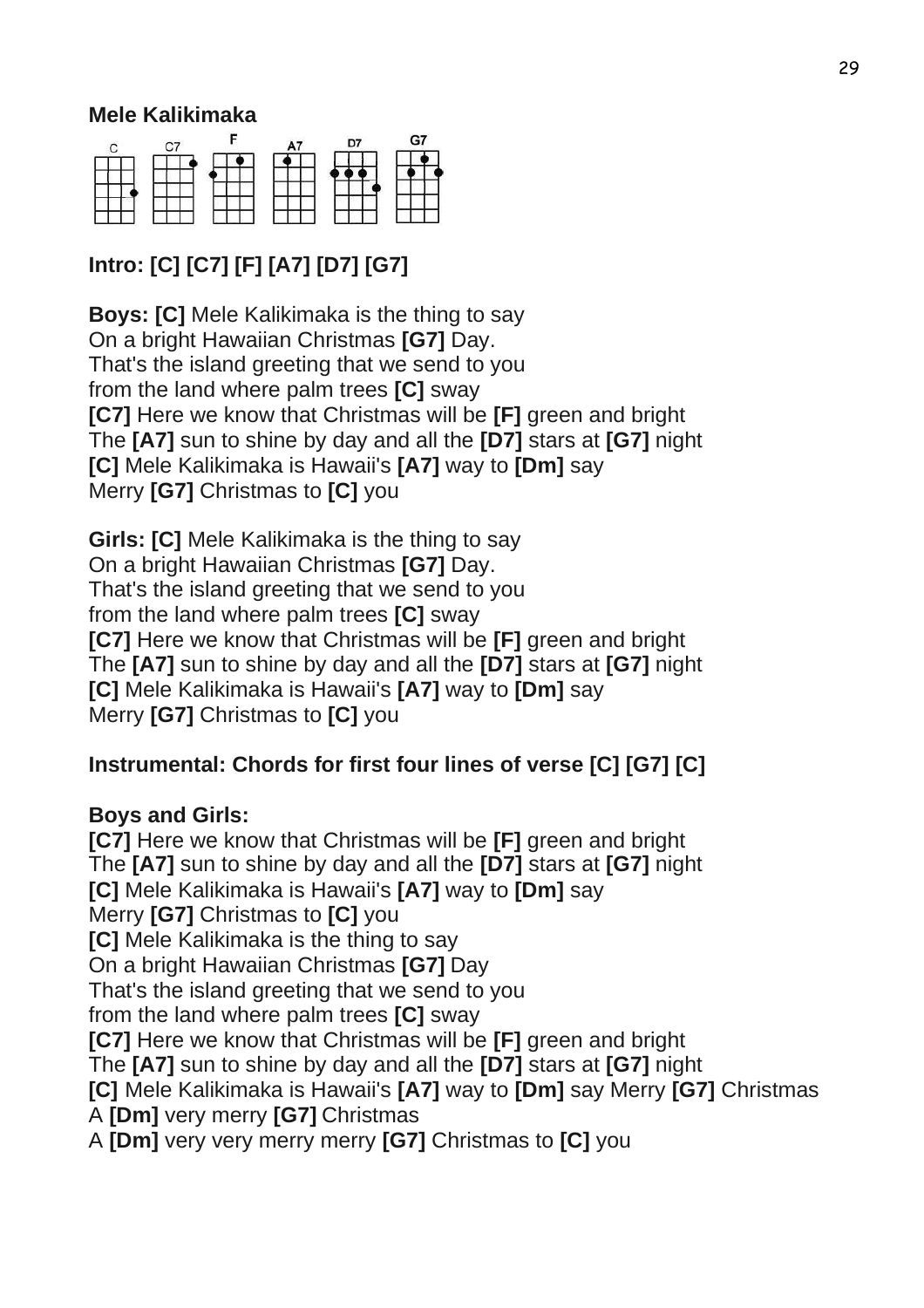#### **Merry Christmas Everyone—Shakin Stevens**

| G            |             | Em                     | ∍ |
|--------------|-------------|------------------------|---|
|              |             |                        |   |
|              |             |                        |   |
| $\sim$<br>-- | $\sim$<br>w | -<br><b>Sec.</b><br>-- | ⋍ |

Snow is **(G)** falling **(D)** all a-**(Em)**-round me **(C)** Children **(G)** playing **(C)**, having **(G)** fun. It's the season of love and under- **(Em)** -standing, **(C)** Merry **(G)** Christmas **(D)** everyone! **(G)**

Time for **(G)** parties and celeb-**(Em)**-ration **(C)** People **(G)** dancing **(C)** all night **(G)** long Time for presents and exchanging **(Em)** kisses **(C)** Time for **(G)** singing **(D)** Christmas **(G)** songs.

**(Em)** We're gonna **(C)** have a **(G)** party **(D)** tonight, **(Em)** I'm gonna **(C)** find that girl, **(G)** Underneath the misteltoe, and **(D)** kiss by candlelight .

Room is **(G)** swaying, **(D)** records **(Em)** playing **(C)** All the **(G)** old songs, **(C)** love to **(G)** hear. Oh I wish that every day was **(Em)** Christmas **(C)** What a **(G)** nice way to **(D)** spend a **(G)** year.

**(Em)** We're gonna **(C)** have a **(G)** party **(D)** tonight, **(Em)** I'm gonna **(C)** find that girl, **(G)** Underneath the misteltoe, and **(D)** kiss by candlelight

Room is **(G)** swaying, **(D)** records **(Em)** playing **(C)** All the **(G)** old songs, **(C)** love to **(G)** hear. Oh I wish that every day was **(Em)** Christmas **(C)** What a **(G)** nice way to **(D)** spend a **(G)** year.

Ooo, snow is **(G)** falling **(D)** all a-**(Em)**-round me **(C)** Children **(G)** playing **(C)**, having **(G)** fun. It's the season love and under- **(Em)** -standing, **(C)**  Merry **(G)** Christmas **(D)** everyone! **(G) (C)**  Merry **(G)** Christmas **(D)** everyone! **(G) (C)** Oh, merry **(G)** Christmas **(D)** everyone! **(G)**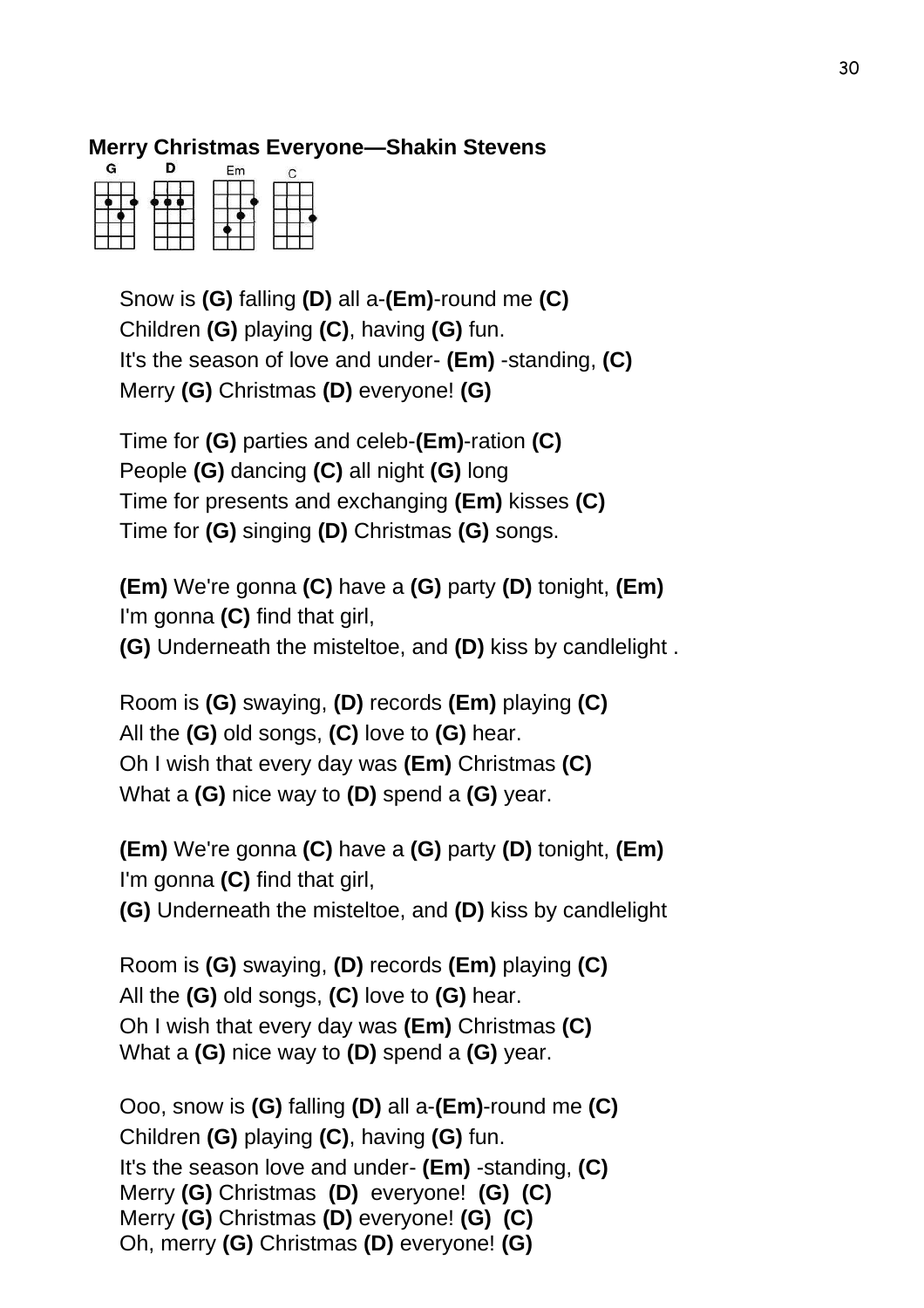#### **Merry Xmas Everybody—Slade**

| G                    | Вm                              | D                                 |                                                                | Am                            |                                     | Rh                         |
|----------------------|---------------------------------|-----------------------------------|----------------------------------------------------------------|-------------------------------|-------------------------------------|----------------------------|
|                      |                                 |                                   |                                                                |                               |                                     |                            |
| <b>Provide</b><br>-- | The contract of the contract of | The control of the control of the | THE R. P. LEWIS CO., LANSING MICH.<br>$\overline{\phantom{a}}$ | The state of the state of the | The contract of the contract of the | The control of the control |

Are you **(G)** hanging up the **(C)** stocking on the **(D)** wall ? It's the **(G)** time that every **(C)** Santa has a **(D)** ball? Does he **(C)** ride a red-nosed **(G)**reindeer ? Does a **(C)** ton upon his **(G)** sleigh? Do the **(Am)** fairies keep him sober for a **(D)** day ? **(D7)**

#### **CHORUS**

So here it **(G)** is, 'Merry Christmas', Every- **(Bb)** -body's having **(D)** fun, **(G)** Look to the future now, it's **(Bb)** only just begun **(D)** .

Are you **(G)** waiting for the **(C)** family to **(D)** arrive ? Are you **(G)** sure you've got the **(C)** room to spare **(D)**inside ? Does your **(C)** granny always **(G)** tell ya' That the **(C)** old songs are the **(G)** best? Then she's **(Am)** up and rock and rollin' with the **(D)** rest. **(D7)** 

#### **CHORUS**

**(Dm)** What will your daddy **(Bb)** do when he sees your **(Dm)** Mamma kissin' **(Bb)** Santa Claus? **(C)** Ah-aaa– **(D)** aa

Are you **(G)** hanging up the **(C)** stocking on the **(D)** wall ? Are you **(G)** hoping that the **(C)** snow will start to **(D)**fall ? Do you **(C)** ride on down the **(G)** hillside In a **(C)** buggy you have **(G)** made ? When you **(Am)** land upon your head then you bin' **(D)** slayed! **(D7)** 

#### **CHORUS (x4)**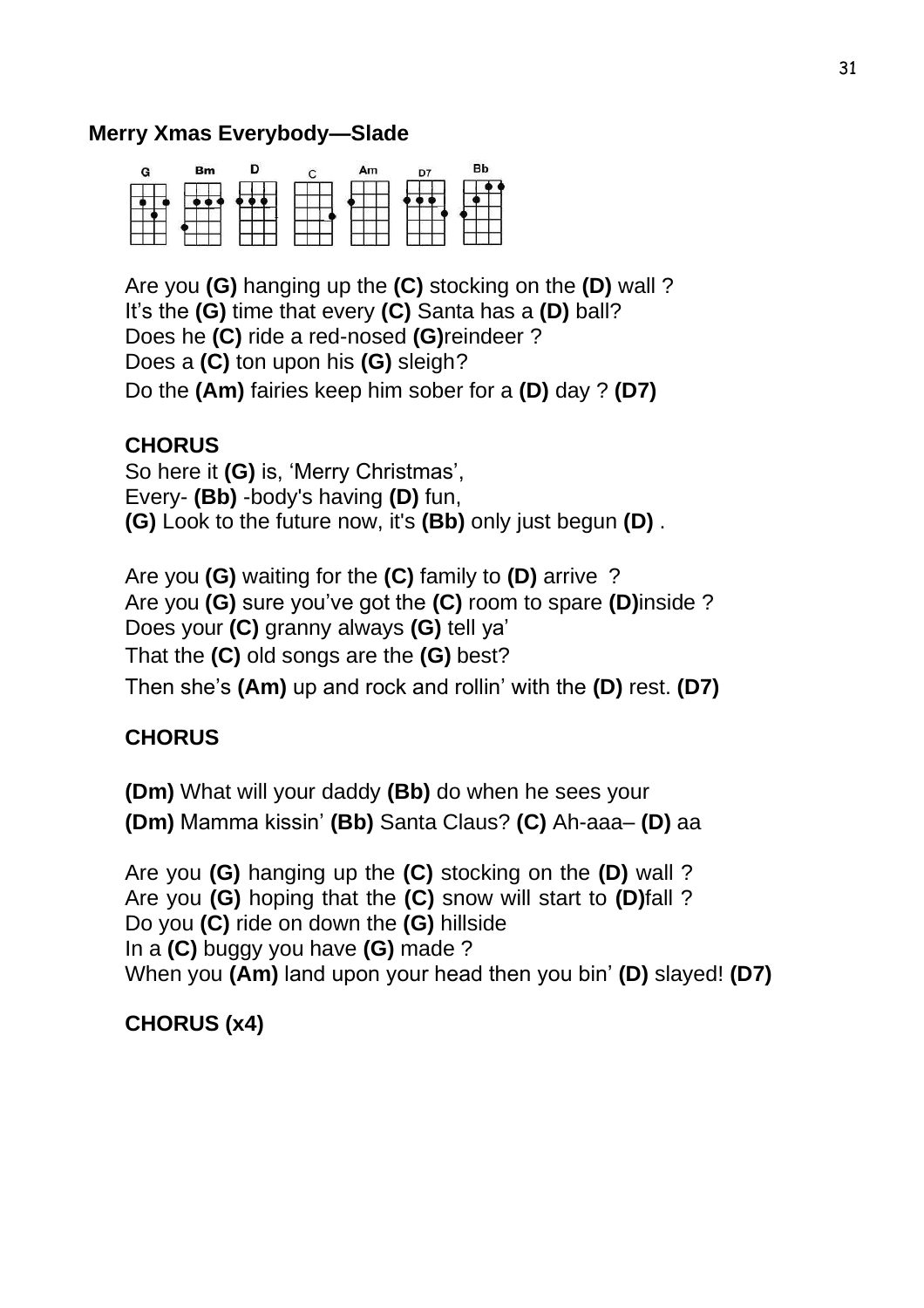Mistletoe & Wine—Cliff Richard

| G                     | Em               |               |              | יח |
|-----------------------|------------------|---------------|--------------|----|
|                       |                  |               |              |    |
|                       |                  |               |              |    |
| $\sim$<br>$\sim$<br>- | $\sim$<br>$\sim$ | $-111$<br>- - | --<br>$\sim$ |    |

The **(G)** child is a king, the carollerssing,

The **(Em)** old has passed, there's a **(D)** new beginning.

**(C)** Dreams of Santa, **(G)** dreams of snow,

**(A)** Fingers numb, **(D)** faces **(D7)** aglow, it's…

**(G)** Christmas time, mistletoe and wine,

Children singing **(D)** Christian rhyme.

With logs on the fire and gifts on the tree,

A time to **(D7)** rejoice in the **(G)** good that we see.

A **(G)** time for living, a time for believing A

**(Em)** time for trusting **(D)** not deceiving

**(C)** Love and laughter and **(G)** joy ever after,

**(A)** Ours for the taking, just **(D)** follow the **(D7)** master,it's…

**(G)** Christmas time, mistletoe and wine,

Children singing **(D)** Christian rhyme.

With logs on the fire and gifts on the tree,

A time to **(D7)** rejoice in the **(G)** good that we see.

It's a **(G)** time for giving, a time for getting,

A **(Em)** time for forgiving **(D)** and for forgetting

**(C)** Christmas is love **(G)** Christmas is peace

**(A)** A time for hating and **(D)**fighting to **(D7)** cease. ( Hold for 4 beats )

**(G)** Christmas time (*silent night)*, mistletoe and wine, (*holy night!* ) Children singing **(D)** Christian rhyme.

With logs on the fire and gifts on the tree,

A time to **(D7)** rejoice in the **(G)** good that we see.

**(G)** Christmas time, ( *Christmas time* ) mistletoe and wine,

Children singing **(D)** Christian rhyme.

With logs on the fire and gifts on the tree,

A time to **(D7)** rejoice in the **(G)** good that we see.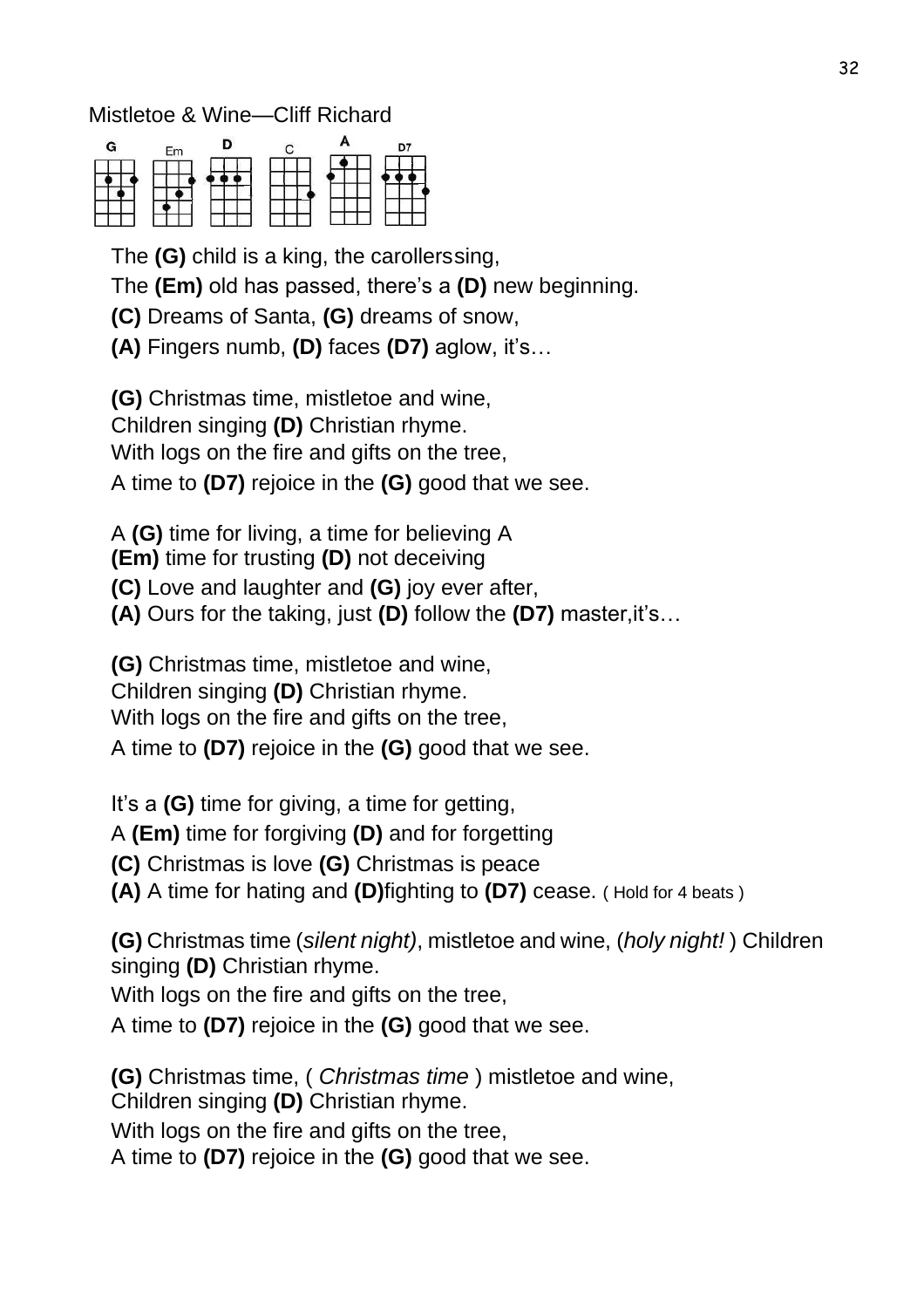## **O Come, All Ye Faithful in G**

| $\sim$<br>× |  |  |
|-------------|--|--|

O **[G]**come, all ye **[D]**faithful,

**[G]**joy**[D]**ful **[G]**and **[C]**tri**[G]**um**[D]**phant; **[Em]**O come **[D]**ye, **[A7]**O **[D]**come\_**[G]\_ [D]**ye **[G]**to **[D]**Beth**[A7]**ele**[D]**hem. **[G]**Come **[Am]**and **[G]**be**[D7]**hold **[G]**Him, **[D]**Born **[G]**the **[Em]**King **[Am]**of **[D]**angels;

#### *Chorus:*

*O [G]come, [D]let [G] us [D7]a[G] dore Him; O come, [D] let [G] us [D7] a[G] dore [D]Him; [G] O [D7]come, [G] let [D]us [A7] a[D]dore [G]Him, [C] [G]Christ [D7]the [G]Lord!*

**[G]**Sing, choirs of **[D]**angels, **[G]**sing **[D]**in **[G]**ex**[C]**ul**[G]**ta**[D]**tion; **[Em]**Sing, **[D]**all **[A7]**ye **[D]**ci**[G]**ti**[D]**zens **[G]**of **[D]**hea**[A7]**ven**[D]**above: **[G]**"Glo**[Am]**ry **[G]**to **[D7]**God\_**[G]\_**, **[D]**glor**[G]**y **[Em]**in the **[Am]**high**[D]**est!"

#### **(Chorus)**

**[G]**Yea, Lord we **[D]**greet Thee, **[G]**Born **[D]**that **[G]**hap**[C]**py **[G]**morn**[D]**ing; **[Em]**Je**[D]**sus, **[A7]** to **[D]**Th**[G]**ee**[D]**e **[G]**be **[D]**gl**[A7]**ory **[D]**giv'n. **[G]**Word **[Am]**of **[G]**the **[D7]**Fa**[G]**ther, **[D]**now **[G]**in **[Em]**flesh**[Am]** appear**[D]**ing:

**(Chorus)**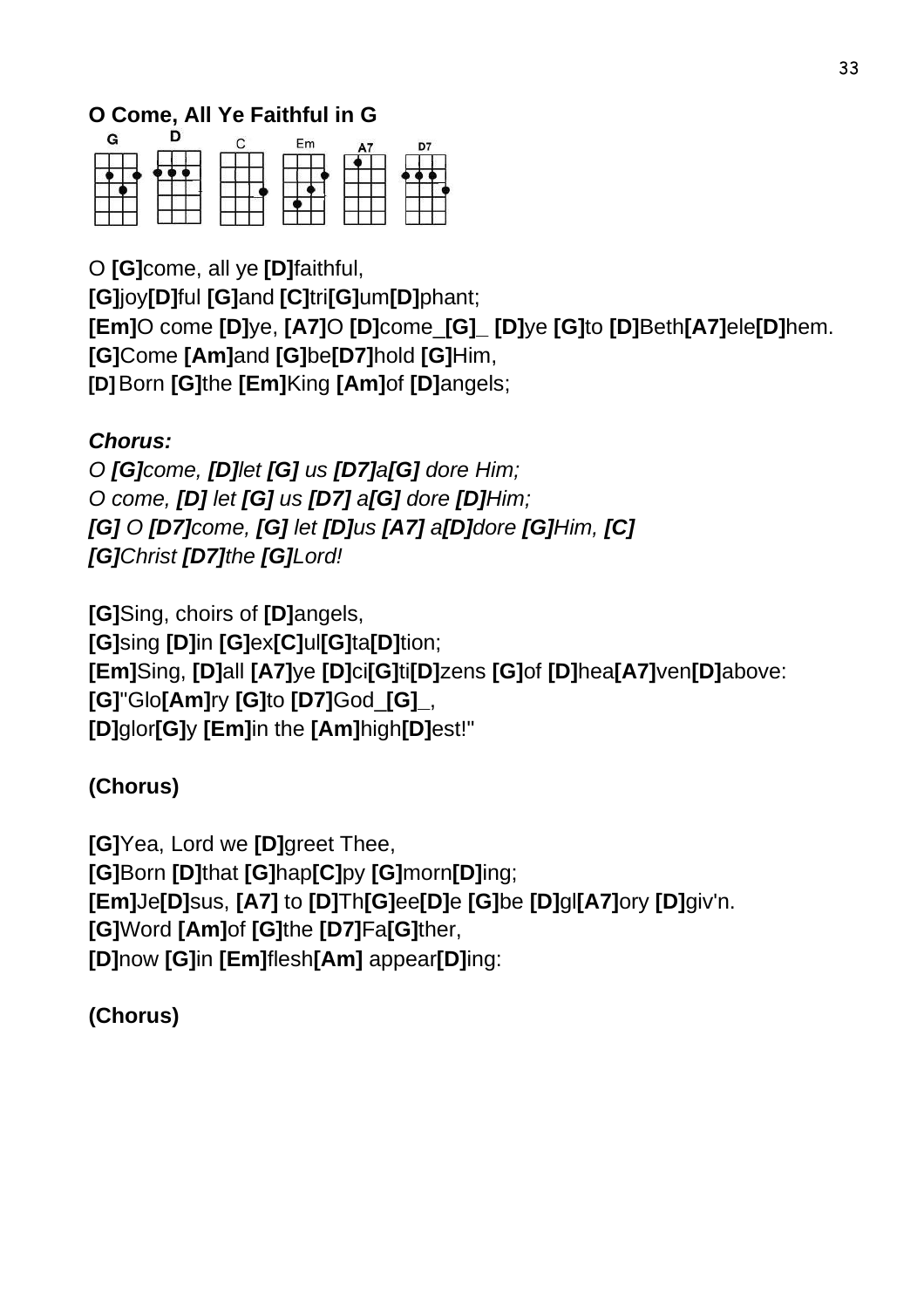### **O Come, All Ye Faithful in C**



O **[C]**come, all ye **[G]**faithful,

**[C]**joy**[G]**ful **[C]**and **[F]**tri**[C]**um**[G]**phant; **[Am]**O come **[G]**ye, **[D7]**O **[G]**come\_**[C]\_ [G]**ye **[C]**to **[G]**Beth**[D7]**ele**[G]**hem. **[C]**Come **[Dm]**and **[C]**be**[G7]**hold **[C]**Him, **[G]**Born **[C]**the **[Am]**King **[Dm]**of **[G]**angels;

#### *Chorus:*

*O [C]come, [G]let [C] us [G7]a[C] dore Him; O come, [G] let [C] us [G7] a[C] dore [G]Him; [C] O [G7]come, [C] let [G]us [D7] a[G]dore [C]Him, [F] [C]Christ [G7]the [C]Lord!*

**[C]**Sing, choirs of **[G]**angels, **[C]**sing **[G]**in **[C]**ex**[F]**ul**[C]**ta**[G]**tion; **[Am]**Sing, **[G]**all **[D7]**ye **[G]**ci**[C]**ti**[G]**zens **[C]**of **[G]**hea**[D7]**ven**[G]**above: **[C]**"Glo**[Dm]**ry **[C]**to **[G7]**God\_**[C]\_**, **[G]**glor**[C]**y **[Am]**in the **[Dm]**high**[G]**est!"

#### **(Chorus)**

**[C]**Yea, Lord we **[G]**greet Thee, **[C]**Born **[G]**that **[C]**hap**[F]**py **[C]**morn**[G]**ing; **[Am]**Je**[G]**sus, **[D7]** to **[G]**Th**[C]**ee**[G]**e **[C]**be **[G]**gl**[D7]**ory **[G]**giv'n. **[C]**Word **[Dm]**of **[C]**the **[G7]**Fa**[C]**ther, **[G]**now **[C]**in **[Am]**flesh**[Dm]** appear**[G]**ing:

**(Chorus)**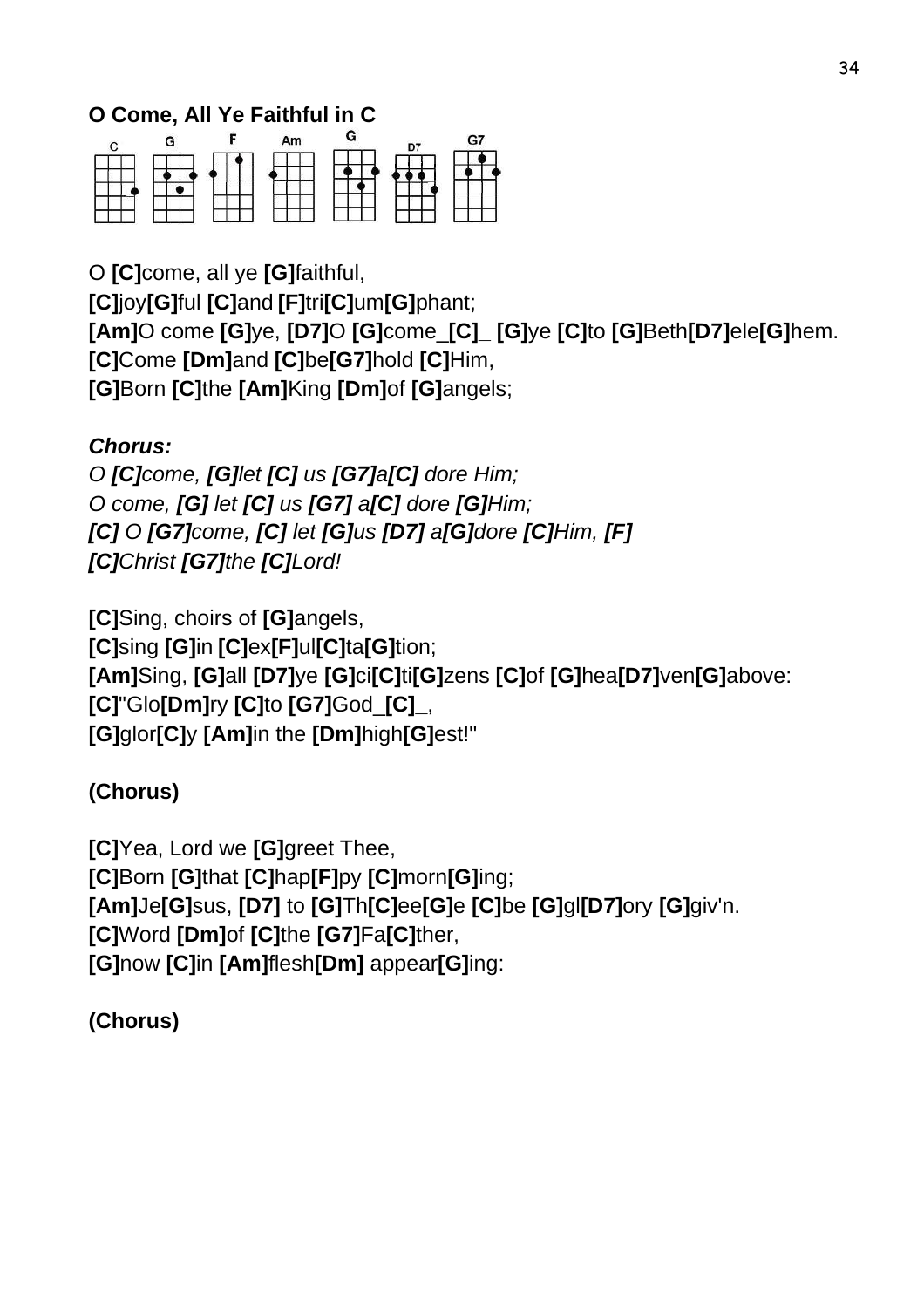#### **O Come All Ye Faithful —Wade & Oakeley**

| D | н |    |  |
|---|---|----|--|
|   |   |    |  |
|   |   | -- |  |

O **(D)** come all ye **(A)** faithful, **(D)** joyful and **(A)**triumphant, O **(G)** come ye, o **(A)** come ye to Be - **(E7)** -eth **(A)** -lehem. **(D)** Come and be **(G)** hold him, **(A)** born the **(G)** King of **(A)**Angels.

**(D)** Oh come, let us adore him, Oh come, let us adore him,

O **(G)** come, let us a-**(A)**-dore **(D)-**hi-**(G)**-im ,

**(D)** Christ **(A)** the **(D)** Lord.

**(D)** Sing choirs of **(A)** angels **(D)** sing in exul-**(A)**-tation

**(G)** Sing all ye **(A)** citizens of he-**(E7)**-aven **(A)** above.

**(D)** Glory to **(G)** God **(A)** in **(G)** the **(A)** highest.

**(D)** Oh come, let us adore him, ( *Oh come!)*

Oh come, let us adore him, ( *Oh come!)*

O **(G)** come, let us a-**(A)**-dore **(D)-**hi-**(G)**-im ,

**(D)** Christ **(A)** the **(D)** Lord.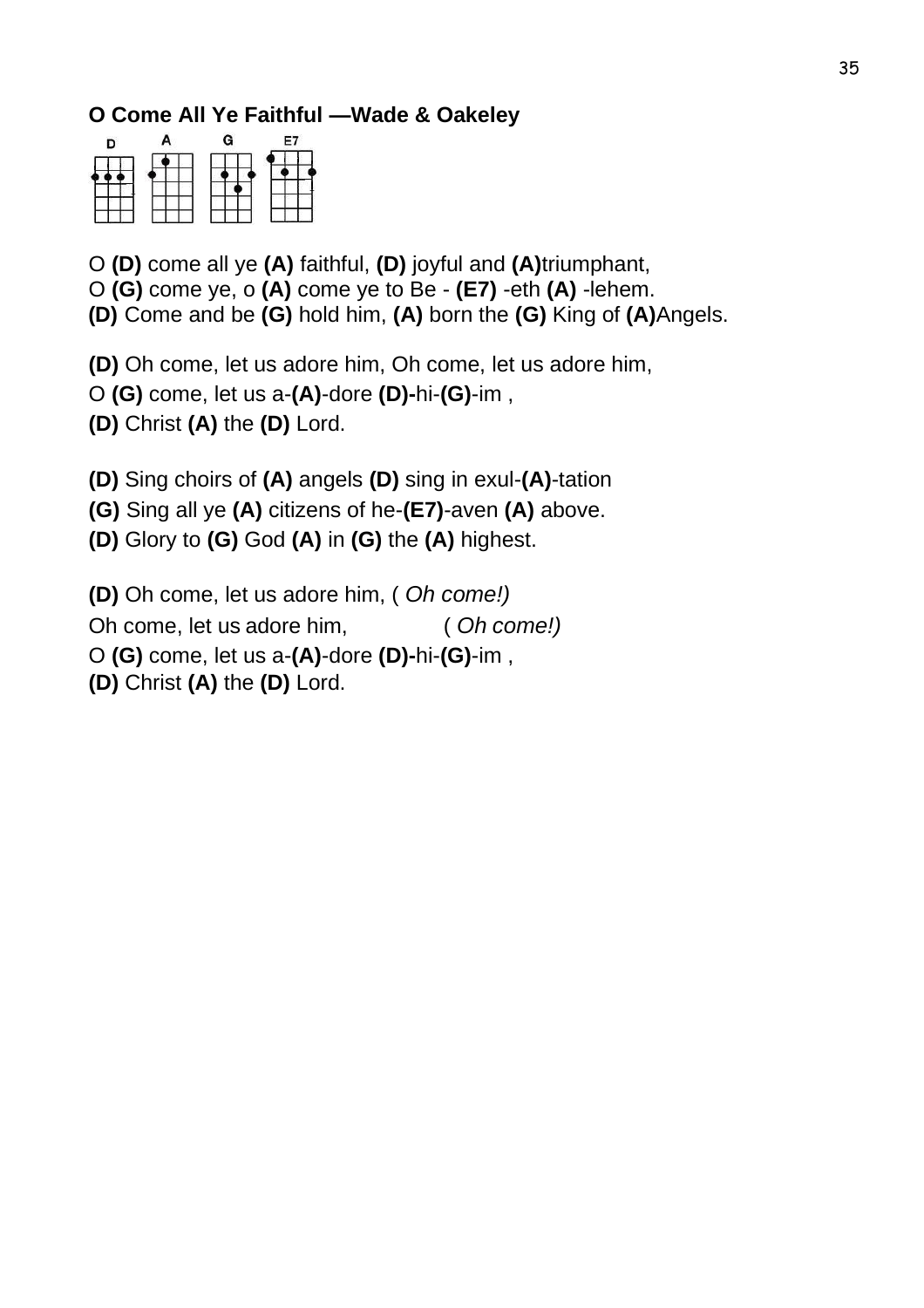#### **Rockin' Around the Christmas Tree—John Marks**



**(G)** Rocking around the Christmas tree

At the **(D)** Christmas party hop.

Mistletoe hung where you can see

Every couple try to **(G)** stop.

Rocking around the Christmas tree Let the **(D)** Christmas spirit ring Later we'll have some pumpkin pie And we'll do some carol-**(G)**-ling.

**(C)** You will get a sentimental **(Bm)** feeling when you hear

**(C)** Voices singing, ' Let's be jolly,

**(A)** Deck the halls with **(D)** boughs of holly'.

**(G)** Rocking around the Christmas tree

Have a **(D)** happy holiday.

Everyone dancing merrily

In the new old-fashioned **(G)** way.

**(C)** You will get a sentimental **(Bm)** feeling when you hear

**(C)** Voices singing, ' Let's be jolly,

**(A)** Deck the halls with **(D)** boughs of holly'. ( **(A)**

*Fa la la la* **(D)***laaa, la la* **(A)** *la* **(D)** *laa* )

**(G)** Rocking around the Christmas tree

Let the **(D)** Christmas spirit ring

Later we'll have some pumpkin pie

And we'll do some carol-**(G)**-ling.

Rocking around the Christmas tree

Have a **(D)** happy holiday.

Everyone dancing merrily in the

New - Old - Fashioned **(G)** Way. **(D) (G)**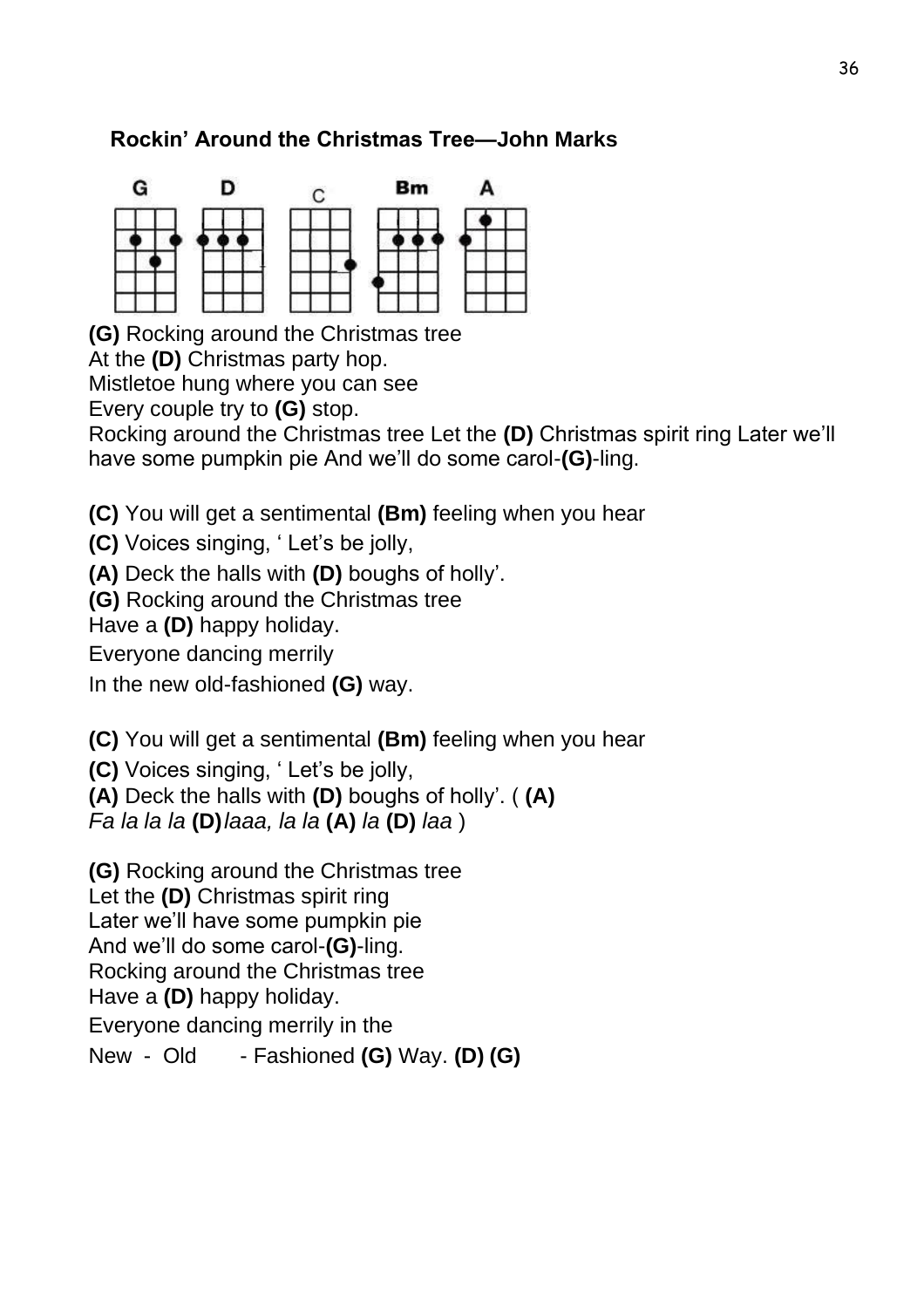# Rudolf The Red Nosed Reindeer -John Marks



**(C)** Rudolph, the red-nosed reindeer Had a very shiny **(G)** nose,

And if you ever saw it,

**(G7)** You would even say it **(C)** glows.

All of the other reindeer

Used to laugh and call him **(G)** names

They never let poor Rudolph

**(G7)** Join in any reindeer **(C)** games. **(C7)**

**(F)**Then one foggy **(C)** Christmas Eve

**(G)**Santa came to **(C)** say,

**(G)** "Rudolph with your **(E7)** nose so bright,

**(D)** Won't you guide my **(G7)** sleigh tonight?"

**(C)** Then all the reindeer loved him

And they shouted out with **(G)** glee,

"Rudolph the red-nosed reindeer,

**(G7)** You'll go down in **(C)** history!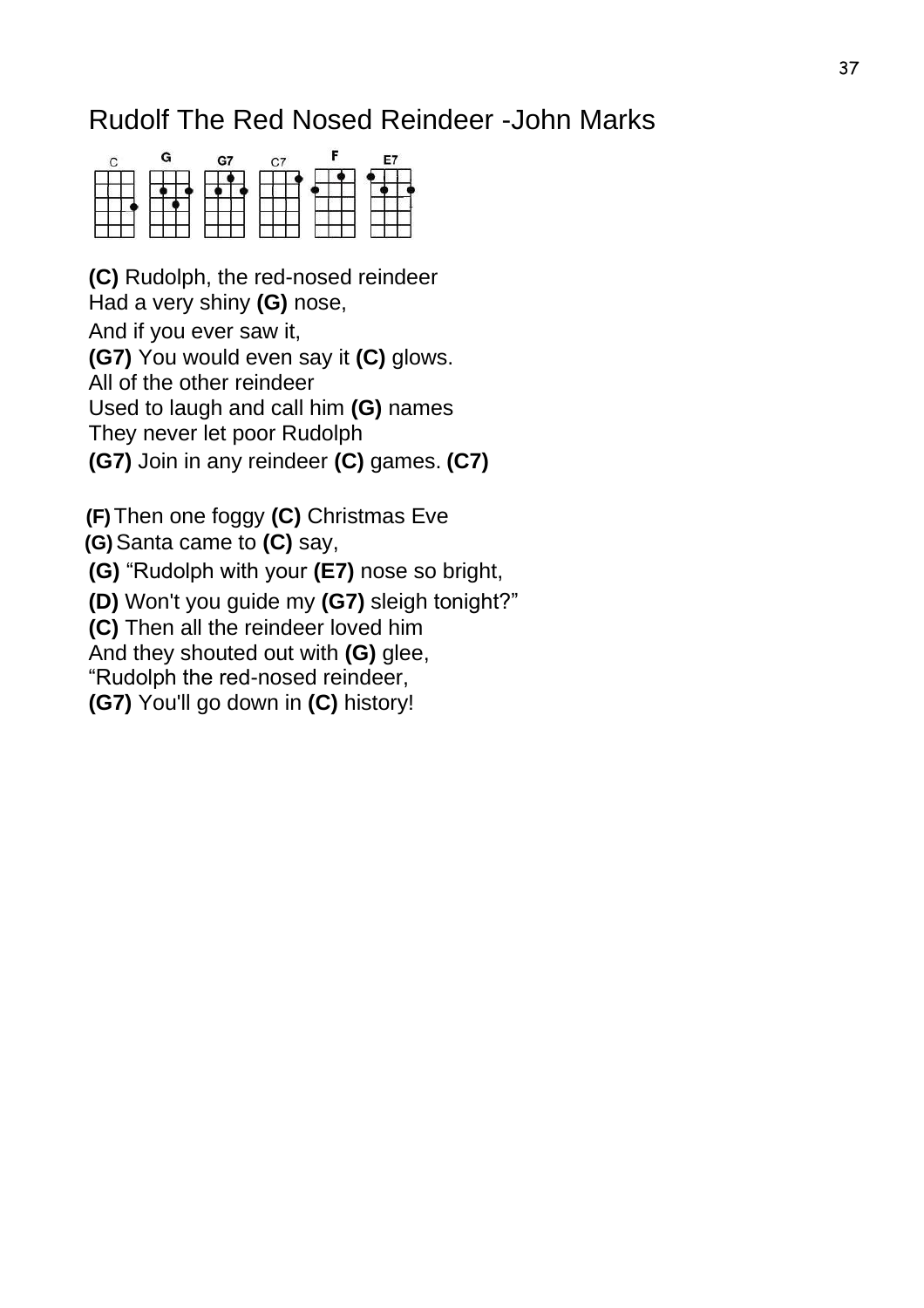#### **Santa Claus Is Comin' To Town— Gillespie &Coots**



You **(C)** better watch out, you **(F)** better not cry,

You **(C)** better not pout, I'm **(F)** telling you why. **(C)** Santa **(Am)** Claus is **(F)** coming **(G)** to town **(C) (G)**

He's **(C)** making a list, he's **(F)** checking it twice, He's **(C)** gonna find out who's **(F)** naughty or nice. **(C)** Santa **(Am)** Claus is **(F)** coming **(G)** to town **(C)**

He sees you when you're **(F)** sleeping, He **(C)** knows when you're **(F)** awake, He **(D)** knows if you've been **(G)** bad or good So be **(D)** good for goodness **(G)** sake,

Oh, you **(C)** better watch out, you **(F)** better not cry, You **(C)** better not pout, I'm **(F)** telling you why. **(C)** Santa **(Am)** Claus is **(F)** coming **(G)** to town **(C)**

He sees you when you're **(F)** sleeping, He **(C)** knows when you're **(F)** awake, He **(D)** knows if you've been **(G)** bad or good So be **(D)** good for goodness **(G)** sake,

Oh, you **(C)** better watch out, you **(F)** better not cry, You **(C)** better not pout, I'm **(F)** telling you why. **(C)** Santa Claus is **(F)** coming to town **(C)** Santa Claus is **(F)** coming to town ( *Half time* ) **(C)** Santa **(Am)** Claus is **(F)**coming **(G)** to town **(C)**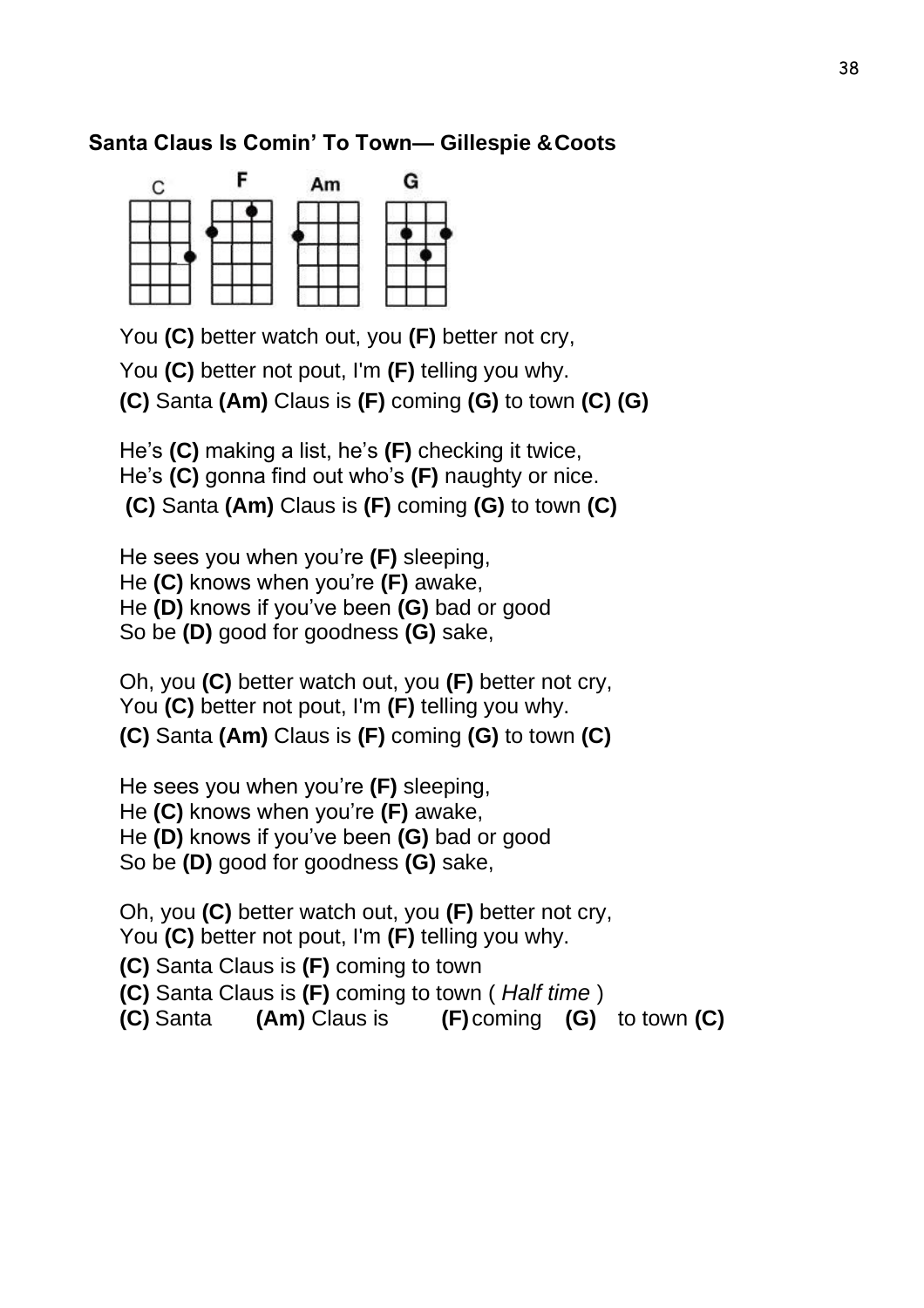#### **Silent Night—Mohr & Gruber**

**(G)** Silent night, holy night!

**(D)** All is **(D7)** calm, **(G)** all is **(G7)** bright,

**(C)** Round yon virgin, **(G)** mother and **(G7)** child,

*(C)* Holy infant so **(G)** tender and mild,

*(D)* Sleep in **(D7)** heavenly **(G)** peace **(Em)**

**(G)** Sleep in **(D7)** heavenly **(G)** peace. **(C)(G)**

Silent night, holy night!

**(D)** Shepherds **(D7)** quake **(G)** at the **(G7)** sight

**(C)** Glories stream from **(G)** heaven **(G7)** afar

**(C)** Heavenly hosts sing **(G)** alleluia

(D)Christ the **(D7)** saviour is **(G)** born**(Em)**

**(G)** Christ the **(D7)** saviour is **(G)** born. **(C)(G)**

Silent night, holy night!

**(D)** Son of **(D7)** God, **(G)** love's pure **(G7)** light

**(C)** Radiant beams from **(G)** thy holy **(G7)** face,

**(C)**With the dawn of **(G)** redeeming grace

**(D)**Jesus **(D7)** Lord at thy **(G)** birth **(Em)**

**(G)** Jesus **(D7)** Lord at thy **(G)** birth.

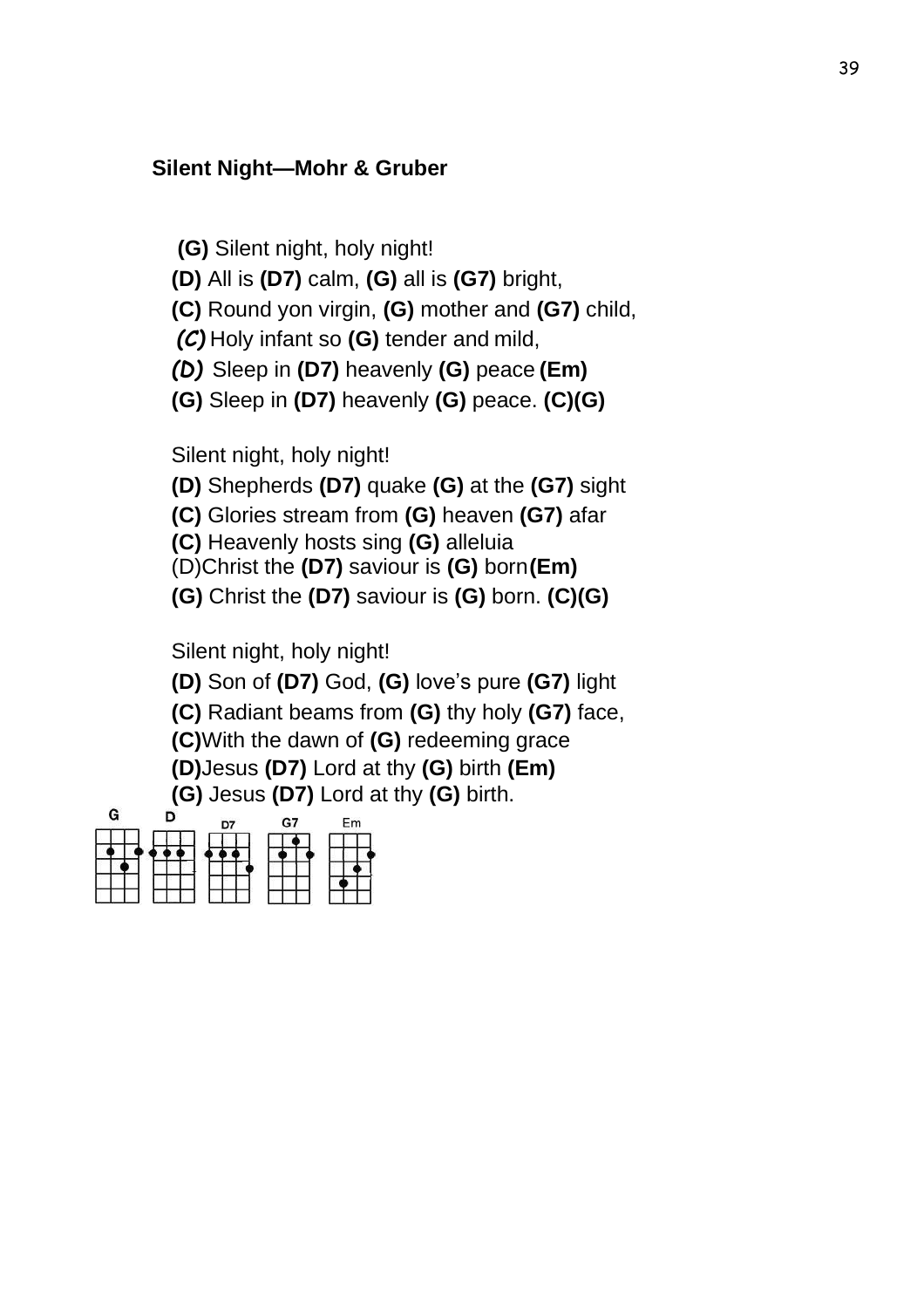#### **Silver Bells in C**



**[C]**City sidewalks **[C7]**busy sidewalks **[F]** Dressed in Holiday style **[G7]**In the air **[G]** there's a **[G7]**feeling of **[C]**Christmas **[C]**Children laughing **[C7]**people passing **[F]** Meeting smile after smile **[G7]**And on every street corner you **[C]**hear

**[C]**Silver bells **[F]** silver bells **[G7]**It's Christmas time in the **[C]**city **[C]**Ring-a-ling **[F]** hear them ring **[G7]**Soon it will be Christmas **[C]**day

**[C]**Strings of street lights **[C7]**even stop lights **[F]** Blink a bright red and green **[G7]**As the shoppers run **[G]** home with their **[C]**treasures **[C]**Hear the snow crunch **[C7]**see the kids bunch **[F]** This is Santa's big scene **[G7]**And above all the bustle you **[C]**hear

**[C]**Silver bells **[F]** silver bells **[G7]**It's Christmas time in the **[C]**city **[C]**Ring-a-ling **[F]** hear them ring **[G7]**Soon it will be Christmas **[C]**day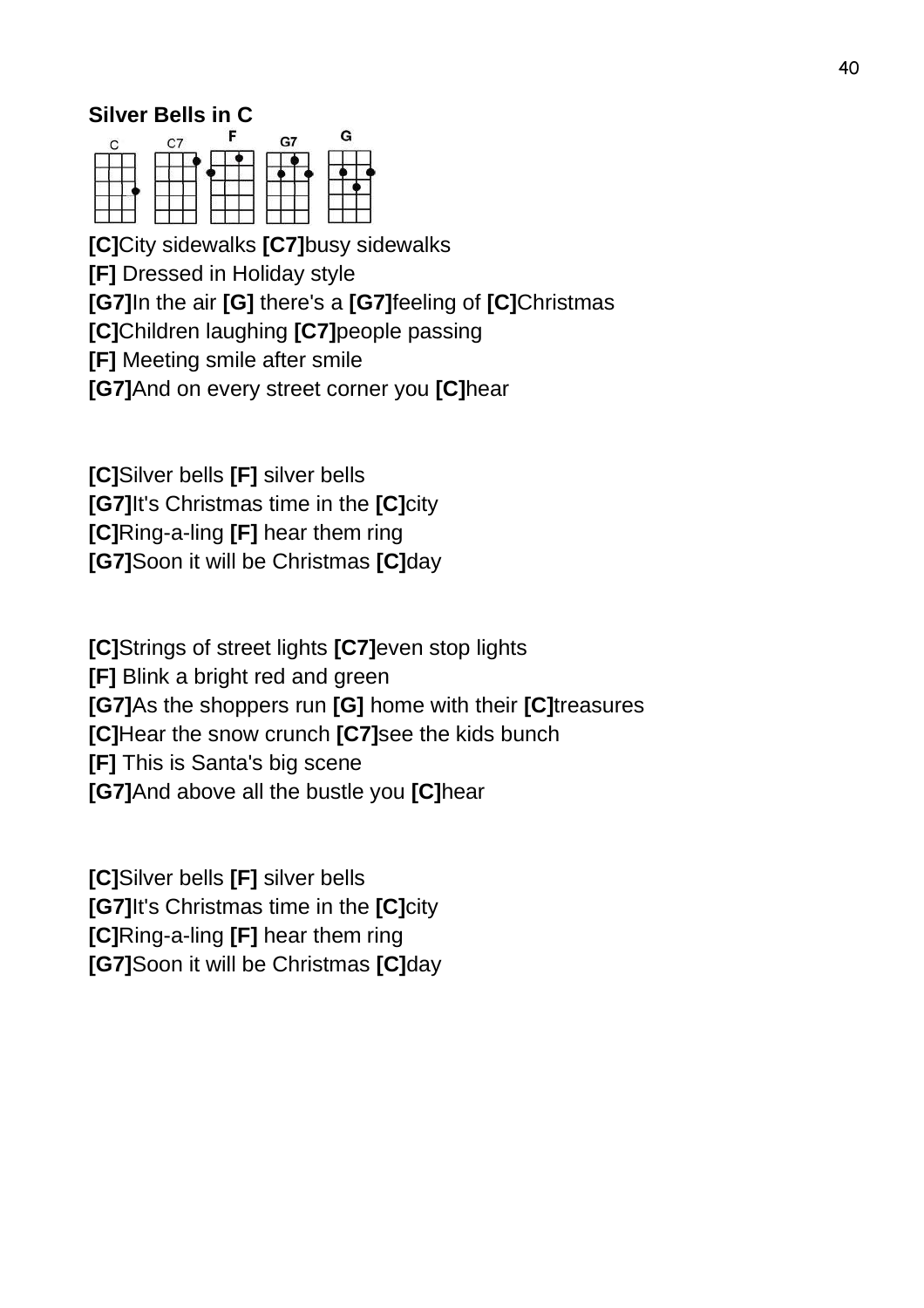#### **Silver Bells in G**



**[G]**City sidewalks **[G7]**busy sidewalks **[C]** Dressed in Holiday style **[D7]**In the air **[D]** there's a **[D7]**feeling of **[G]**Christmas **[G]**Children laughing **[G7]**people passing **[C]** Meeting smile after smile **[D7]**And on every street corner you **[G]**hear

**[G]**Silver bells **[C]** silver bells **[D7]**It's Christmas time in the **[G]**city **[G]**Ring-a-ling **[C]** hear them ring **[D7]**Soon it will be Christmas **[G]**day

**[G]**Strings of street lights **[G7]**even stop lights **[C]** Blink a bright red and green **[D7]**As the shoppers run **[D]** home with their **[G]**treasures **[G]**Hear the snow crunch **[G7]**see the kids bunch **[C]** This is Santa's big scene **[D7]**And above all the bustle you **[G]**hear

**[G]**Silver bells **[C]** silver bells **[D7]**It's Christmas time in the **[G]**city **[G]**Ring-a-ling **[C]** hear them ring **[D7]**Soon it will be Christmas **[G]**day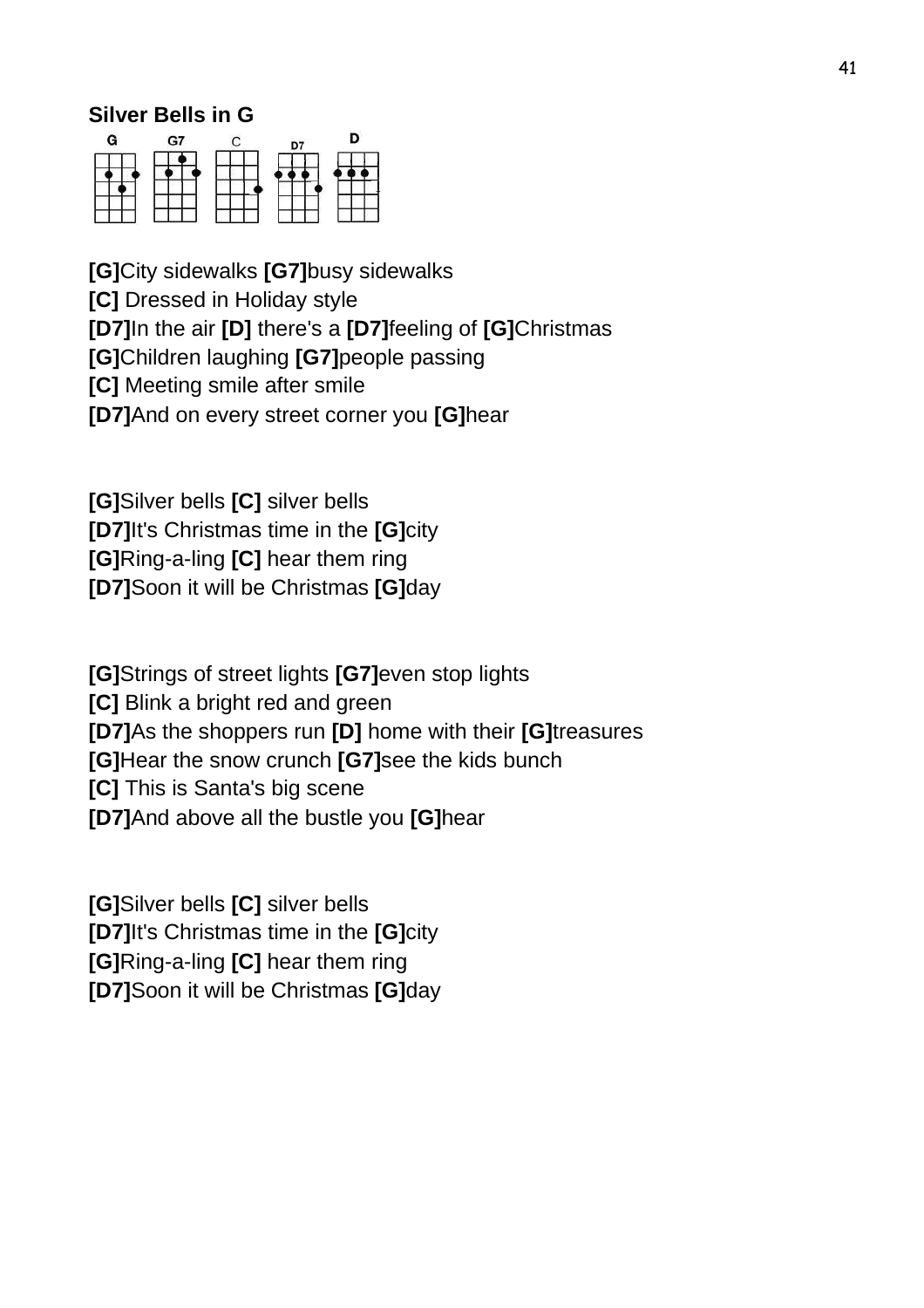#### **Sleigh Ride**



Just hear those **[C]**sleigh bells **[Am]**jingling, **[Dm]**ring ting-a-**[G]**lingling **[C]**too Come **[G]**on, it's **[C]**lovely **[Am]**weather for a **[Dm]**sleigh ride to**[G]**gether with **[C]**you, Out**[G]**side the **[C]**snow is **[Am]**falling and **[Dm]**friends are **[G]**calling "Yoo **[C]**hoo," Come **[G]**on, it's **[C]**lovely **[Am]**weather for a **[Dm]**sleigh ride **[G]**together with **[C]**you.

**[G]**Our cheeks are **[C]**nice and **[Am]**rosy and **[Dm]**comfy **[G]**cozy are **[C]**we We're **[G]**snuggled **[C]**up **[Am]**together like two**[Dm]**birds of a **[G]**feather would **[C]**be Let's **[G]**take that **[C]**road before **[Am]**us and **[Dm]**sing a **[G]**chorus or **[C]**two Come **[G]**on, it's **[C]**lovely **[Am]**weather for a **[Dm]**sleigh ride **[G]**together with **[C]**you.

#### **Bridge:**

Giddy **[F#m]**up, giddy up, giddy **[B]**up, let's go, **[C]**Let's look at the show, **[F#m]**We're riding in a **[B]**wonderland of **[C]**snow. Giddy **[Em]**up, giddy up, giddy **[F]**up, it's grand, **[D]**Just holding your hand, **[Dm]**We're gliding along with a song of a **[G]**wintry fairy land.

#### **Instrumental verse: [G][C][Am] [Dm][G][C] (x4)**

#### **(Bridge)**

**[G]**Our cheeks are **[C]**nice and **[Am]**rosy and **[Dm]**comfy **[G]**cozy are **[C]**we We're **[G]**snuggled **[C]**up **[Am]**together like two**[Dm]**birds of a **[G]**feather would **[C]**be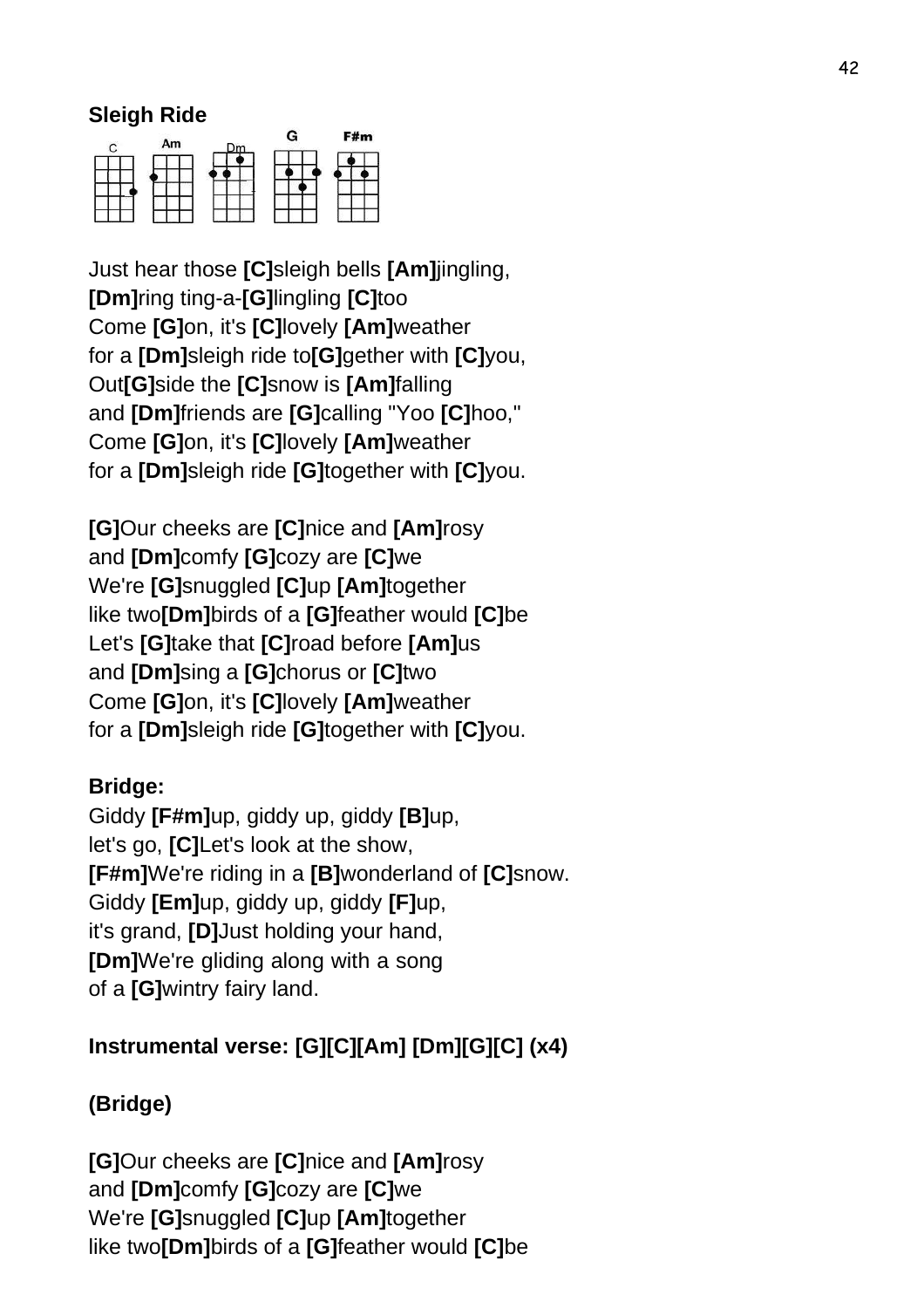Let's **[G]**take that **[C]**road before **[Am]**us and **[Dm]**sing a **[G]**chorus or **[C]**two Come **[G]**on, it's **[C]**lovely **[Am]**weather for a **[Dm]**sleigh ride **[G]**together with **[C]**you.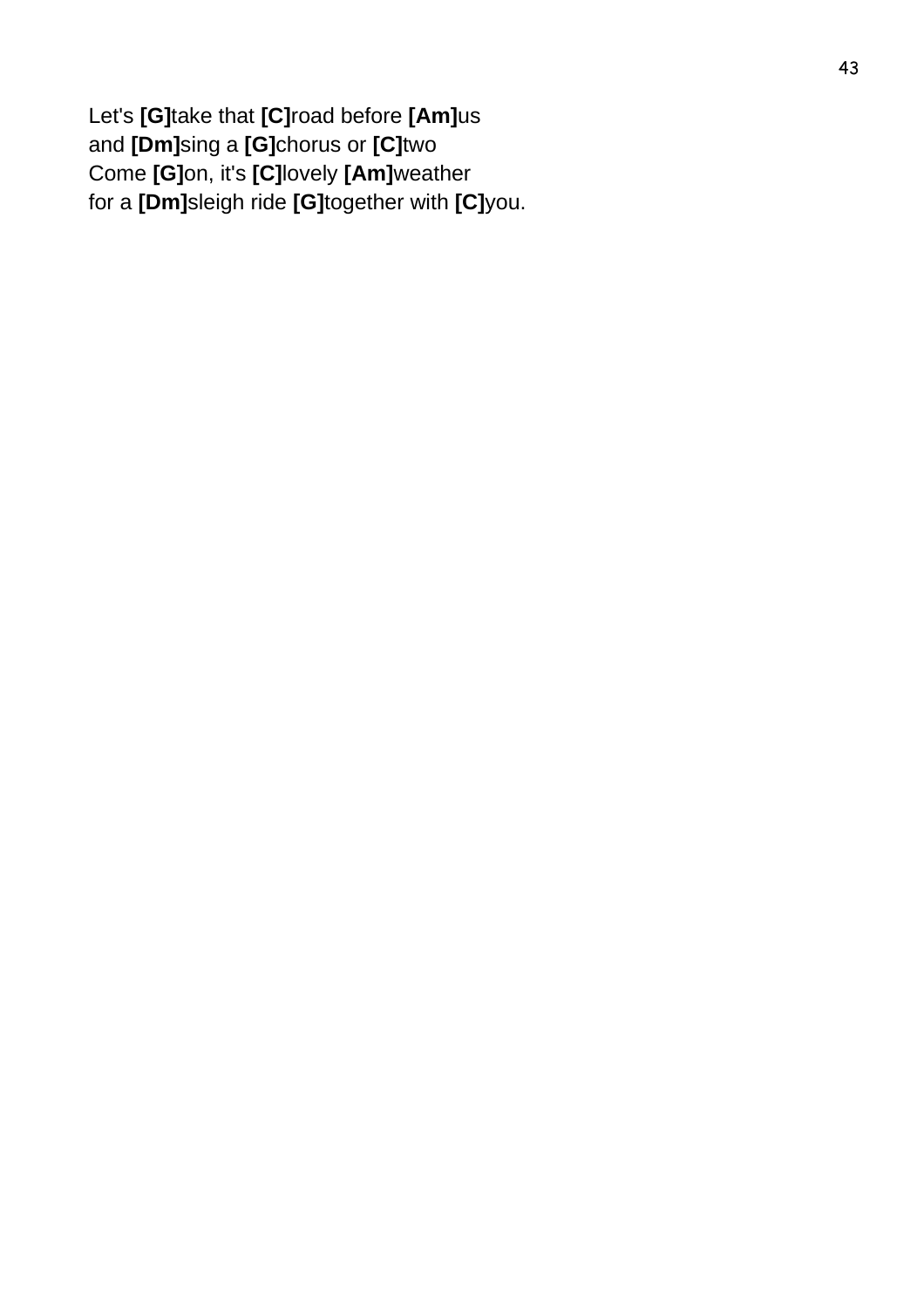# **Snoopy's Christmas**



**[F]** The news it came out in the **[C]** First World War The bloody Red Baron was **[F]** flying once more The Allied Command ignored **[Bb]** all of its men And **[C]** called on Snoopy to **[F]** do it again

**[F]** T'was the night before Christmas and **[C]** forty below When Snoopy went up in **[F]** search of his foe He spied the Red Baron and **[Bb]** fiercely they fought With **[C]** ice on his wings Snoopy **[F]** knew he was caught **[F]**

**[Bb]** Christmas **[C]** bells those **[F]** Christmas **[Dm]** bells **[Bb]** Ring out **[C]** from the **[F]** land **[Bb]** Asking **[C]** peace of **[F]**all the **[Dm]**world **[Bb]**and good **[C]** will to **[F]** man

The **[F]** Baron had Snoopy **[C]** dead in his sights He reached for the trigger to **[F]** pull it up tight Why he didn't shoot well **[Bb]** we'll never know Or **[C]** was it the bells from the **[F]** village below

**[Bb]** Christmas **[C]** bells those **[F]** Christmas **[Dm]** bells **[Bb]** Ringing **[C]** through the **[F]** land **[Bb]** Asking **[C]** peace of **[F]**all the **[Dm]**world **[Bb]**and good **[C]** will to **[F]** man

**[F]** The Baron made Snoopy **[C]** fly to the Rhine And forced him to land behind the **[F]** enemy lines Snoopy was certain that **[Bb]** this was the end When the **[C]** Baron cried out Merry **[F]** Christmas mein friend

**[F] The Baron** then offered a **[C]** holiday toast And Snoopy our hero sa**[F]**luted his host And then with a roar they were **[Bb]** both on their way Each **[C]** knowing they'd meet on **[F]** some other day

**[Bb]** Christmas **[C]** bells those **[F]** Christmas **[Dm]** bells

**[Bb]** Ringing **[C]** through the **[F]** land

**[Bb]** Asking **[C]** peace of **[F]**all the **[Dm]**world **[Bb]**and good **[C]** will to **[F]** man

**[Bb]** Christmas **[C]** bells those **[F]** Christmas **[Dm]** bells

**[Bb]** Ringing **[C]** through the **[F]** land

**[Bb]** Asking **[C]** peace of **[F]**all the **[Dm]**world **[Bb]**and good **[C]** will to **[F]** man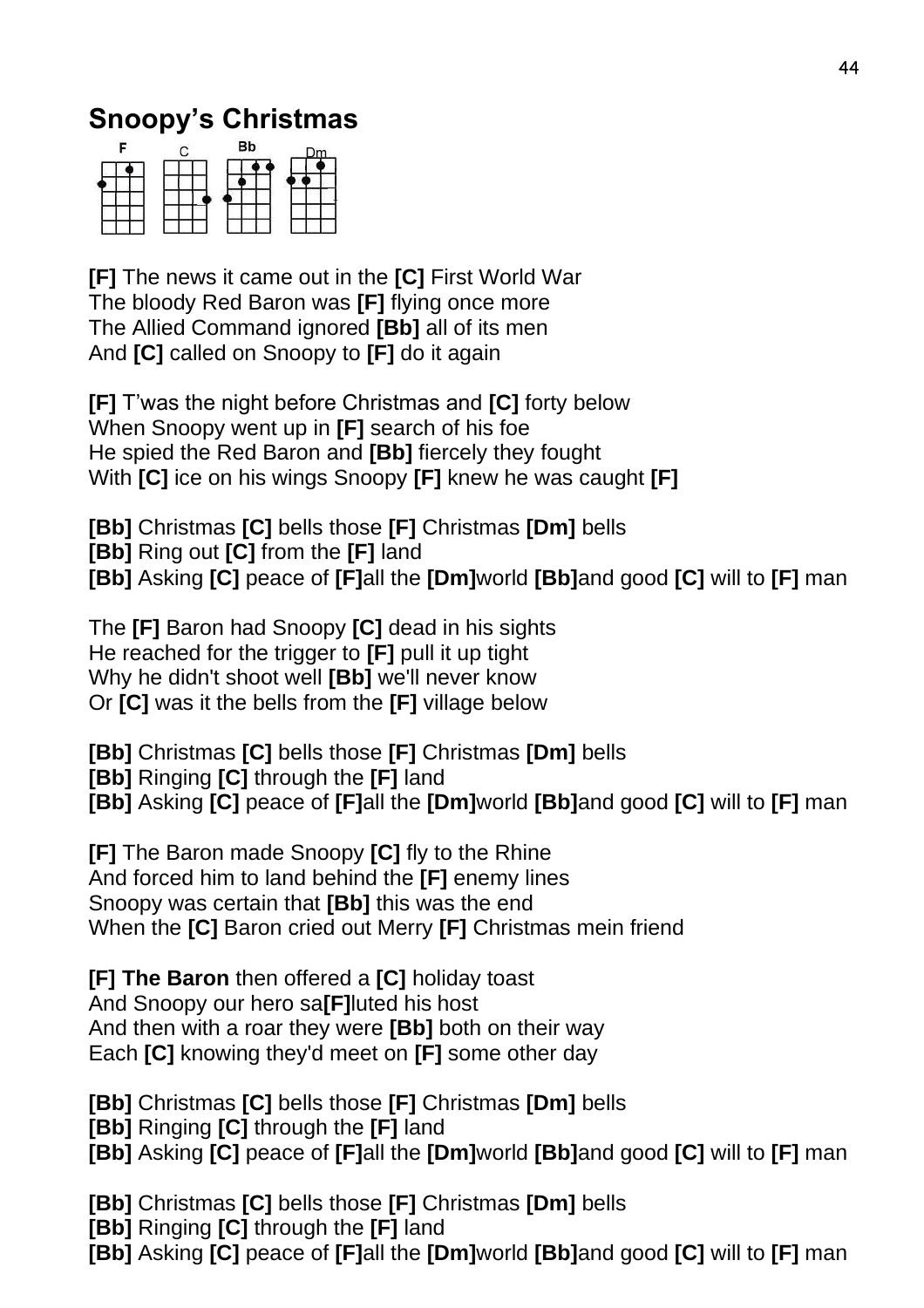#### **Stop The Cavalry —Jona Lewie**

| Е | G |  |
|---|---|--|
|   |   |  |
|   |   |  |

**(A)** Hey Mister Churchill **(E7)** comes over here

**(A)** To say we're doing **(E7)** splendidly,

**(A)** But it's very cold **(E7)** out here in the snow

**(A)** Marching to and from the **(E7)** enemy.

**(A)** Oh I say it's tough, **(E7)** I have had enough

**(A)** Can you stop the **(E7)** cavalry? **(A)**

Da da da da da, **(E7)** da da da da da,

**(A)** da da da da da, **(E7)** da da daaa

**(A)** Da da da da da, **(E7)** da da da da da

**(A)** Da da da da **(E7)** daa da **(A)** daaa

**(A)** I have had to fight **(E7)** almost every night

**(A)** Down throughout the **(E7)** centuries,

**(A)** That is when I say **(E7)** oh yes, yet again,

**(A)** Can you stop the **(E7)** cavalry? **(A)**

**(E7)** Mary proudly **(A)** waits at home **(E7)** In the nuclear **(A)** fallout zone **(E7)** Wish I could be **(A)** dancing now, **(E7)** In the arms of the **(A)** girl I love.

**(E7)** Du bu du bu dum dum, du bu du bu dum Du bu **(A)** dum dum du bu dum du bu du bu dum **(E7)** Du bu du bu dum dum, du bu du bu dum Du bu **(A)** dum dum du bu dum du bu du bu dum **(G)** Wish I was at home for **(D)** Christmas… **(A)(D)(A)(D)(A)(D)(A) (E7)** Wish I could be **(A)** dancing now, **(E7)** In the arms of the **(A)** girl I love.

**(E7)** Mary proudly **(A)** waits at home

**(E7)** She's been waiting **(A)** two years long

**(E7)** Du bu du bu dum dum, du bu du bu dum Du bu **(A)** dum dum du bu dum du bu du bu dum **(E7)** Du bu du bu dum dum, du bu du bu dum Du bu **(A)** dum dum du bu dum du bu du bu dum **(G)** Wish I was at home for **(D)** Christmas… **(A)(D)(A)(D) (E7) (A)**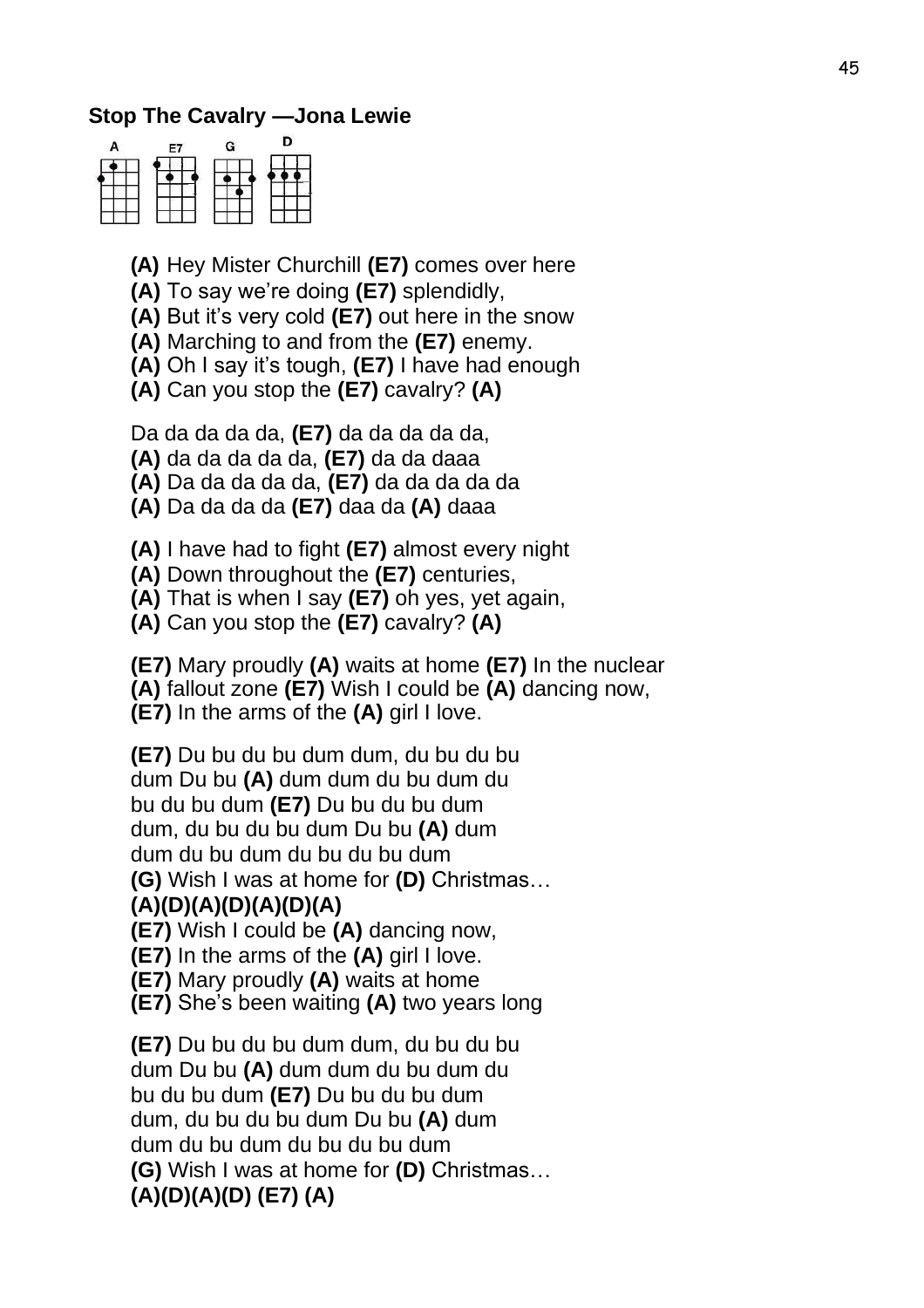# **The First Noel in C**

|     | Am | G                | G7                    | Fm |
|-----|----|------------------|-----------------------|----|
|     |    |                  |                       |    |
|     |    |                  |                       |    |
| --- |    | $\sim$<br>$\sim$ | $\sim$<br>÷<br>$\sim$ |    |

**[C]**The first **[Am]**No**[G]**el, **[F]**the **[C]**angel **[F]**did **[C]**say,

**[F]**Was to **[C]**certain **[F]**poor **[C]**she**[F]**pherds **[G]**in **[C]**fields as **[G7]**they **[C]**lay; **[G7]**In **[C]**fields **[Am]**where **[G]**they **[F]**lay **[C]**keeping **[F]**their **[C]**sheep **[F]**On a **[C]**cold win**[F]**ters **[C]**ni**[F]**ght **[G]**that **[C]**was **[G7]**so **[C]**deep.

# **Chorus:**

**[G7]**No**[C]**el, **[Em]**No**[C]**el, **[F]**Noel, **[C]**Noel **[Am]**Born **[Em]**is **[F]**the **[C]**King **[G]**of **[C]**Is- **[G7]**ra- **[C]**el.

**[C]**They **[Am]**looked **[G]**up **[F]**and **[C]**saw **[F]**a **[C]**star, **[F]**Shining **[C]**in **[F]**the **[C]**Ea**[F]**st, **[G]**be**[C]**yond **[G7]**them **[C]**far; **[G7]**And **[C]**to **[Am]**the **[G]**earth **[F]**it **[C]**gave **[F]**great **[C]**light; **[F]**And **[C]**so **[F]**it **[C]**con**[F]**tinued **[G]**both **[C]**day **[G7]**and **[C]**night.

# **(Chorus)**

**[C]**And by **[Am]**the **[G]**light **[F]**of **[C]**that **[F]**same **[C]**star, **[F]**Three **[C]**wise **[F]**men **[C]**came **[F]**from **[G]**a **[C]**coun**[G7]**try **[C]**far **[G7]**To **[C]**seek for **[Am]**a **[G]**king **[F]**was **[C]**their **[F]**in**[C]**tent, **[F]**And to **[C]**fol**[F]**low **[C]**the **[F ]**star**[G]**wher**[C]**ever **[G7]**it **[C]**went.

# **(Chorus)**

**[C]**This star **[Am]**drew **[G]**nigh **[F]**to **[C]**the **[F]**North **[C]**West, **[F]**O'er **[C]**Beth**[F]**le**[C]**hem **[F]**it **[G]**to**[C]**ok **[G7]**its **[C]**rest, **[G7]**And **[C]**there **[Am]**it **[G]**did **[F]**both **[C]**stop **[F]**and **[C]**stay, **[F]**Right **[C]**o**[F]**ver **[C]**the **[F]**place **[G]**where **[C]**Je**[G7]**sus **[C]**lay.

#### **(Chorus)**

**[C]**Then en**[Am]**ter'd **[G]**in **[F]**those **[C]**Wise **[F]**Men **[C]**three **[F]**Full **[C]**re**[F]**v'r**[C]**ent**[F]**ly **[G]**up **[C]**on **[G7]**their **[C]**knee, **[G7]**And **[C]**of**[Am]**fered **[G]**there **[F]**in **[C]**His **[F]**pre**[C]**sence **[F]**Their **[C]**gold **[F]**and **[C]**myr**[F]**rh **[G]**and **[C]**fran**[G7]**kin**[C]**cense.

# **(Chorus)**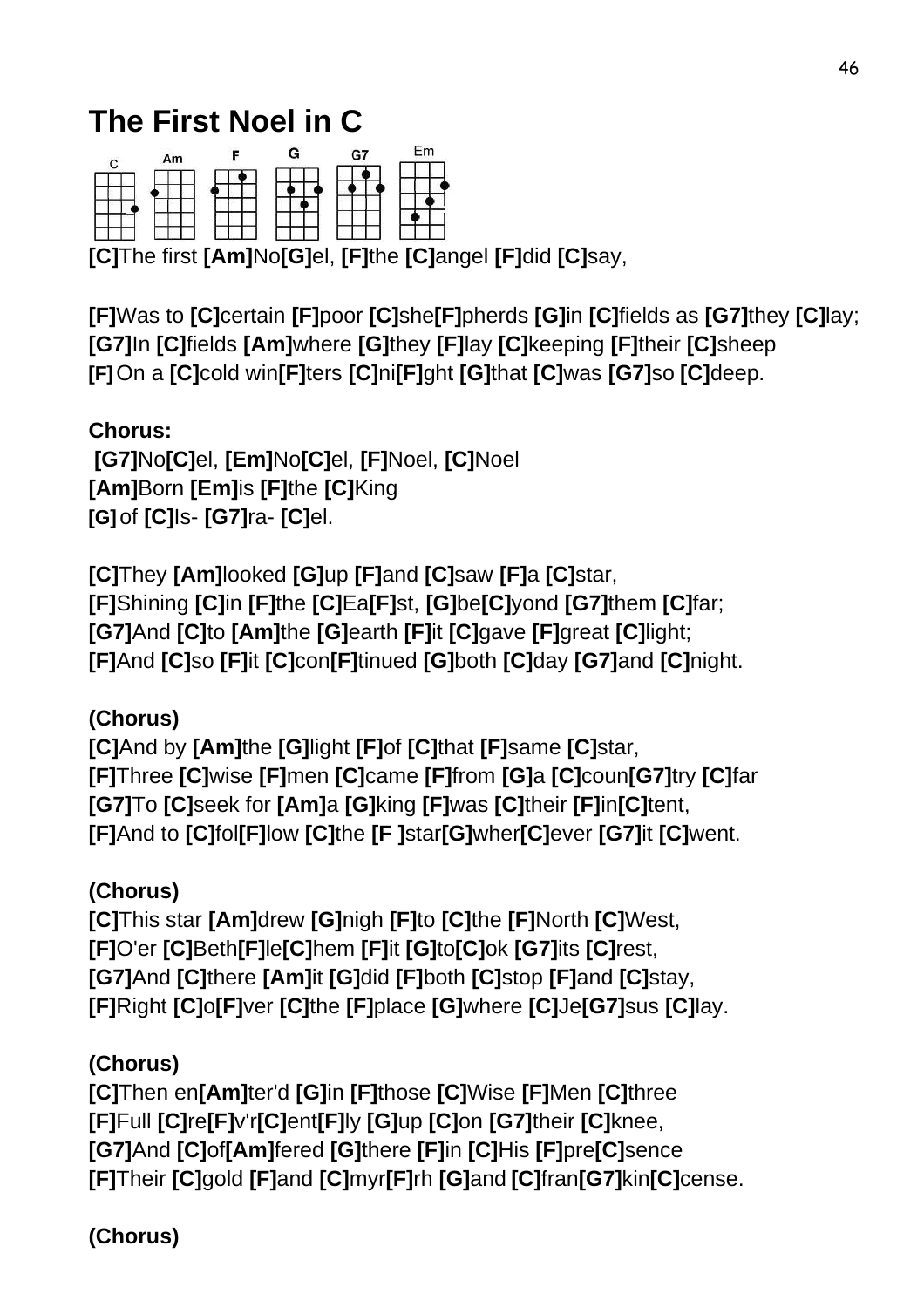# **(Chorus)**

**(Chorus) [G]**Then en**[Em]**ter'd **[D]**in **[C]**those **[G]**Wise **[C]**Men **[G]**three **[C]**Full **[G]**re**[C]**v'r**[G]**ent**[C]**ly **[D]**up **[G]**on **[D7]**their **[G]**knee, **[D7]**And **[G]**of**[Em]**fered **[D]**there **[C]**in **[G]**His **[C]**pre**[G]**sence **[C]**Their **[G]**gold **[C]**and **[G]**myr**[C]**rh **[D]**and **[G]**fran**[D7]**kin**[G]**cense.

**(Chorus) [G]**This star **[Em]**drew **[D]**nigh **[C]**to **[G]**the **[C]**North **[G]**West, **[C]**O'er **[G]**Beth**[C]**le**[G]**hem **[C]**it **[D]**to**[G]**ok **[D7]**its **[G]**rest, **[D7]**And **[G]**there **[Em]**it **[D]**did **[C]**both **[G]**stop **[C]**and **[G]**stay, **[C]**Right **[G]**o**[C]**ver **[G]**the **[C]**place **[D]**where **[G]**Je**[D7]**sus **[G]**lay.

**(Chorus) [G]**And by **[Em]**the **[D]**light **[C]**of **[G]**that **[C]**same **[G]**star, **[C]**Three **[G]**wise **[C]**men **[G]**came **[C]**from **[D]**a **[G]**coun**[D7]**try **[G]**far **[D7]**To **[G]**seek for **[Em]**a **[D]**king **[C]**was **[G]**their **[C]**in**[G]**tent, **[C]**And to **[G]**fol**[C]**low **[G]**the **[C]**star**[D]**wher**[G]**ever **[D7]**it **[G]**went.

**[G]**They **[Em]**looked **[D]**up **[C]**and **[G]**saw **[C]**a **[G]**star, **[C]**Shining **[G]**in **[C]**the **[G]**Ea**[C]**st, **[D]**be**[G]**yond **[D7]**them **[G]**far; **[D7]**And **[G]**to **[Em]**the **[D]**earth **[C]**it **[G]**gave **[C]**great **[G]**light; **[C]**And **[G]**so **[C]**it **[G]**con**[C]**tinued **[D]**both **[G]**day **[D7]**and **[G]**night.

**Chorus: [D7]**No**[G]**el, **[Em]**No**[G]**el, **[C]**Noel, **[G]**Noel **[Em]**Born **[Bm]**is **[C]**the **[G]**King **[D]** of **[G]**Is- **[D7]**ra- **[G]**el.

**[G]**The first **[Em]**No**[D]**el, **[C]**the **[G]**angel **[C]**did **[G]**say, **[C]**Was to **[G]**certain **[C]**poor **[G]**she**[C]**pherds **[D]**in **[G]**fields as **[D7]**they **[G]**lay; **[D7]**In **[G]**fields **[Em]**where **[D]**they **[C]**lay **[G]**keeping **[C]**their **[G]**sheep **[C]**On a **[G]**cold win**[C]**ters **[G]**ni**[C]**ght **[D]**that **[G]**was **[D7]**so **[G]**deep.



#### **The First Noel in G**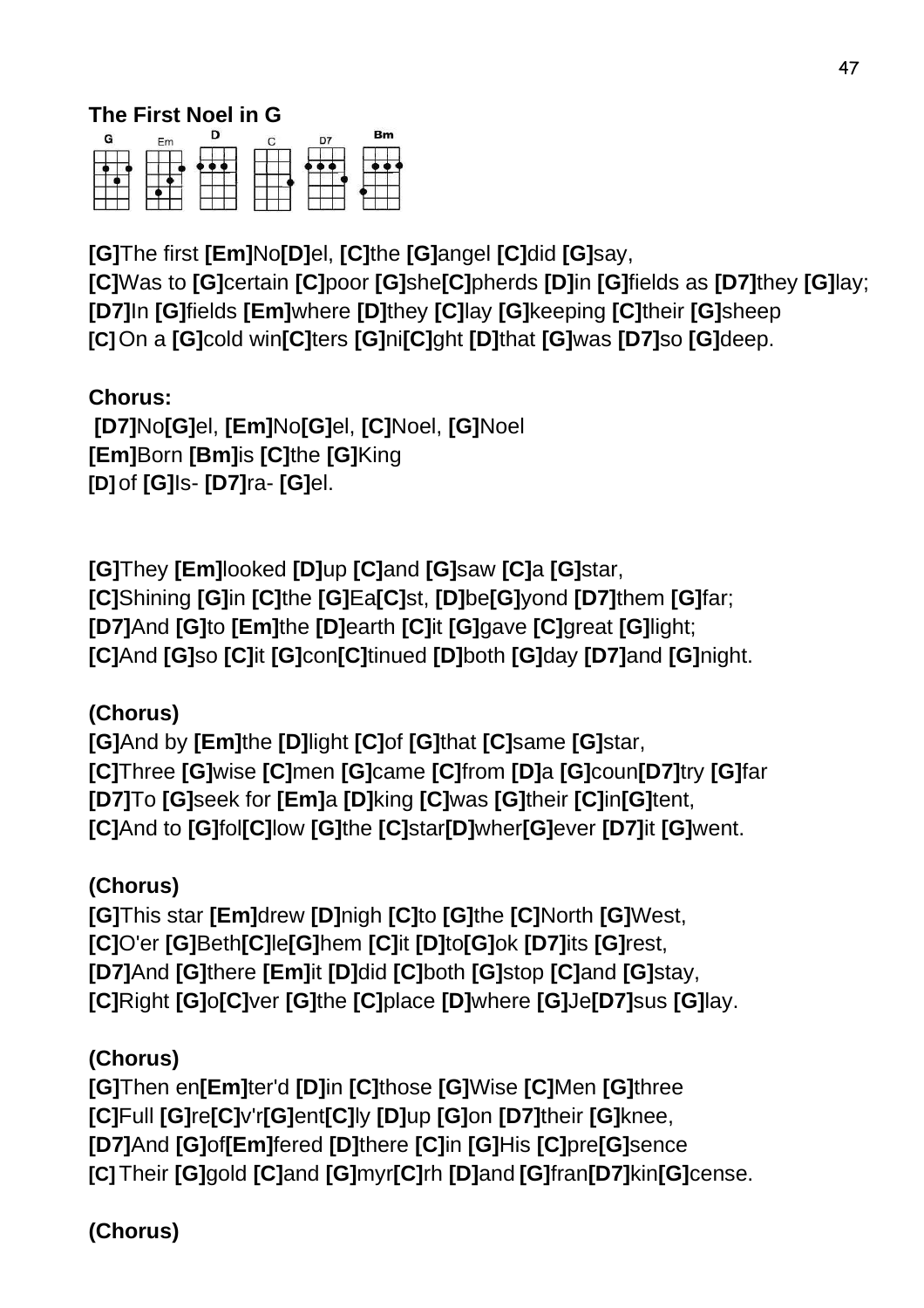#### **The Twelve Days of Christmas— Traditional**

| С | Em | G7 |  |
|---|----|----|--|
|   |    |    |  |
|   |    |    |  |
|   |    |    |  |

On the **(C) first** day of Christmas my **(G)** true love gave to **(C)** me : A partridge in a **(G)** pear **(C)** tree.

On the **(C) second** day of Christmas my **(G)** true love gave to **(C)** me : **(G)** Two turtle-doves and a **(C)** partridge in a **(G)** pear **(C)** tree.

On the **(C) third** day of Christmas my **(G)** true love gave to **(C)** me :

**(G)** Three French hens, two turtle-doves and a

**(C)** Partridge in a **(G)** pear **(C)** tree.

On the **(C) fourth** day of Christmas my **(G)** true love gave to **(C)** me : **(G)** Four calling birds, three French hens, two turtle-doves and a

**(C)** Partridge in a **(G)** pear **(C)** tree.

On the **(C) fifth** day of Christmas my **(G)** true love gave to **(C)** me : **(Em)** Five **(D)** golden **(G)** rings… **(G7) (C)** Four calling birds, **(F)** three French hens, **(G)** two turtledoves And a **(C)** partridge in a **(G)** pear **(C)** tree.

On the **(C) sixth** day of Christmas my **(G)** true love gave to **(C)** me : **(G)** Six geese-a-laying… …. ( *Repeat from arrow* )

On the **(C) seventh** day of Christmas my **(G)** true love gave to **(C)** me : **(G)** Seven swans-a-swimming, six geese-a-laying… ( *Repeat from arrow* )

On the **(C) eighth** day of Christmas my **(G)** true love gave to **(C)** me : **(G)** Eight maids-a-milking,

Seven swans-a-swimming, six geese-a-laying… ( *Repeat from arrow* )

On the **(C) ninth** day of Christmas my **(G)** true love gave to **(C)** me : **(G)** Nine ladies dancing, eight maids-a-milking, Seven swans-a-swimming, six geese-a-laying… ( *Repeat from arrow* )

On the **(C) tenth** day of Christmas my **(G)** true love gave to **(C)** me : **(G)** Ten Lords-a-leaping, nine ladies dancing, eight maids-amilking, Seven swans-a-swimming, six geese-a-laying… ( *Repeat from arrow*)

On the **(C) eleventh** day of Christmas my **(G)** true love gave to **(C)** me : **(G)** Eleven pipers piping, ten Lords-a-leaping, nine ladies dancing, eight maids-a- milking, seven swans-a-swimming, six geese-a-laying…**(Em)** Five **(D)**  golden **(G)** rings… **(G7)**

**(C)** Four calling birds, **(F)** three French hens, **(G)** two turtledoves And a **(C)** partridge in a **(G)** pear **(C)** tree.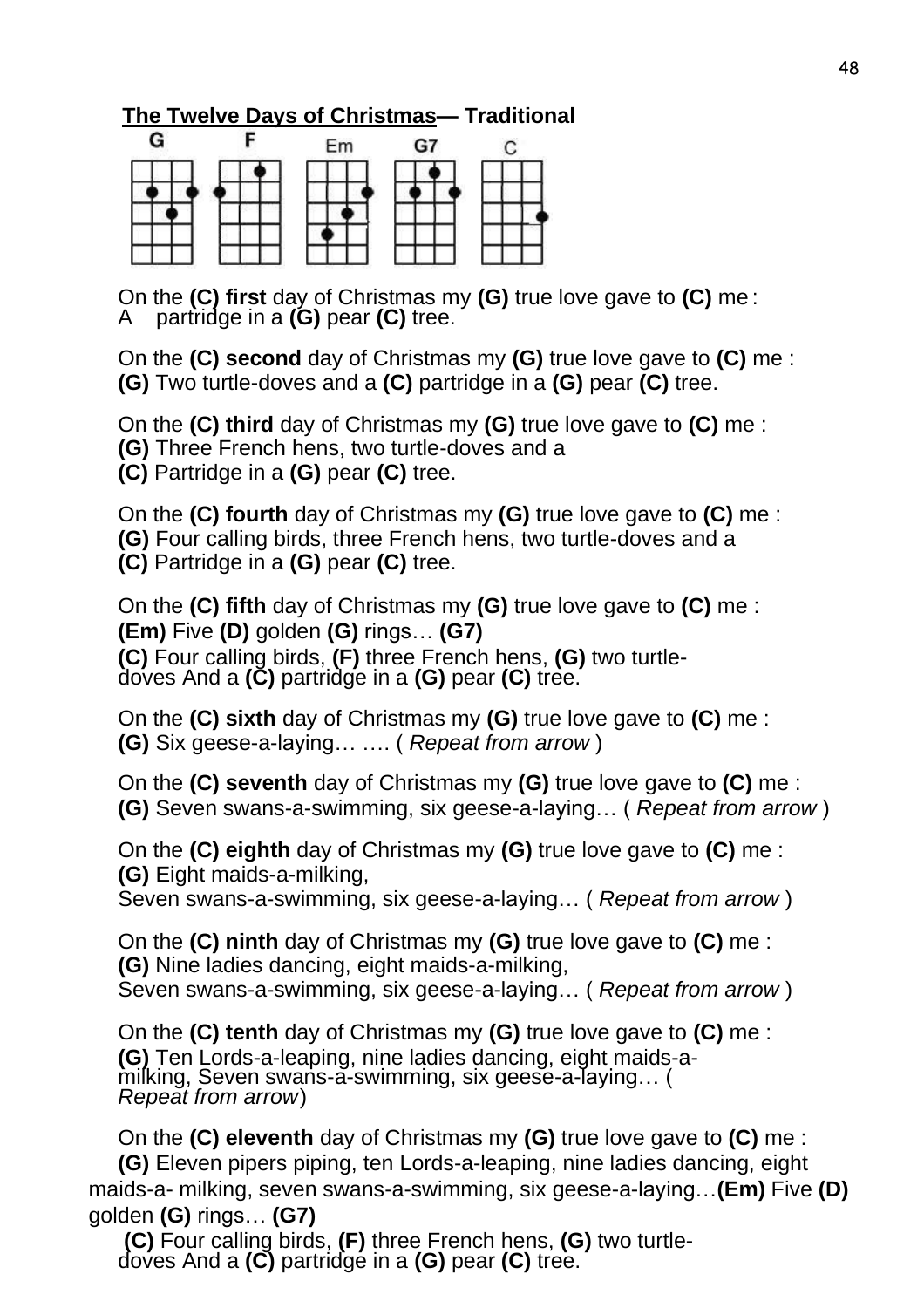On the **(C) twelfth** day of Christmas my **(G)** true love gave to **(C)** me : **(G)** Twelve drummers drumming, eleven pipers piping, ten Lords-a-leaping, nine ladies dancing, eight maids-a-milking, seven swans-a-swimming, six geese-a- laying… …**(Em)** Five **(D)** golden **(G)** rings… **(G7) (C)** Four calling birds, **(F)** three French hens, **(G)** two turtle-

doves And a **(C)** partridge in a **(G)** pear **(C)** tree.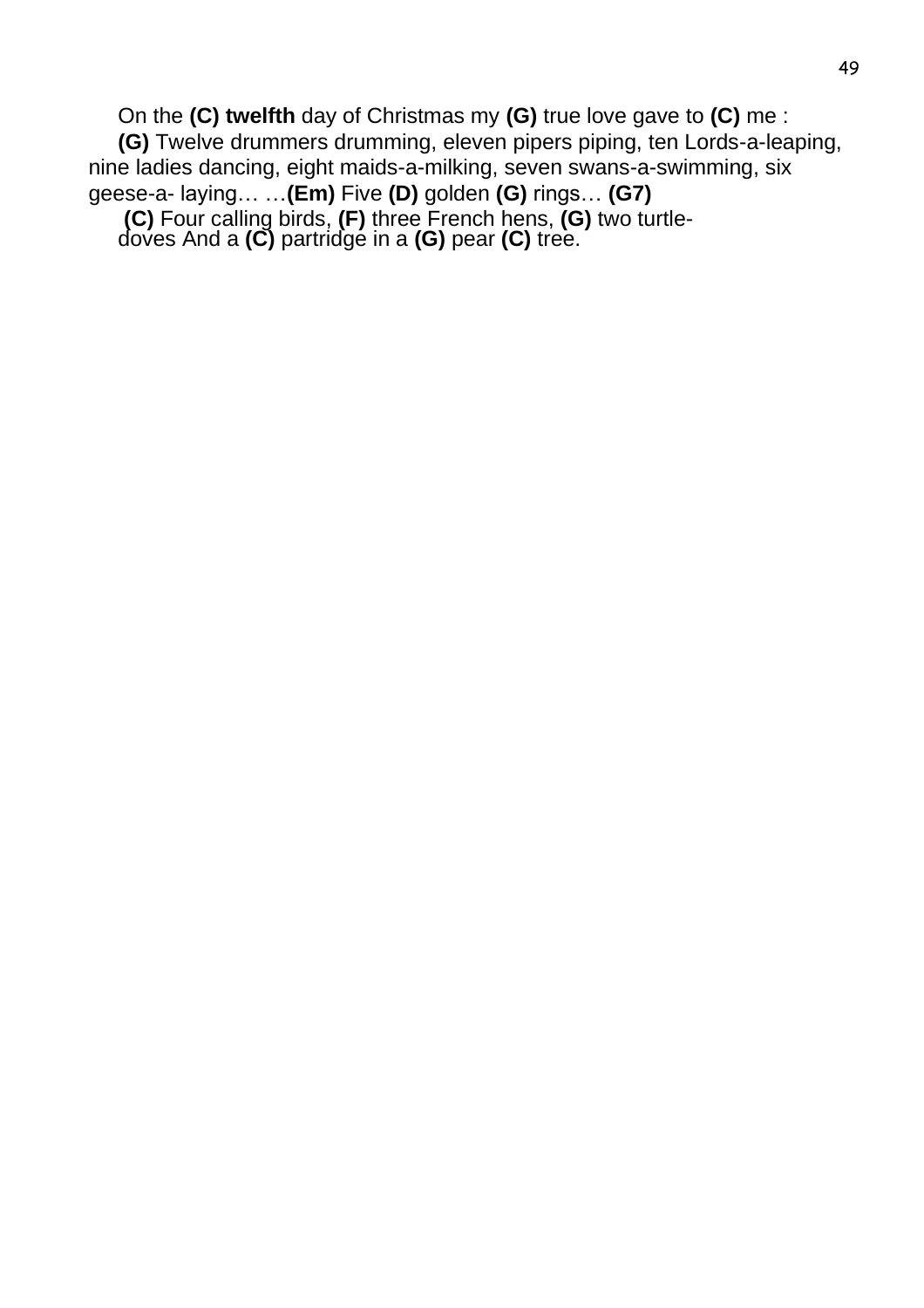# **Walking in a Winter Wonderland**



**Intro: [D] [A7] [D]**

**Sleigh bells [D] ring, are you listening, In the [A] lane, snow is [A7] glistening A beautiful [G] sight, We're [A] happy to- [Em] night, [D] Walking in a [A7] winter wonder- [D] -land.**

**Gone a- [D] -way is the blue bird, Here to [A] stay is a [A7] new bird, He sings a love [G] song, As [A] we go a- [Em] -long [D] Walking in a [A7] winter wonder- [D] -land.**

**[F] In the meadow [C7] we can build a [F] snowman, And pretend that [C7] he is Parson [F] Brown, [A] He'll say "Are you [E7] married", we'll say [A] "No man But you can do the [E7] job when you're in [A] town" [A7]**

**Later [D] on we'll conspire, As we [A] dream by the [A7] fire, To face una- [G] -fraid, The [A] plans that we [Em] made, [D] Walking in a [A7] winter wonder- [D] -land.**

**[F] In the meadow [C7] we can build a [F] snowman, And pretend that [C7] he's a circus [F] clown [A] We'll have lots of [E7] fun with mister [A] snowman, Until the other [E7] kiddies knock him [A] down. [A7]**

**When it [D] snows, ain't it thrilling, Though your nose [A] gets a-[A7] chilling We'll frolic and [G] play, The [A] Eskimo [Em] way,**

**[D] Walking in a [A7] winter wonder- [D] -land. [D] Walking in a [A7] winter wonder- [D] -land .**

**[D] Walking in a [A7] winter wonder- [D] -land**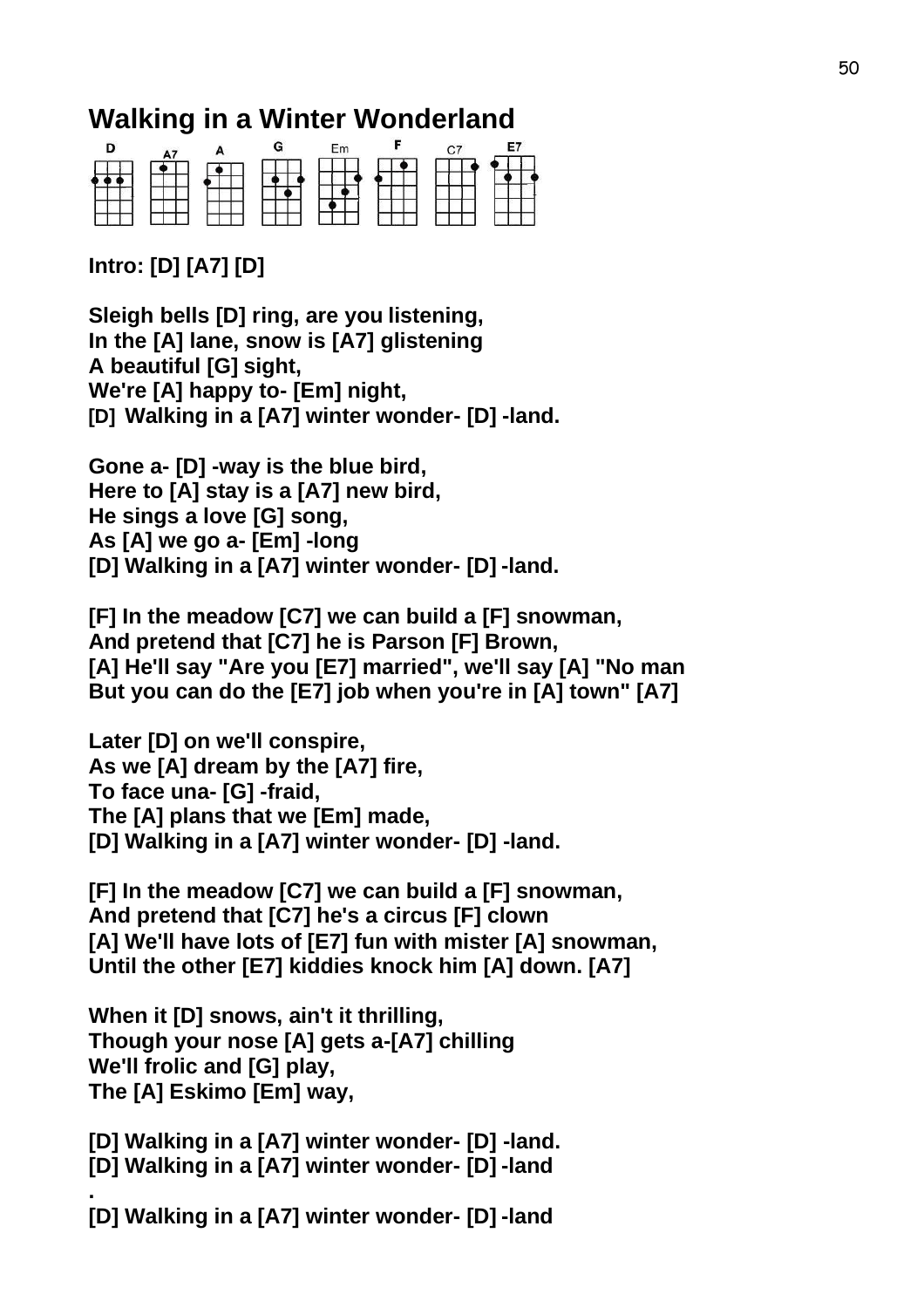**We Three Kings [G]**



**[Em]We [B7]three [Em]kings of [B7]Orient [Em]are; Bear[B7]ing [Em]gifts, we [B7]traverse [Em]afar, [Em]Field and [D]fountain, [G]moor and mountain, [Am]Following [Em]yon[B7]der [Em]star.**

> **Chorus: [D7] O, [G]star of wonder, [C]star of [G]night, Star with royal [C]beauty [G]bright, [Em]Westward[D] leading, [C]still pro[D]cee[G]ding [G]Guide us to thy [C]perfect [G]light.**

**[Em]Born [B7]a [Em]King on [B7]Bethlehem's [Em]plain, Gold [B7]I [Em]bring to [B7]crown Him [Em]again, [Em]King [D]forever, [G]ceasing never [Am]Over us [Em]all [B7]to [Em]reign.**

#### **(Chorus)**

**[Em]Fran[B7]kin[Em]cense to [B7]offer have [Em]I; In[B7]cense [Em]owns a [B7]Deity [Em]nigh; [Em]Prayer and [D]praising, [G]all menraising, [Am]Worship Him, [Em]God [B7]on [Em]high.**

#### **(Chorus)**

**[Em]Myrrh [B7]is [Em]mine: its [B7]bitter [Em]perfume Breathes [B7]a [Em]life of [B7]gathering [Em]gloom; [Em]Sorrowing, [D]sighing, [G]bleeding, dying, [Am]Sealed in the [Em]stone-[B7]cold [Em]tomb.**

#### **(Chorus)**

**[Em]Glor[B7]ious [Em]now be[B7]hold Him a[Em]rise, King [B7]and [Em]God and [B7]Sacri[Em]fice; [Em]Alle[D]luia, [G]Alleluia! [Am]Earth to the [Em]heav'ns [B7]re[Em]plies.** 

**(Chorus)**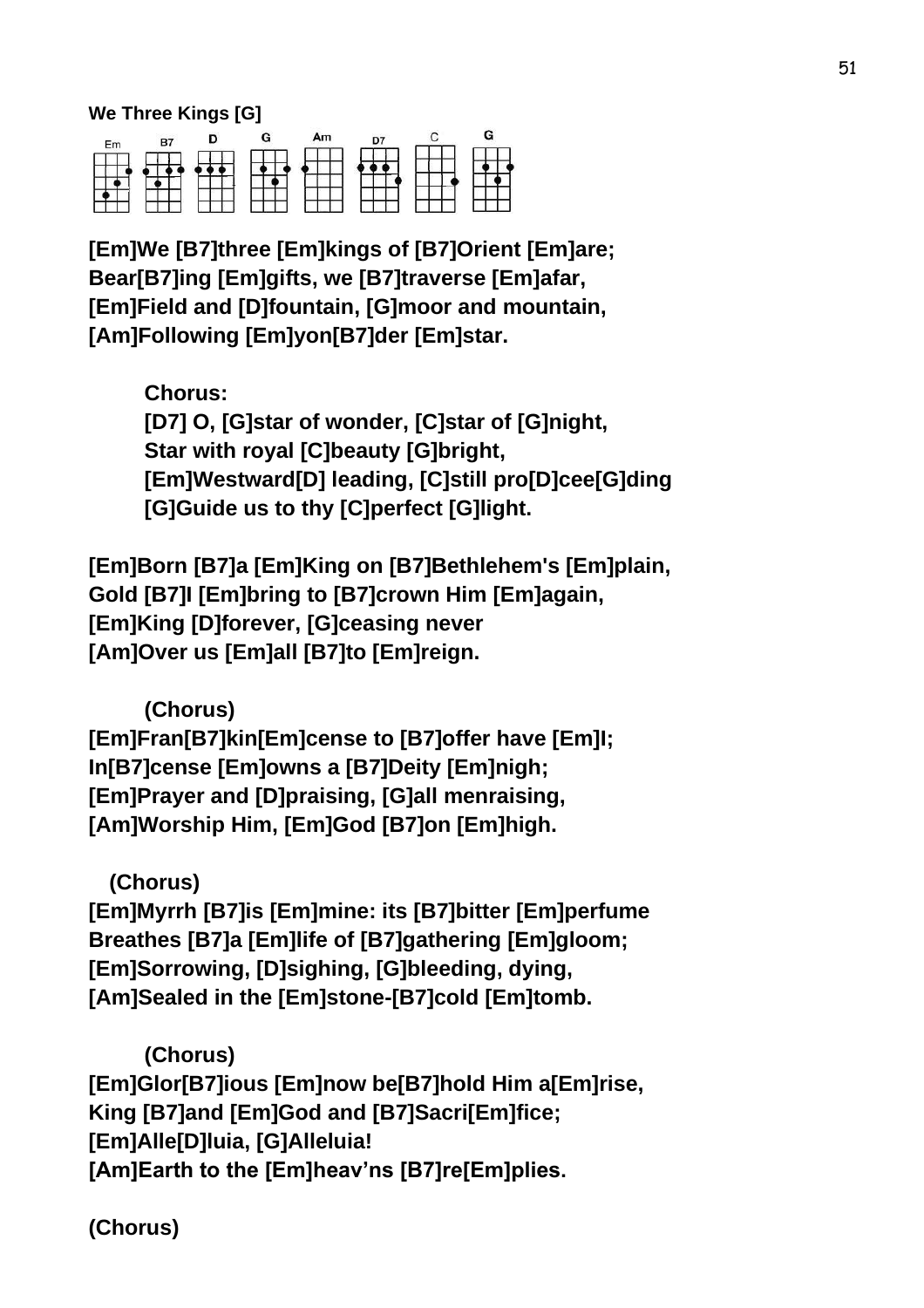#### **We Three Kings in C**



**[Am]**We **[E7]**three **[Am]**kings of **[E7]**Orient **[Am]**are; Bear**[E7]**ing **[Am]**gifts, we **[E7]**traverse **[Am]**afar, **[Am]**Field and **[G]**fountain, **[C]**moor and mountain, **[Dm]**Following **[Am]**yon**[E7]**der **[Am]**star.

#### **Chorus:**

**[G7]** O, **[C]**star of wonder, **[F]**star of **[C]**night, Star with royal **[F]**beauty **[C]**bright, **[Am]**Westward**[G]** leading, **[F]**still pro**[G]**cee**[C]**ding **[C]**Guide us to thy **[F]**perfect **[C]**light.

**[Am]**Born **[E7]**a **[Am]**King on **[E7]**Bethlehem's **[Am]**plain, Gold **[E7]**I **[Am]**bring to **[E7]**crown Him **[Am]**again, **[Am]**King **[G]**forever, **[C]**ceasing never **[Dm]**Over us **[Am]**all **[E7]**to **[Am]**reign.

**(Chorus) [Am]**Fran**[E7]**kin**[Am]**cense to **[E7]**offer have **[Am]**I; **In[E7]cense [Am]owns a [E7]Deity [Am]nigh; [Am]Prayer and [G]praising, [C]all menraising, [Dm]**Worship Him, **[Am]**God **[E7]**on **[Am]**high.

#### **(Chorus)**

**[Am]Myrrh [E7]is [Am]mine: its [E7]bitter [Am]perfume**  Breathes **[E7]**a **[Am]**life of **[E7]**gathering **[Am]**gloom; **[Am]**Sorrowing, **[G]**sighing, **[C]**bleeding, dying, **[Dm]**Sealed in the **[Am]**stone-**[E7]**cold **[Am]**tomb.

#### **(Chorus)**

**[Am]**Glor**[E7]**ious **[Am]**now be**[E7]**hold Him a**[Am]**rise, King **[E7]**and **[Am]**God and **[E7]**Sacri**[Am]**fice; **[Am]**Alle**[G]**luia, **[C]**Alleluia! **[Dm]**Earth to the **[Am]**heav'ns **[E7]**re**[Am]**plies.

**(Chorus)**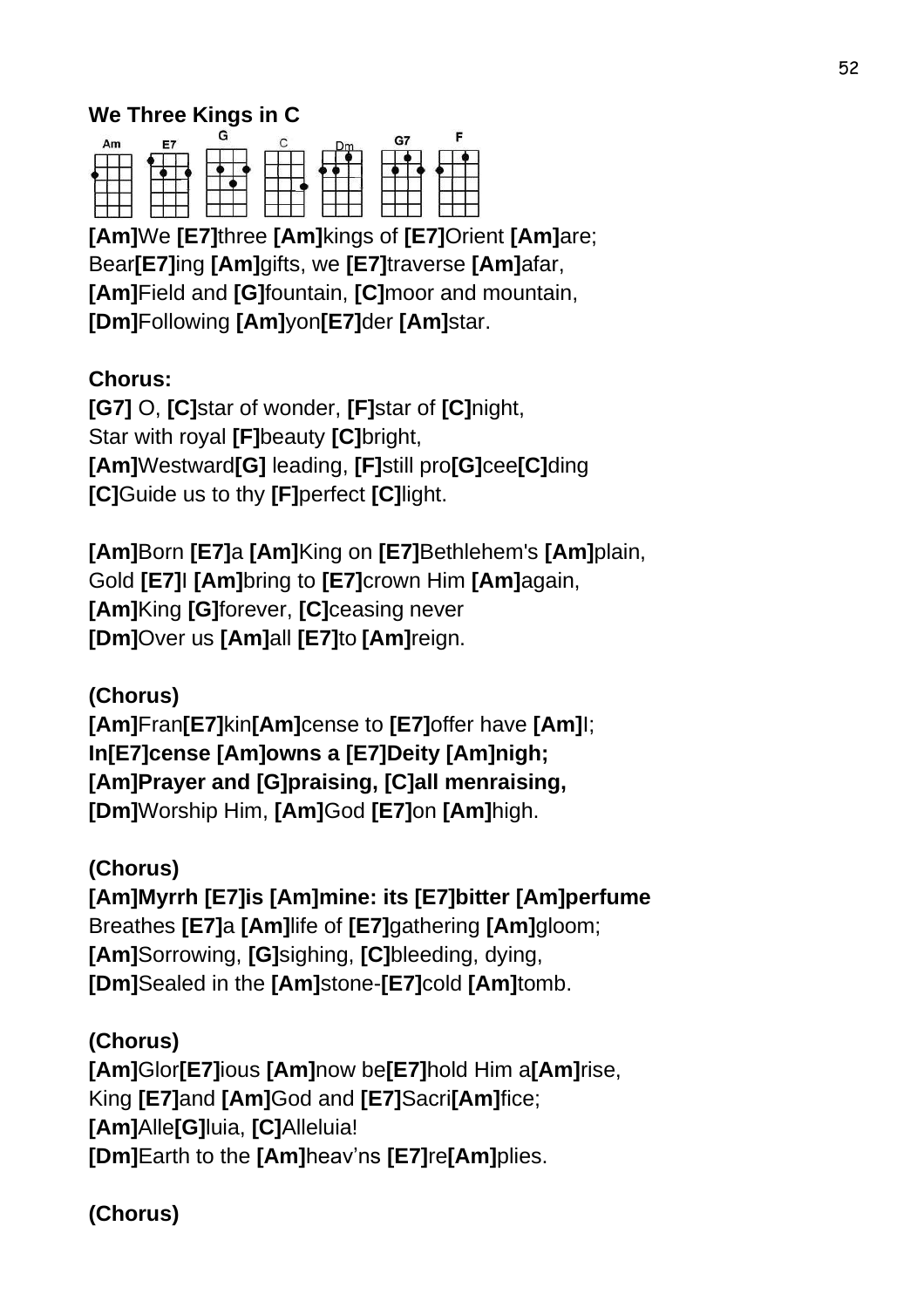#### We Wish You A Merry Christmas— Traditional

| G             |                |     |             |                   | ⋍         |
|---------------|----------------|-----|-------------|-------------------|-----------|
|               |                |     |             |                   |           |
|               |                |     |             |                   |           |
| ---<br>$\sim$ | ---<br>--<br>ᆢ | - 7 | 75<br>- - - | <b>COLL</b><br>75 | --<br>--- |

We **(G)** wish you a merry **(C)** Christmas, We **(A)** wish you a merry **(D)** Christmas, We **(B)** wish you a merry **(Em)** Christmas and a **(C)** Happy **(D)** new **(G)** year.

Good tidings we **(D)** bring to **(Em)** you and your **(D)** kin, We **(G)** wish you a merry **(D)** Christmas and a **(C)** Happy **(D)** new **(G)** year.

Oh **(G)** bring us some figgy **(C)** pudding, Oh **(A)**  bring us some figgy **(D)** pudding, Oh **(B)** bring us some figgy **(Em)** pudding, And **(C)** bring it **(D)**  out **(G)** here!

Good tidings we **(D)** bring to **(Em)** you and your **(D)** kin, We **(G)** wish you a merry **(D)** Christmas and a **(C)** Happy **(D)** new **(G)** year.

We **(G)** won't go until we **(C)** get some, We **(A)**  won't go until we **(D)** get some, We **(B)** won't go until we **(Em)** get some, So **(C)** bring some **(D)** out **(G)** here!

Good tidings we **(D)** bring to **(Em)** you and your **(D)** kin, We **(G)** wish you a merry **(D)** Christmas and a **(C)** Happy **(D)** new **(G)** year.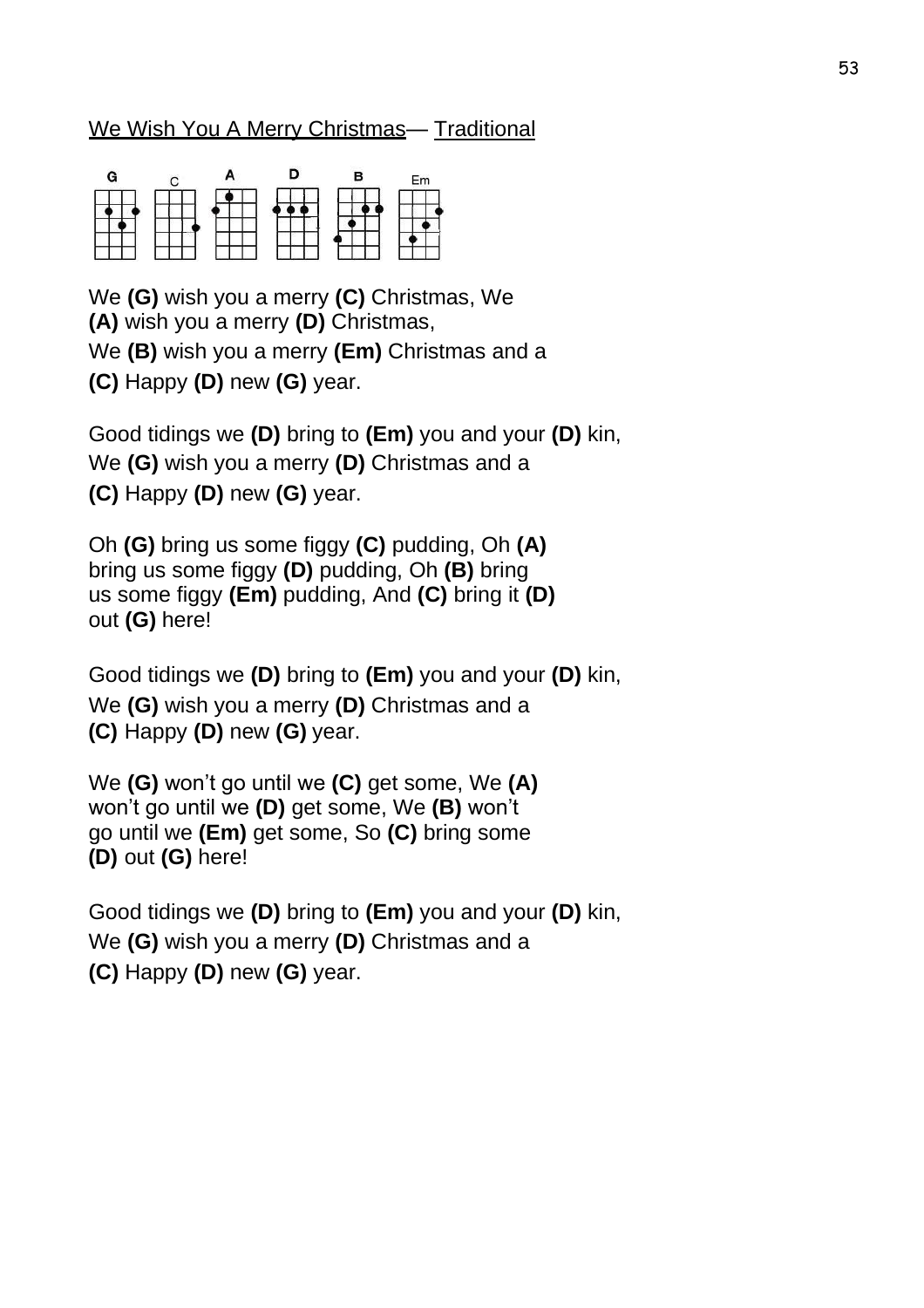# When A Child Is Born—Zacar & Jay



A ray of **(C)** hope **(G)** flickers in the **(C)** sky, **(F)(C)** A tiny star **(Am)** lights up way up **(G)** high, **(F)(G)** All **(F)** across the land **(G)** dawns a brand new **(Em)** morn , **(Am)** This comes to **(G)** pass when a **(Dm)** child is **(C)** born.

A silent **(C)** wish **(G)** sails the seven **(C)** seas, **(F)(C)** The winds of change **(Am)** whisper in the **(G)** trees **(F)(G)** All the **(F)**  walls of doubt **(G)** crumble tossed and **(Em)**torn , **(Am)** This comes to **(G)** pass when a **(Dm)** child is **(C)** born.

A rosy **(C)** dawn **(G)** settles all **(C)** around, **(F)(C)** You get the feel **(Am)** you're on solid **(G)** ground **(F)(G)** For a **(F)** spell or two **(G)** no-one seems **(Em)** forlorn, **(Am)** This comes to **(G)** pass when a **(Dm)** child is **(C)** born.

It's all a **(C)** dream, **(G)** an illusion **(C)** now, **(F)(C)** It must come true **(Am)** sometime soon **(G)** somehow. **(F)(G)** All **(F)** across the land **(G)** dawns a brand new **(Em)** morn , **(Am)** This comes to **(G)** pass when a **(Dm)** child is **(C)** born. **(F)(C)**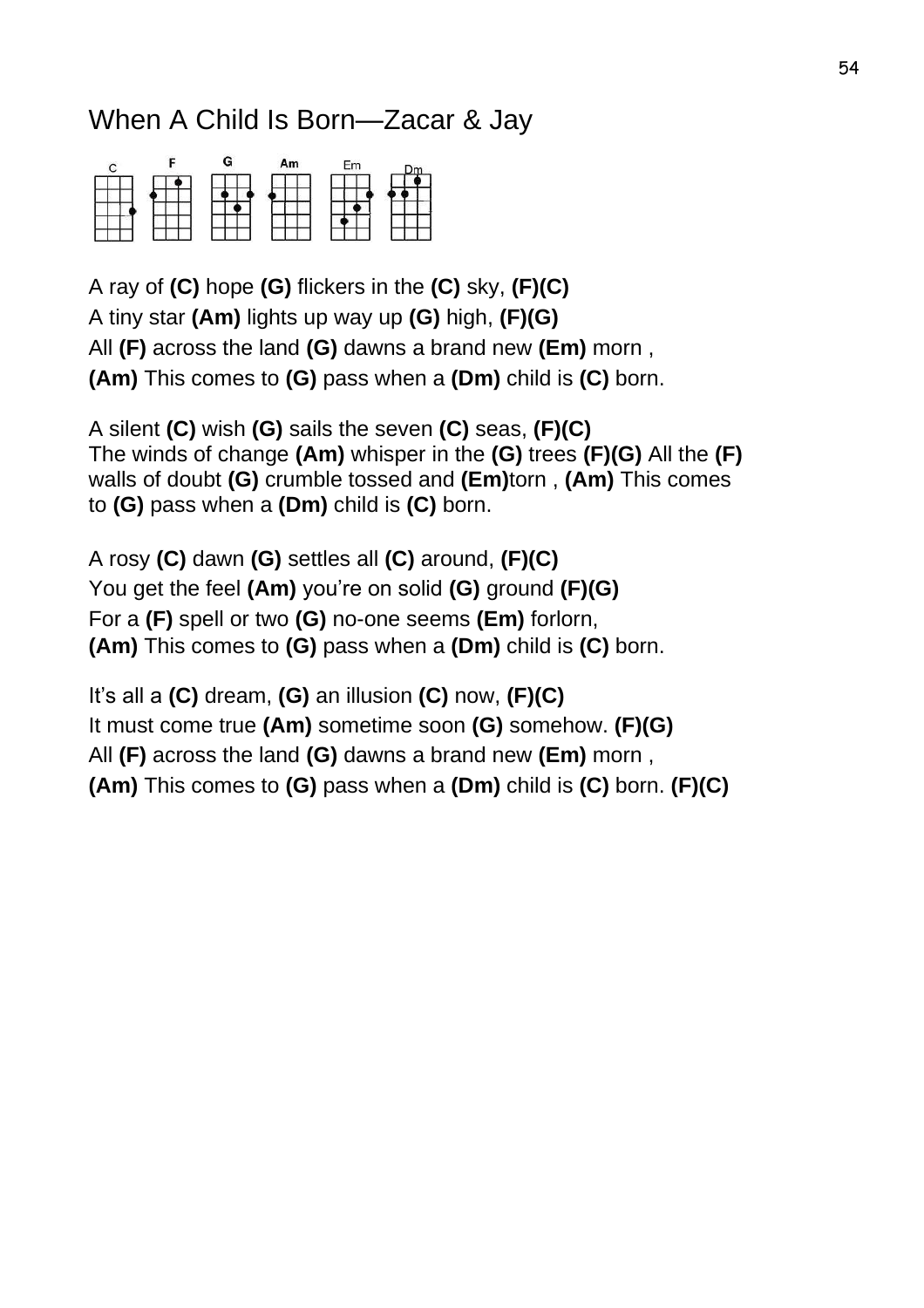# **When the Red, Red Robin**



**When the [G] red, red robin comes [D7] bob, bob, bobbin' a [G] long, along**

**There'll be no more sobbin' when [D7] he starts throbbin' his [G]old sweet [G7] song.**

**[C] Wake up, wake up you sleepy head.**

**[G] Get up, get up, get out of bed.**

**[A7] Cheer up; cheer up, the sun is red.**

**[D7] Live, love, [Am] laugh and be [D7] happy".**

**[G] What if I've been blue, [D7] Now I'm walkin' through [G] fields of flowers;**

**Rain may glisten but [D7] still I listen for [G] hours and [B7] hours**

**[C] I'm just a kid again, [Cm] doin' what I did again [G] Singin' a [A7] song When the [G] red, red robin comes [D7] bob, bob, bobbin' a [G] long When the [G] red, red robin comes [D7] bob, bob, bobbin' When the [G] red, red robin comes [D7] bob, bob, bobbin' a [G] long**

**There'll be no more sobbin' when [D7] he starts throbbin' There'll be no more sobbin' when [D7] he starts throbbin' his [G] old sweet [G7] song.**

**[C] Wake up, wake up you sleepy head.**

**[G] Get up, get up, get out of bed.**

**[A7] Cheer up; cheer up, the sun is red.**

**[D7] Live, love, [Am] laugh and be [D7] happy".**

**[G] What if I've been blue, [D7] Now I'm walkin' through [G] fields of flowers;**

**Rain may glisten but [D7] still I listen for [G] hours and [B7] hours**

**[C] I'm just a kid again, [Cm] doin' what I did again [G] Singin' a [A7] song When the [G] red, red robin comes [D7] bob, bob, bobbin'**

**When the [G] comes red, red robin comes [D7] bob, bob, bobbin' a- [G] – long**

**[G\*]Along, [G\*]Along, [G\*] Along, [G\*]Along, [G\*]Along [G\*]**